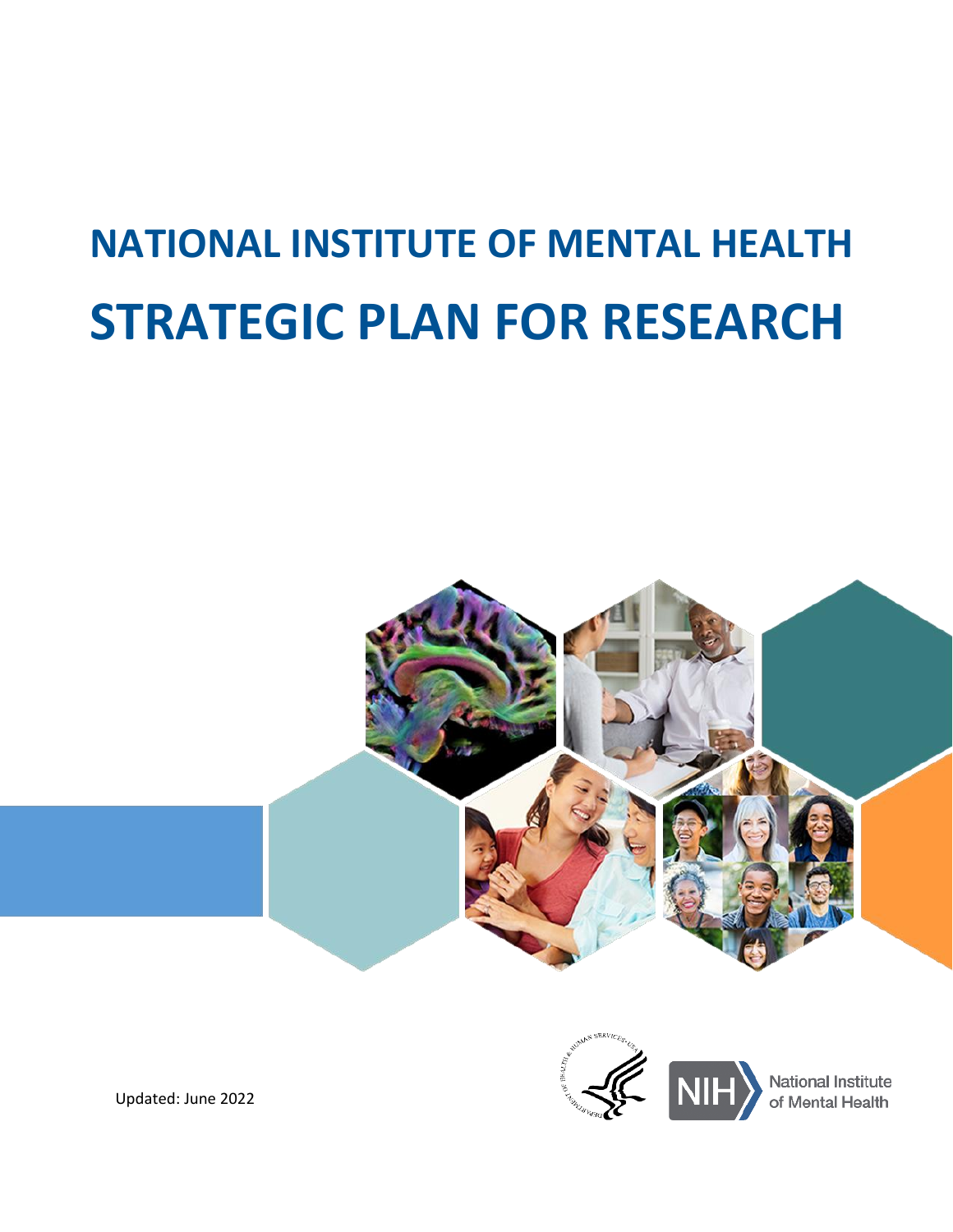### **Table of Contents**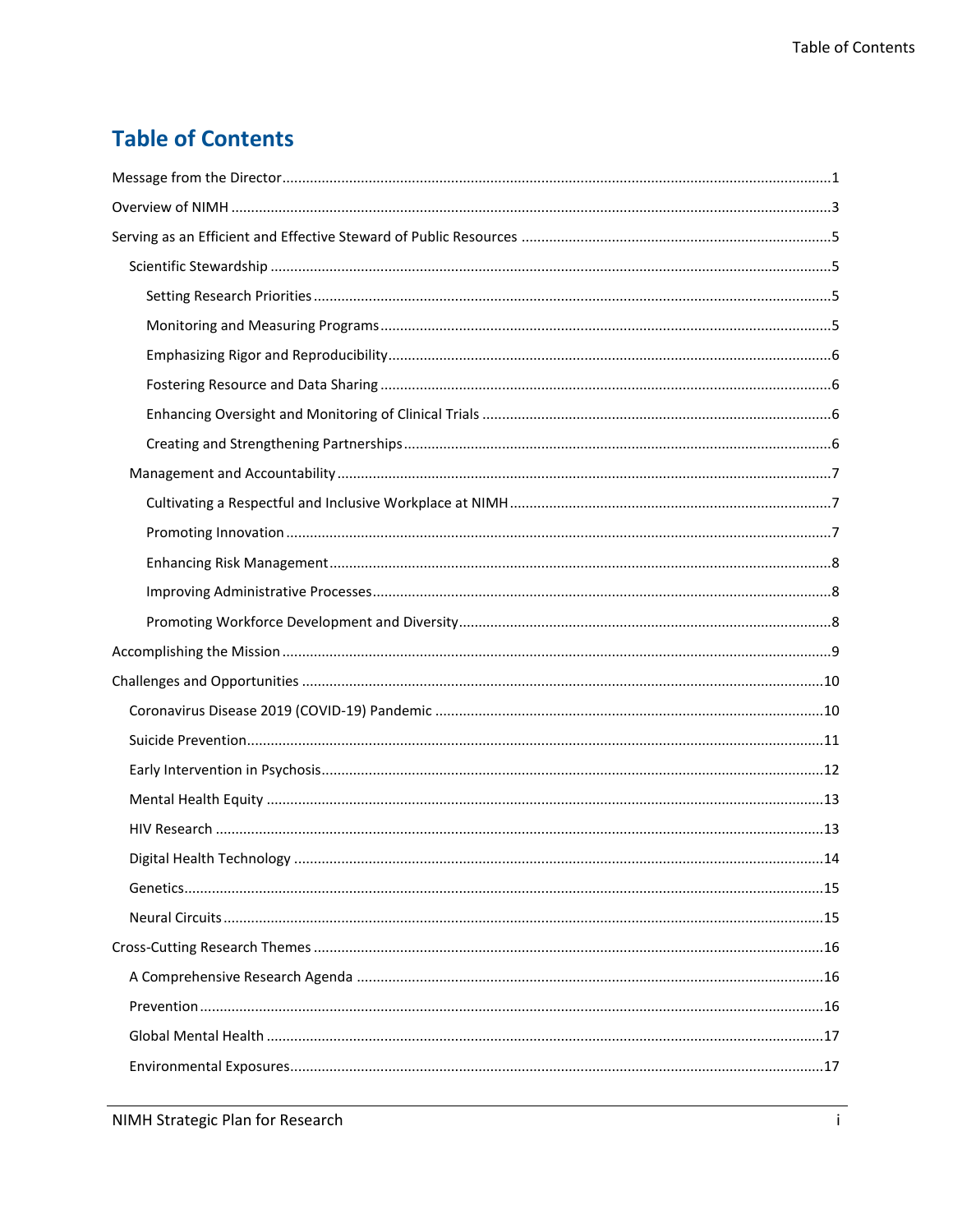| Objective 1.1: Elucidate the brain mechanisms underlying cognitive, affective, and social processes 23             |  |
|--------------------------------------------------------------------------------------------------------------------|--|
| Objective 1.2: Identify the genomic and non-genomic factors associated with mental illnesses 25                    |  |
| Objective 1.3: Identify and characterize the neural circuit mechanisms contributing to human behavior and their    |  |
|                                                                                                                    |  |
| Objective 2.1: Characterize the trajectories of brain, cognitive, affective, and behavioral development across the |  |
| Objective 2.2: Identify and understand risk factors, biomarkers, and behavioral indicators of mental illnesses and |  |
|                                                                                                                    |  |
| Objective 3.1: Develop new interventions based on discoveries in genomics, engineering, neuroscience, and          |  |
| Objective 3.2: Develop strategies for tailoring existing interventions to optimize outcomes35                      |  |
|                                                                                                                    |  |
|                                                                                                                    |  |
| Objective 4.1: Improve the efficiency, effectiveness, and reach of mental health services through research 40      |  |
| Objective 4.2: Expedite adoption, sustained implementation, and continuous improvement of evidence-based           |  |
| Objective 4.3: Develop innovative service delivery models to dramatically improve the outcomes of mental           |  |
|                                                                                                                    |  |
|                                                                                                                    |  |
|                                                                                                                    |  |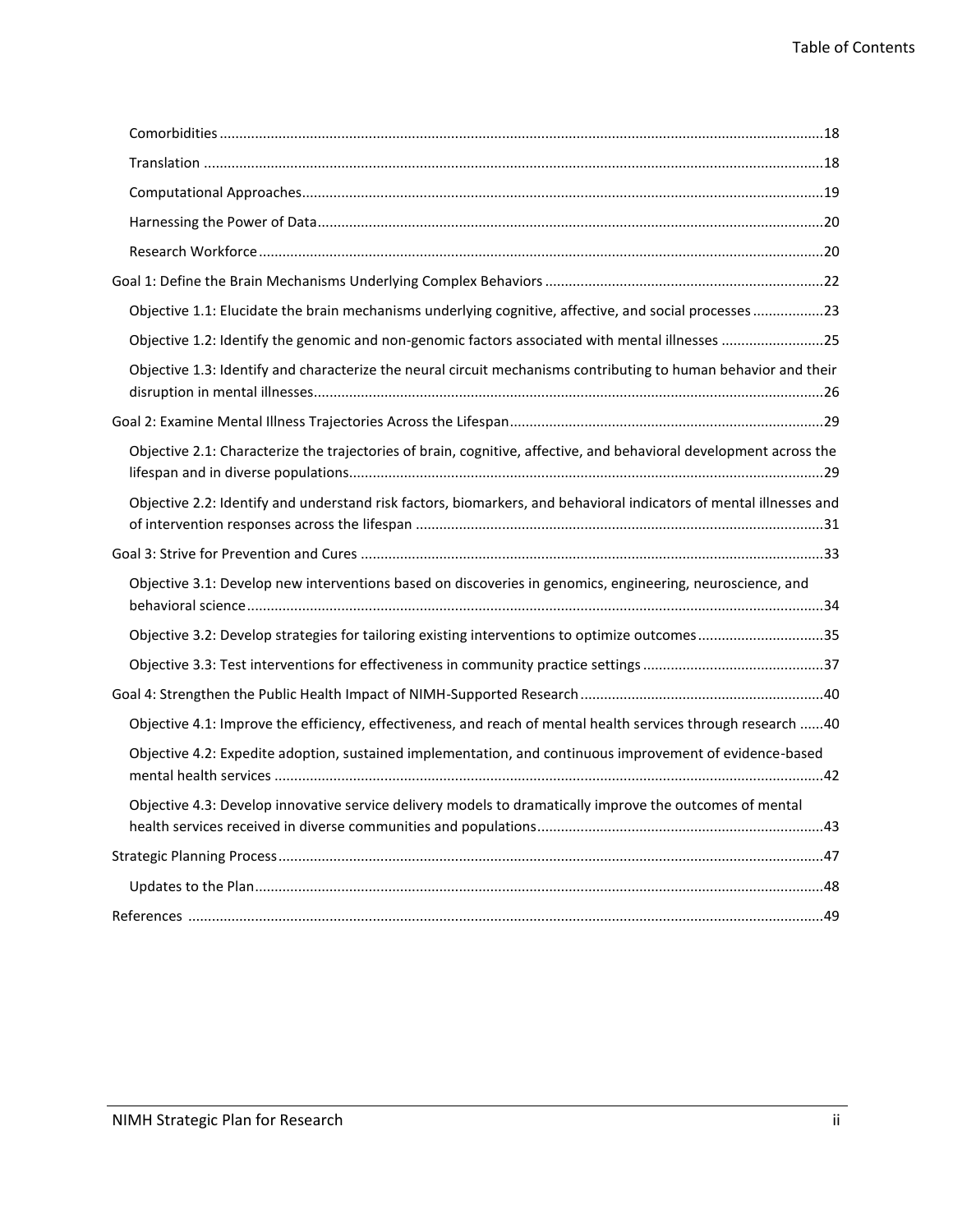### <span id="page-3-0"></span>**Message from the Director**

It is an exciting time to be at the helm of the National Institute of Mental Health (NIMH), the lead federal agency charged with setting and supporting the national agenda for mental health research. Scientific advances are rapidly transforming neuroscience and mental health care. Just in the last five years, we have made considerable progress. In basic science, th[e genetic revolution](https://www.nimh.nih.gov/news/science-news/science-news-about-genetics.shtml) has begun to pay off for mental health research—after facing some challenges, we have now identified hundreds of places in the genome irrefutably linked to mental illnesses such as [schizophrenia, autism,](https://www.nimh.nih.gov/archive/news/2018/suspect-molecules-overlap-in-autism-schizophrenia-bipolar-disorder) and [depression.](https://www.nimh.nih.gov/archive/news/2016/tapping-crowd-sourced-data-unearths-a-trove-of-depression-genes) Thanks to th[e NIH Brain Research through Advancing](https://braininitiative.nih.gov/) Innovative Neurotechnologies® (BRAIN) Initiative, we have new tools and resources that allow unprecedented insight into the exquisite complexities of the living brain. In translational sciences, we celebrated the U.S. Food and Drug Administration (FDA) approval of two of the first truly novel antidepressants in decades—[esketamine](https://www.nimh.nih.gov/about/director/messages/2019/new-hope-for-treatment-resistant-depression-guessing-right-on-ketamine.shtml) for treatment-resistant depression, and [brexanolone](https://www.nimh.nih.gov/about/director/messages/2019/a-bench-to-bedside-story-the-development-of-a-treatment-for-postpartum-depression.shtml) for postpartum depression. And in intervention research, NIMH-sponsored studies proving the effectiveness of coordinated specialty care for first episode psychosis led to nationwide [implementation](https://www.nimh.nih.gov/archive/news/2015/federal-agencies-partner-to-promote-coordinated-services-for-patients-with-first-episode-psychosis) of this evidence-based care model through state-supported mental health clinics.

The future is bright. Looking forward, we've enacted the new NIMH Strategic Plan for Research, aiming to build on these advances. Over the next few years, we look forward to further implementation of suicide prevention efforts based o[n recent NIMH findings.](https://www.nimh.nih.gov/news/science-news/science-news-about-suicide) These findings include studies demonstrating the benefit of universal screening in emergency departments for suicidality, and the benefits and challenges of predicting suicide risk usin[g electronic health records](https://www.nimh.nih.gov/news/events/2019/risk-algorithm) and other digital tools. NIMH is also investing in practice-based research that examines mental health care delivery in real-world settings. For example, NIMH is pioneering the [Early Psychosis Intervention Network \(EPINET\),](https://www.nimh.nih.gov/research/research-funded-by-nimh/research-initiatives/early-psychosis-intervention-network-epinet) a research network that will use data from community-based first episode psychosis clinics to enhance the delivery, evaluation, and continual improvement of evidence-based care. These continuous advances drive the enthusiastic and energetic efforts of the research workforce devoted to our mission. And, more importantly, they offer hope and solutions to individuals with mental illnesses, as well as their families and communities.

Since the advent of this plan in 2020, we have faced significant challenges. During the coronavirus disease 2019 (COVID-19) pandemic, symptoms of depression, anxiety and substance use have increased for many. Underserved and minoritized communities are disproportionately impacted by greater rates of illness and death tragically due to SARS-CoV-2 infection as well as with broader mental health consequences of the social, behavioral, and economic impacts of the pandemic. Regardless of direct infection, reports of worsened mental health symptoms have remained elevated compared to prepandemic data. In communities of color, systemic racism and its pernicious effects, starkly evidenced by the death of George Floyd at the hands of the police, continue to compound these challenges.

NIMH has relied on its strategic plan to adapt to these challenges. We have collaborated with other Institutes, Centers, and Offices across NIH to fund over 40 projects to understand the mental health impacts of the pandemic, including the impact of public health mitigation approaches and critically to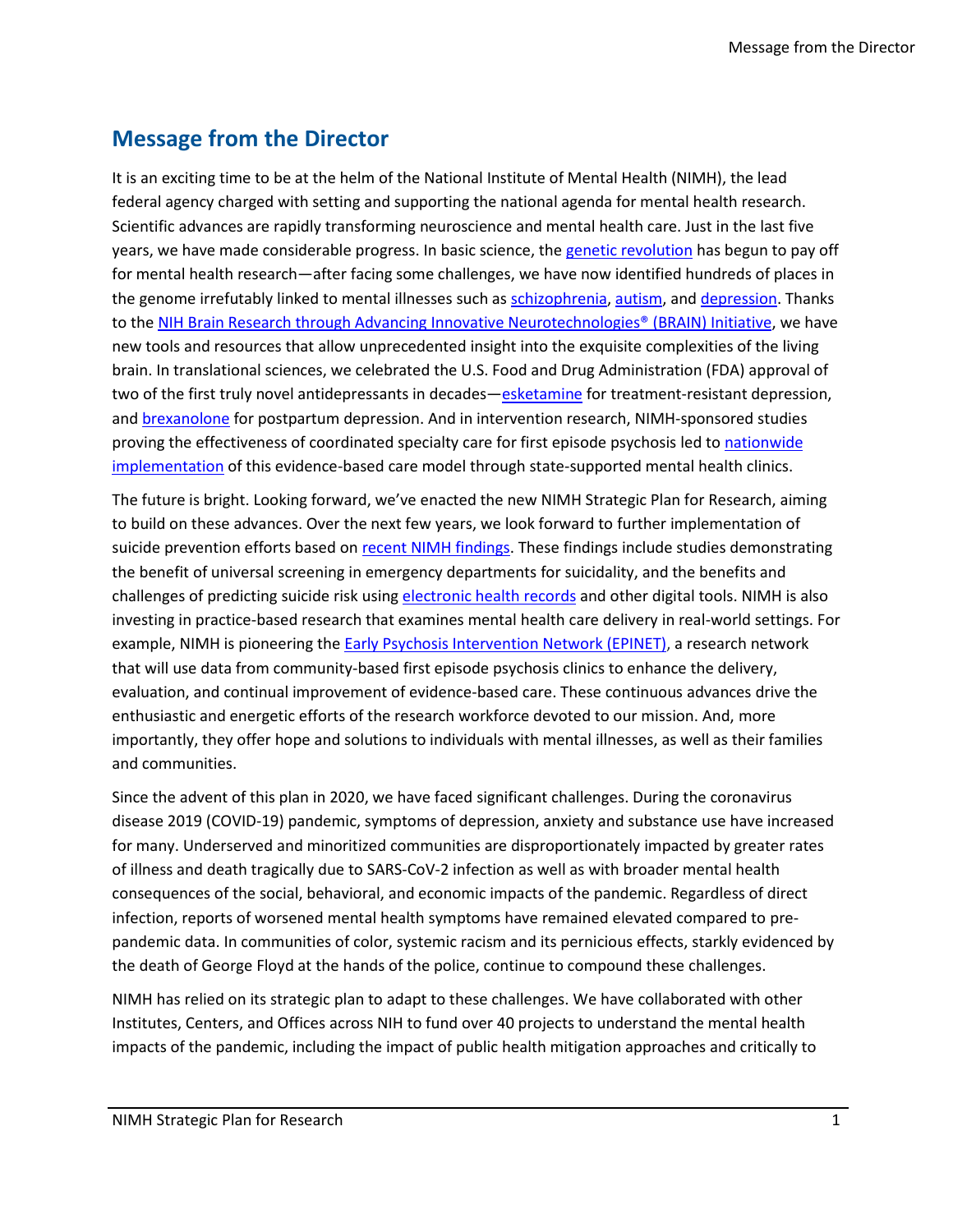evaluate scalable, deployable interventions that are desperately needed to respond to the increased mental health needs of diverse populations. All of these efforts are in line with our strategic priorities, particularly in the context of ongoing [mental health disparities.](https://pubprd.nimh.nih.gov/about/organization/od/odwd/nimhs-approach-to-mental-health-disparities-research)

As NIMH Director, I am [committed to dismantling structural racism](https://www.nimh.nih.gov/news/science-news/2021/nimh-directors-statement-our-commitment-to-ending-structural-racism-in-biomedical-research) in biomedical research. At NIMH, we aim to identify and address the extent to which our policies, procedures, and culture serve to perpetuate the status quo and are working to promote anti-racist ideas and actions. We started by [examining](https://www.nimh.nih.gov/about/director/messages/2022/steps-toward-equity-at-nimh-an-update) how our application review process affects the diversity of our scientific workforce. For example, some of our early efforts are focused on understanding and employing solutions to reduce disparities in award rates for grant applications supporting Black investigators. Wit[h recommendations](https://www.nimh.nih.gov/about/advisory-boards-and-groups/namhc/2021/may/namhc-minutes-of-the-263rd-meeting)  [from the Anti-Racism Task Force](https://www.nimh.nih.gov/about/advisory-boards-and-groups/namhc/2021/may/namhc-minutes-of-the-263rd-meeting) (comprised of staff from across the Institute), we are also making changes to improve diversity, equity, inclusion, and accessibility within the NIMH workplace. I recognize that these efforts, among others in line with NIH, such as the [UNITE initiative,](https://www.nih.gov/ending-structural-racism/unite) are just the start to making lasting change.

The NIMH Strategic Plan for Research maps our path. From basic research aimed at understanding how the brain produces behavior, to translational efforts to uncover novel treatment targets, to clinical studies testing novel approaches in community settings, we have charted numerous routes linking these challenges and opportunities. Each has the potential to deliver significant advances in mental health care. NIMH's broad portfolio aims to ensure that our research will have public health impacts across a range of timeframes—from the near-term to the far-off future. At NIMH, we are proud of how far we have come, humbled by the distance yet to be traveled, and empowered by the hope that drives us forward.

Jul Curl

Joshua A. Gordon, M.D., Ph.D. Director, National Institute of Mental Health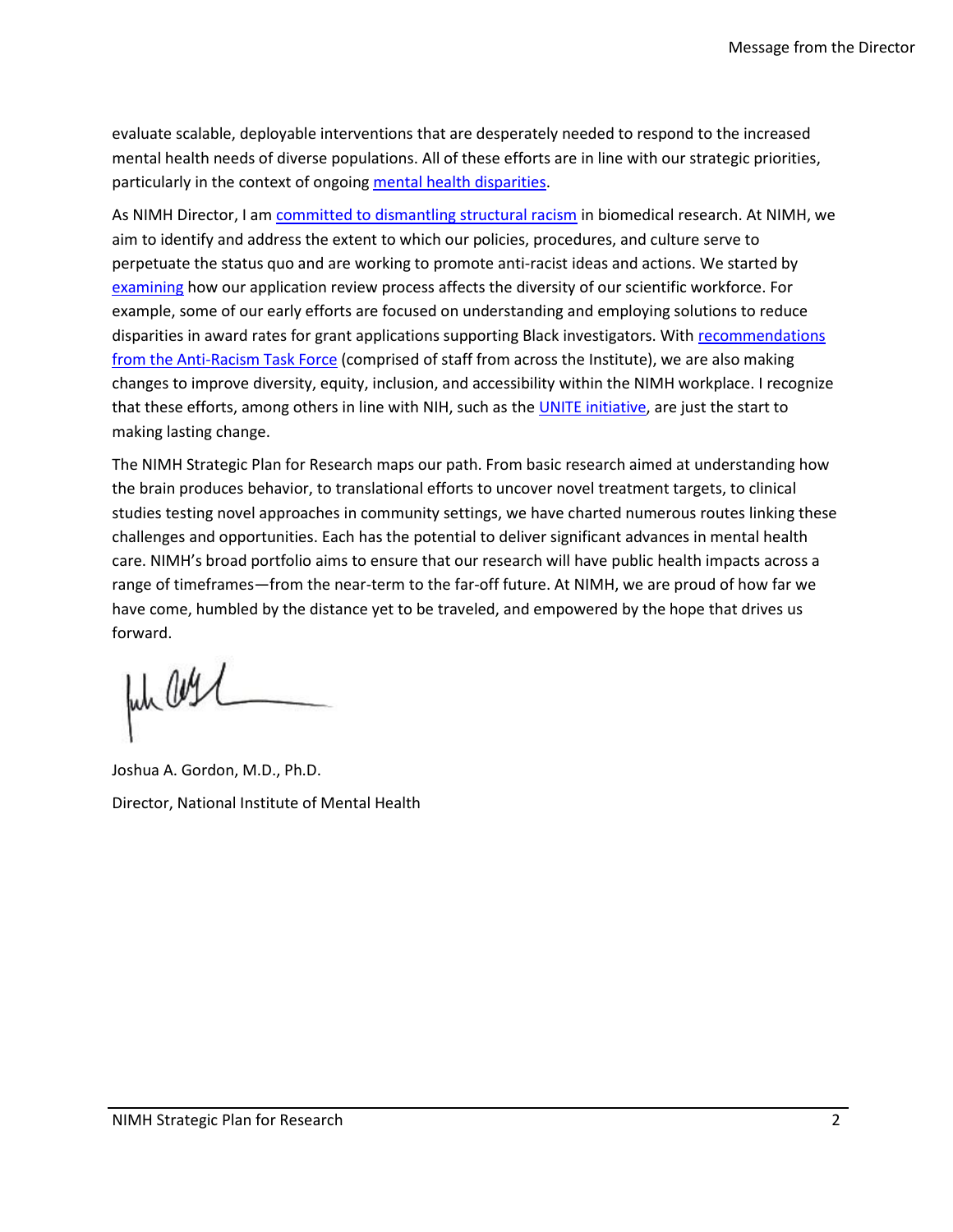### <span id="page-5-0"></span>**Overview of NIMH**

The National Institute of Mental Health (NIMH) is the lead federal agency for research on mental illnesses. NIMH is one of the 27 Institutes and Centers that make up the National Institutes of Health (NIH), the largest biomedical research agency in the world. The mission of NIMH is to transform the understanding and treatment of mental illnesses through basic and clinical research, paving the way for prevention, recovery, and cure.

To carry out this mission, NIMH, as established by the Mental Health Act of 1946 and in accordance with Title IV of the Public Health Service Act, conducts and supports biomedical and behavioral research, health services research, research training, and health information dissemination with respect to the causes, diagnosis, treatment, management, and prevention of mental illnesses. As mental health is an important part of overall health, NIMH invests in research on adaptive and maladaptive behaviors to better understand mental function and dysfunction.

NIMH supports research and research training through extramural activities and conducts research and research training through intramural activities. Through its extramural program, NIMH supports more than 3,000 research grants and contracts annually at universities, academic health centers, and other research institutions across the country and around the world. The NIMH Extramural Research Program is organized into four scientific funding Divisions—the Division of Neuroscience and Basic Behavioral [Science,](https://www.nimh.nih.gov/about/organization/dnbbs/index.shtml) the [Division of Translational Research,](https://www.nimh.nih.gov/about/organization/dtr/index.shtml) the [Division of Services and Intervention Research,](https://www.nimh.nih.gov/about/organization/dsir/index.shtml) and the **Division of AIDS Research**. NIMH staff manage and administer the extramural research grants and contracts that support cutting-edge scientific discovery in basic, translational, comparative effectiveness, and implementation science that aims to transform understanding, prevention, and treatment of mental illnesses across the lifespan, from prenatal development to late life.

Staff in th[e NIMH Intramural Research Program \(IRP\)](https://www.nimh.nih.gov/research/research-conducted-at-nimh/index.shtml) plan and conduct basic, clinical, and translational research to advance understanding of the diagnosis, causes, treatment, and prevention of psychiatric disorders. NIMH IRP investigators utilize the unique resources of the NIH to conduct state-of-the-art research in an environment conducive to the training and development of clinical and basic scientists that often complements extramural research activities. The NIMH IRP supports approximately 600 scientists, who work on the NIH campus in Bethesda, MD. NIMH intramural scientists range from molecular biologists working in laboratories to clinical researchers working with patients in the NIH Clinical Center, the world's largest hospital dedicated to clinical research. The variety of scientific expertise facilitates interdisciplinary studies and promotes translational research, linking basic research discoveries to clinical care.

To deliver high quality, impactful research and promote translation of such research into clinical practice, services delivery, and policy, NIMH developed the Strategic Plan for Research to advance our mission and guide research over a five-year period. The NIMH Strategic Plan for Research builds on the successes of previous NIMH Strategic Plans, provides a framework for research to leverage new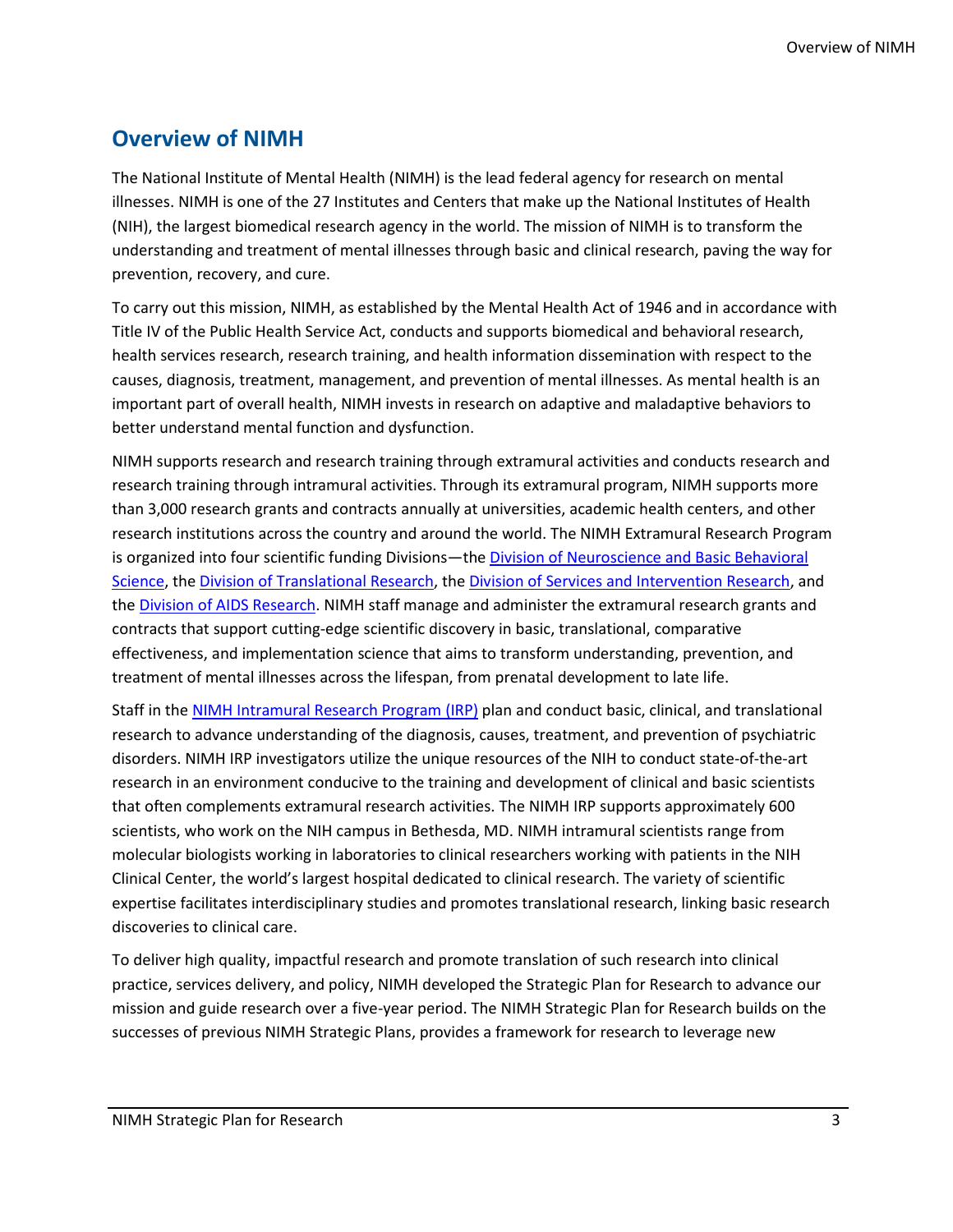opportunities for scientific exploration, and addresses new challenges in mental health. In this Strategic Plan for Research, NIMH outlines four high-level Goals as follows:

- **Goal 1: Define the Brain Mechanisms Underlying Complex Behaviors**
- **Goal 2: Examine Mental Illness Trajectories Across the Lifespan**
- **Goal 3: Strive for Prevention and Cures**
- **Goal 4: Strengthen the Public Health Impact of NIMH-Supported Research**

These four Goals form a broad roadmap for the Institute's research priorities over the next five years, beginning with fundamental science of the brain and behavior, and extending through evidence-based services that improve public health outcomes.

**Please Note:** The terms "mental illnesses," "mental disorders," and "psychiatric disorders" are used interchangeably throughout this document. These terms are meant to include an array of disorders within NIMH's scope of interest. Reference to a specific disorder (i.e., as an example or a highlight) or research area does not imply prioritization, unless otherwise noted. Furthermore, NIMH respects the known comorbidity and heterogeneity of symptoms across mental disorders and recognizes that knowledge gained from studying one may inform understanding of and treatment for others.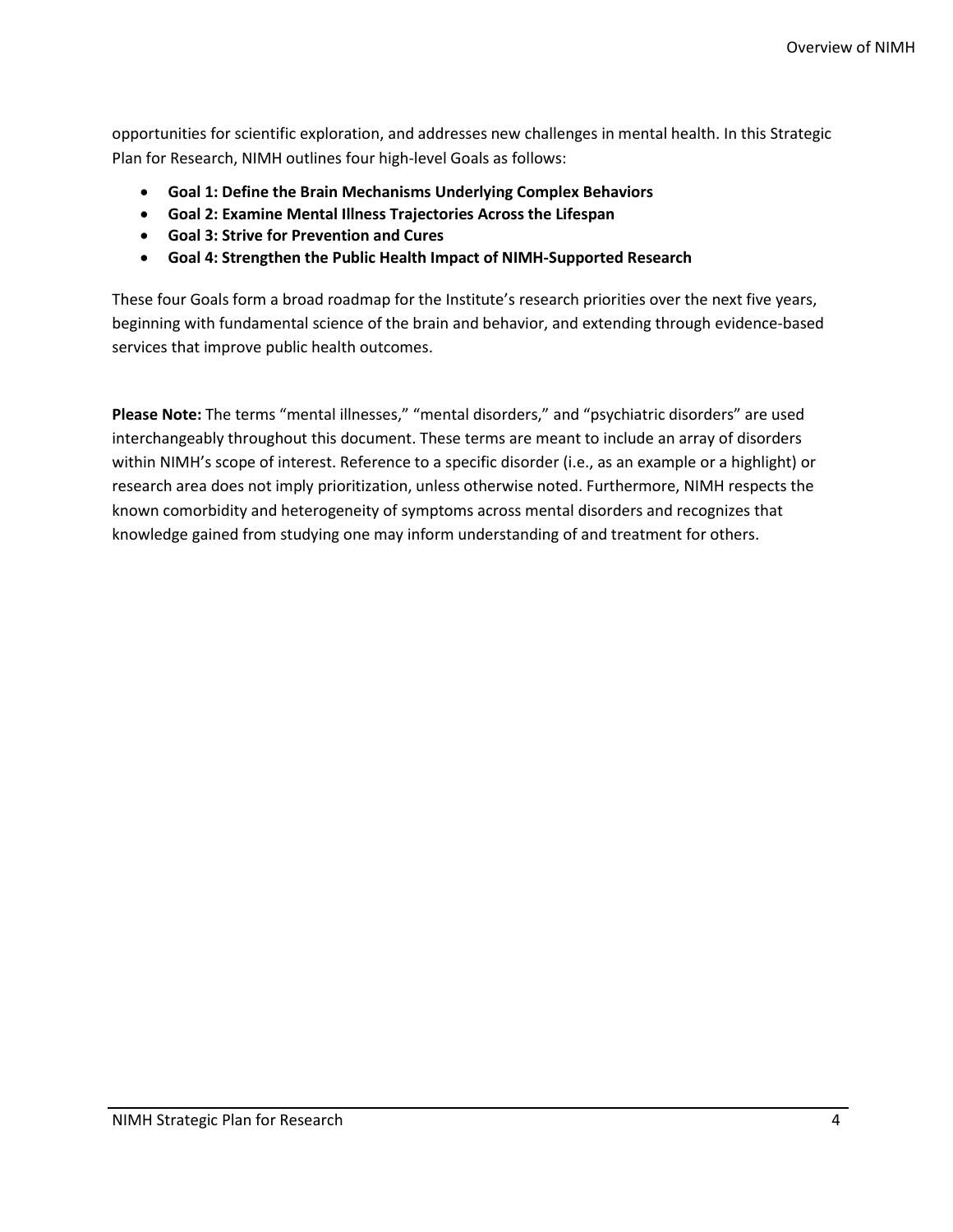### <span id="page-7-0"></span>**Serving as an Efficient and Effective Steward of Public Resources**

#### <span id="page-7-1"></span>Scientific Stewardship

#### <span id="page-7-2"></span>Setting Research Priorities

At the agency level, NIH sets research priorities by managing a dynamic balance among existing and emerging public health needs, scientific opportunities, budgetary considerations, and the range of science in its portfolio. At the institute level, priorities are outlined within the NIMH Strategic Plan for Research. At NIMH, a balanced portfolio starts with excellent science that includes diverse subject matter (basic, translational, and applied sciences), diverse timeframes (research with potential impact in the short-, medium-, and long-terms), diverse study populations, and a diverse workforce. NIMH research priorities are also informed by strategic planning. Strategic planning at NIMH is comprehensive, responsive, and adaptive to the often serendipitous nature of biomedical scientific progress. Planning also includes input from a variety of stakeholders, including NIMH leadership and staff, the National [Advisory Mental Health Council,](https://www.nimh.nih.gov/about/advisory-boards-and-groups/namhc/index.shtml) as well as federal and private partners, both domestic and global.

NIMH also sets priorities in accordance with NIH-wide strategic plans and research plans of partnering organizations. Such plans include the *[NIH-Wide Strategic Plan,](https://www.nih.gov/about-nih/nih-wide-strategic-plan)* the *[Advancing Science for the Health of](https://orwh.od.nih.gov/about/trans-nih-strategic-plan-womens-health-research)  [Women: The Trans-NIH Strategic Plan](https://orwh.od.nih.gov/about/trans-nih-strategic-plan-womens-health-research) for Women's Health Research,* the *[NIH Minority Health and Health](https://www.nimhd.nih.gov/about/strategic-plan/)  [Disparities Strategic Plan](https://www.nimhd.nih.gov/about/strategic-plan/)*, the *[NIH Strategic Plan for Tribal Health Research](https://dpcpsi.nih.gov/sites/default/files/2019_THRO_StrategicPlan_508.pdf)*, the *[Office of Disease](https://prevention.nih.gov/about-odp/strategic-plan-2019-2023)  [Prevention Strategic](https://prevention.nih.gov/about-odp/strategic-plan-2019-2023) Plan,* and the *[NIH Strategic Plan for Data Science,](https://datascience.nih.gov/strategicplan)* among others. NIMH also has a substantial investment in supporting HIV research; this investment is guided by the *[NIH Strategic Plan](https://www.oar.nih.gov/hiv-policy-and-research/strategic-plan)  [for HIV and HIV-Related Research](https://www.oar.nih.gov/hiv-policy-and-research/strategic-plan)*, coordinated through the [NIH Office of AIDS Research.](https://www.oar.nih.gov/) Additionally, NIMH has contributed to the creation of several strategic plans and reports that include more detail on specific topics, which also inform NIMH priorities. These documents include but are not limited to: the *[National Research Action Plan \(NRAP\)](https://obamawhitehouse.archives.gov/sites/default/files/uploads/nrap_for_eo_on_mental_health_august_2013.pdf)*; the *[Interagency Autism Coordinating Committee \(IACC\) Strategic](https://iacc.hhs.gov/publications/strategic-plan/2019/)  [Plan for Autism Spectrum Disorder](https://iacc.hhs.gov/publications/strategic-plan/2019/)*; the *[Interdepartmental Serious Mental Illness Coordinating](https://www.samhsa.gov/about-us/advisory-councils/ismicc)  [Committee Report to Congress;](https://www.samhsa.gov/about-us/advisory-councils/ismicc)* the *[Grand Challenges in Global Mental Health](https://www.ncbi.nlm.nih.gov/pmc/articles/PMC3173804/)* Initiative; *[A Prioritized](https://www.sprc.org/resources-programs/prioritized-research-agenda-suicide-prevention-action-plan-save-lives)  [Research Agenda for Suicide Prevention: An Action Plan to Save Lives](https://www.sprc.org/resources-programs/prioritized-research-agenda-suicide-prevention-action-plan-save-lives)*, a collaboration with the National Action Alliance for Suicide Prevention; and, the Brain Research through Advancing Innovative [Neurotechnologies®](https://braininitiative.nih.gov/) (BRAIN) Initiative strategic plan, *[BRAIN 2025: A Scientific Vision](https://braininitiative.nih.gov/strategic-planning/brain-2025-report)*, and Working Group [reports and plans,](https://braininitiative.nih.gov/strategic-planning/acd-working-and-sub-groups) including the *[BRAIN Initiative 2.0: From Cells to Circuits, Toward Cures](https://braininitiative.nih.gov/strategic-planning/acd-working-groups/brain-initiative-20-cells-circuits-toward-cures)* and the *[BRAIN](https://braininitiative.nih.gov/strategic-planning/acd-working-groups/brain-initiative-and-neuroethics-enabling-and-enhancing)  [Initiative and Neuroethics: Enabling and Enhancing Neuroscience Advances for Society](https://braininitiative.nih.gov/strategic-planning/acd-working-groups/brain-initiative-and-neuroethics-enabling-and-enhancing)*.

#### <span id="page-7-3"></span>Monitoring and Measuring Programs

NIMH continuously reviews and evaluates its scientific research and training programs to ensure responsible management of public funds and measure progress toward accomplishing our mission. For example, NIMH regularly conducts portfolio analyses to identify research gaps and opportunities.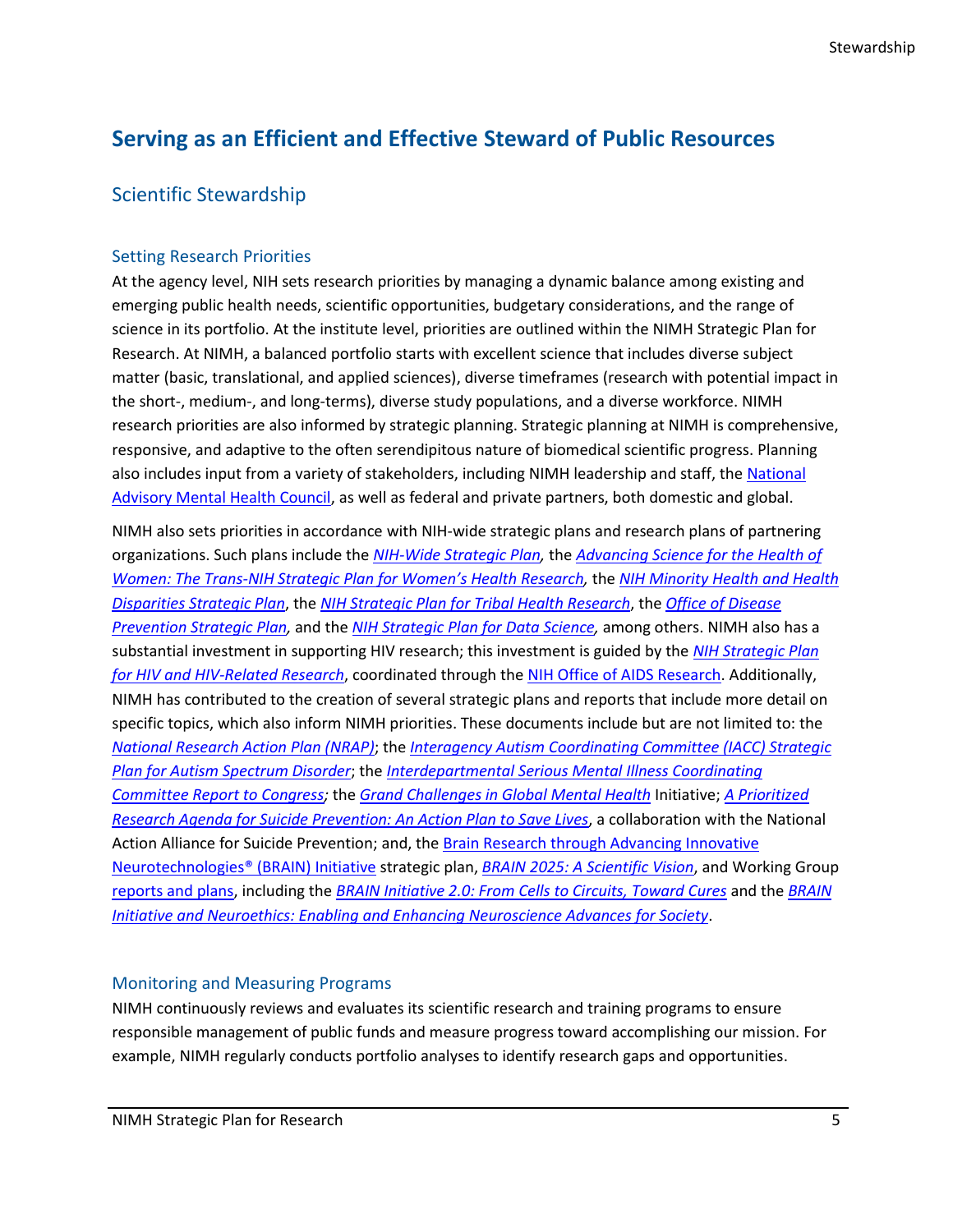NIMH's monitoring and evaluation efforts continue to evolve to keep pace with changing methods to analyze information, and new requirements mandated by NIH, the Department of Health and Human Services (HHS), and Congress. Program monitoring and evaluation informs the development, implementation, and reporting of NIMH efforts and accomplishments.

#### <span id="page-8-0"></span>Emphasizing Rigor and Reproducibility

Funding excellent science is essential to the research enterprise. As such, NIMH emphasizes the importance of both [rigor and reproducibility.](https://acd.od.nih.gov/working-groups/eprar.html) Research studies must have a sufficiently rigorous design and be sufficiently powered, such that they can be replicated. This means NIMH ensures the sample sizes within studies are appropriate so they are adequately powered for real-world effect sizes; ensures the statistical analysis plans included in grant applications contain sufficient information for reviewers to properly evaluate them; ensures expertise in review sections and program staff to properly assess statistical methodologies; and, encourages the use of data sharing platforms that can enable third-party confirmation and mega-analyses that consolidate data from multiple studies.

#### <span id="page-8-1"></span>Fostering Resource and Data Sharing

Access to biospecimens and data sharing efficiently expands research capacity and maximizes NIMH's investments by promoting hypothesis generation, increasing the potential for testing novel questions by integrating and harmonizing existing data, and encouraging reproducibility. In concordance with the NIH [Data Sharing Policy,](https://sharing.nih.gov/data-management-and-sharing-policy/about-data-management-sharing-policy/data-management-and-sharing-policy-overview#after) NIMH continues to support programs that provide access to biospecimens, such as th[e NIH NeuroBioBank,](https://neurobiobank.nih.gov/about/) a national resource for investigators utilizing human post-mortem brain tissue and related biospecimens. NIMH also strongly encourages investigators to use common data elements, such as those available in the [PhenX Toolkit,](https://www.phenxtoolkit.org/) and requires the use of a small set of [common data](https://grants.nih.gov/grants/guide/notice-files/NOT-MH-20-067.html)  [elements](https://grants.nih.gov/grants/guide/notice-files/NOT-MH-20-067.html) for NIMH-funded mental health research. NIMH expects investigators to share data through databases and repositories, such as the [NIMH Data Archive.](https://nda.nih.gov/)

#### <span id="page-8-2"></span>Enhancing Oversight and Monitoring of Clinical Trials

NIMH is committed to responsible stewardship, accountability, oversight, and transparency of clinical [trials.](https://www.nimh.nih.gov/funding/clinical-research/index.shtml) NIMH continues to enhance [oversight and monitoring of clinical trials](https://grants.nih.gov/grants/guide/notice-files/NOT-MH-19-027.html) to strengthen clinical research, ensure compliance, uphold inclusion standards, and safeguard research participants and their data. For example, to ensure studies are meeting their recruitment goals, NIMH expanded the [Policy for](https://www.nimh.nih.gov/funding/grant-writing-and-application-process/nimh-recruitment-of-participants-in-clinical-research-policy.shtml) the [Recruitment of Participants in Clinical Research](https://www.nimh.nih.gov/funding/grant-writing-and-application-process/nimh-recruitment-of-participants-in-clinical-research-policy.shtml) to apply to all clinical trials, regardless of size.

#### <span id="page-8-3"></span>Creating and Strengthening Partnerships

Collaborations and partnerships across the research pipeline are vital components of NIMH efforts to achieve its public health mission. NIMH collaborates with other NIH Institutes and Centers, as well as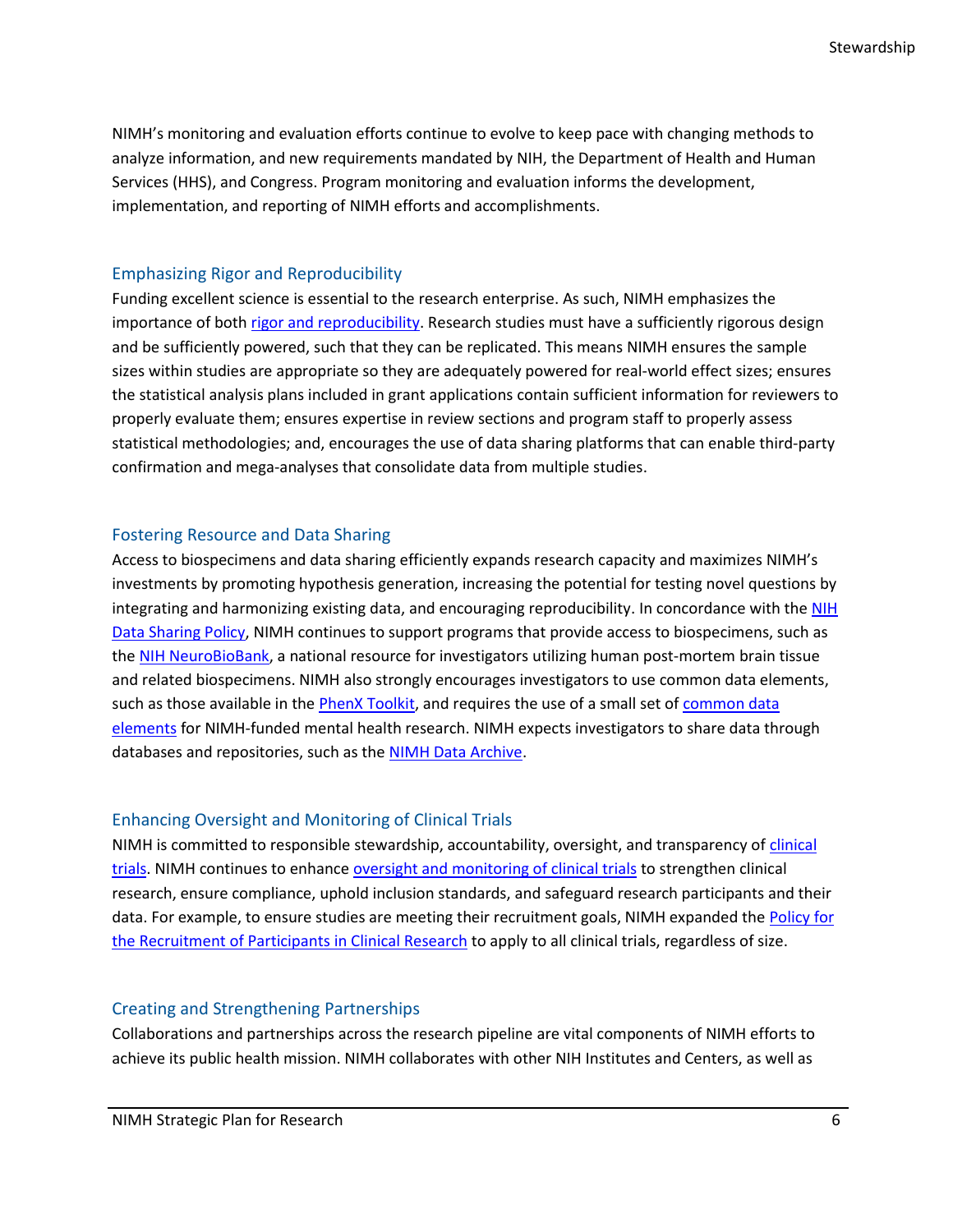HHS (e.g., th[e Centers for Disease Control and Prevention](https://www.cdc.gov/) (CDC), the Centers for Medicare and Medicaid [Services \(CMS\),](https://www.cms.gov/) th[e U.S. Food and Drug Administration \(FDA\),](https://www.fda.gov/home) th[e Health Resources and Services](https://www.hrsa.gov/)  [Administration \(HRSA\),](https://www.hrsa.gov/) th[e Substance Abuse and Mental Health Services Administration \(SAMHSA\),](https://www.samhsa.gov/) the [Indian Health Service](https://www.ihs.gov/) (IHS), the [Administration for Community Living \(ACL\),](https://acl.gov/) th[e Office of the Assistant](https://aspe.hhs.gov/)  [Secretary for Planning and Evaluation \(ASPE\),](https://aspe.hhs.gov/) the [Administration for Children and Families \(ACF\)\)](https://www.acf.hhs.gov/), and other federal agencies (e.g., th[e Department of Defense \(DoD\),](https://www.defense.gov/) the [Department of Veterans Affairs](https://www.va.gov/)  [\(VA\)\)](https://www.va.gov/). NIMH also works with public, private, non-profit, and research partners, both domestic and international, including those in the biotech and pharmaceutical industries. To broaden the dissemination and impact of research, NIMH works with external stakeholders—policymakers, advocacy groups, providers, and people with lived experience, including family members—who are also committed to the prevention, treatment, recovery, and cure of mental illnesses. Collaboration, communication, and coordination occur at various stages of research and continue to improve dissemination and implementation of evidence-based strategies, practices, and programs.

#### <span id="page-9-0"></span>Management and Accountability

#### <span id="page-9-1"></span>Cultivating a Respectful and Inclusive Workplace at NIMH

The contributions of each and every member of the NIMH community are vital to transform the understanding, prevention, and treatment of mental illnesses. An environment where all people feel welcome, respected, valued, and heard is essential for individuals to contribute to their fullest potential. As such, NIMH is committed to creating and maintaining a work environment that celebrates and promotes diversity, equity, inclusion, and accessibility, and is free of harassment and other inappropriate conduct. The Institute is actively engaging with staff, including the NIMH Anti-Racism Task Force, to identify opportunities to improve workplace culture and climate. Further, NIMH supports [efforts,](https://www.nimh.nih.gov/news/science-news/2021/nimh-directors-statement-our-commitment-to-ending-structural-racism-in-biomedical-research.shtml) such as th[e NIH UNITE](https://www.nih.gov/ending-structural-racism) initiative, to identify and take actions to address structural racism within the NIH and across the biomedical research community.

#### <span id="page-9-2"></span>Promoting Innovation

The fields of science and technology are constantly evolving. Beyond scientific innovation, NIMH also embraces innovative administrative management practices to ensure the Institute can adapt rapidly to changing needs and requirements while managing existing resources in a complex environment. In addition, NIMH is committed to encouraging a diverse research and scientific support workforce equipped with the knowledge and skills required to execute NIMH's mission.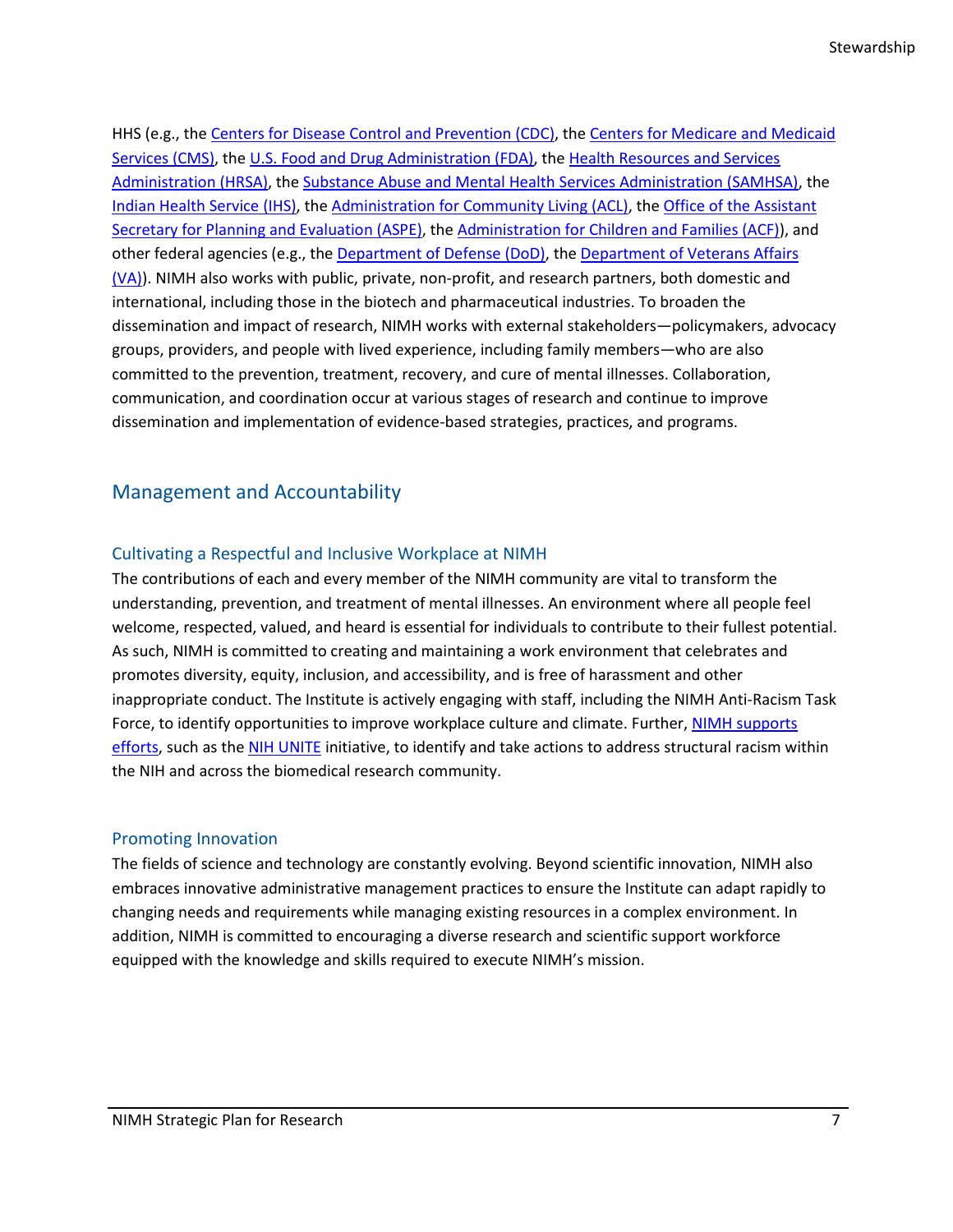#### <span id="page-10-0"></span>Enhancing Risk Management

NIMH proactively identifies and mitigates internal and external risks to support the Institute's mission. Working with HHS and NIH leadership, NIMH continues to improve procedures to develop standardized, automated, metric-oriented, and consistent business practices to mitigate risk. NIMH will leverage the values of collaboration, transparency, and accountability throughout our functional areas to proactively adapt risk-management mitigation procedures when confronted with emerging issues.

#### <span id="page-10-1"></span>Improving Administrative Processes

NIMH is committed to innovative and agile process improvement and aims to optimize, automate, and streamline business processes to ensure quality and consistency. As an example, NIMH regularly conducts internal workflow analyses to identify opportunities to reduce administrative burden. NIMH strives to implement business process management initiatives to maintain accountability and support our staff. NIMH will also continue to support efforts aimed at leveraging data to manage the needs of the Institute and drive decision-making processes.

#### <span id="page-10-2"></span>Promoting Workforce Development and Diversity

To keep pace with advancing science, the NIMH workforce needs resources and training to ensure it has the knowledge, skills, and technologies to support its activities. NIMH encourages and supports the development of an inclusive, diverse, and well-trained research workforce. In addition, to preserve institutional knowledge, NIMH employs innovative approaches to encourage career development, retain expertise, and reward outstanding performance with an eye toward achieving equity and inclusion.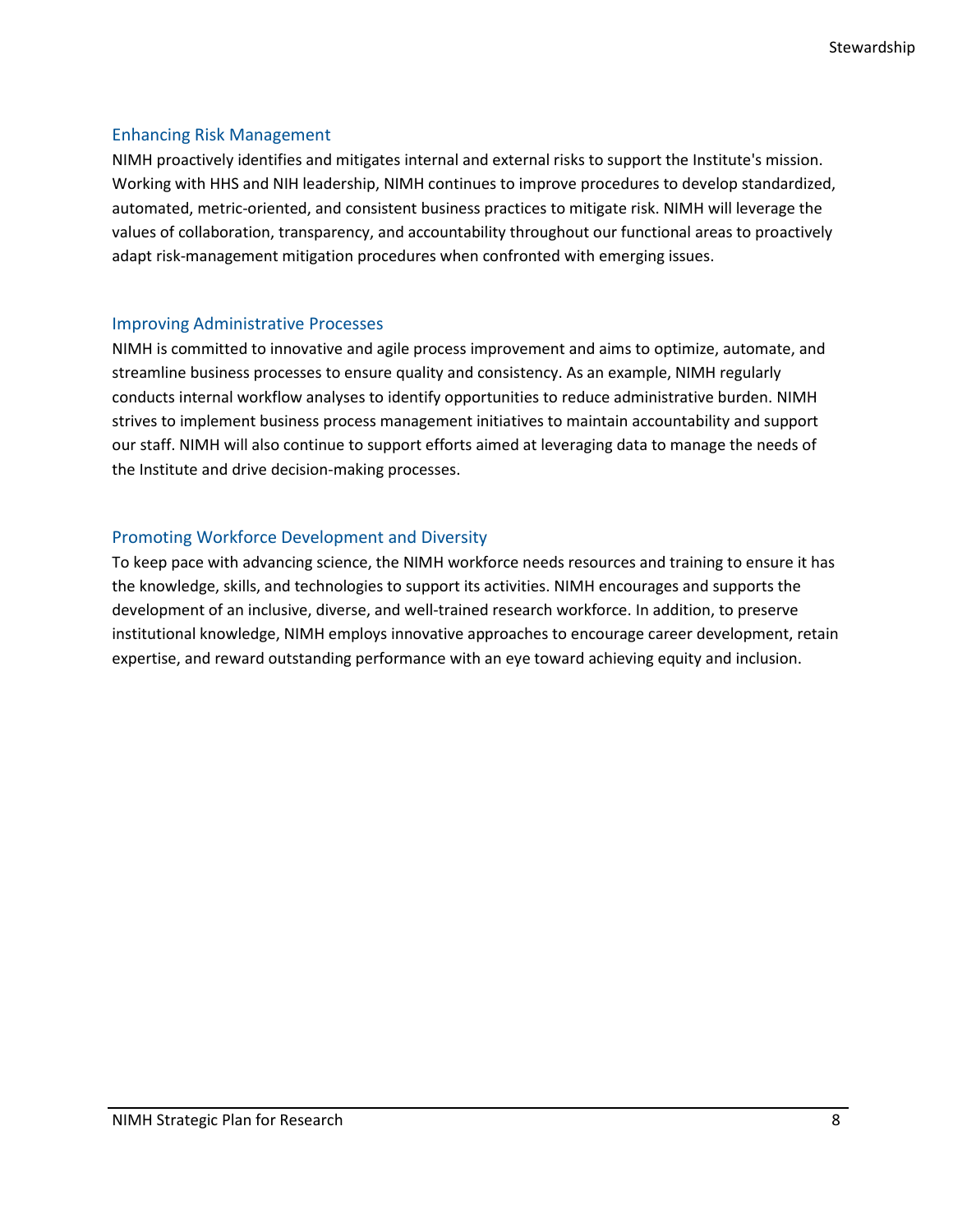### <span id="page-11-0"></span>**Accomplishing the Mission**

NIMH developed the Strategic Plan for Research to advance the Institute's mission and guide research over a five-year period. The sections of this plan specifically address areas of crucial importance as NIMH strives to accomplish its mission. First, Challenges and Opportunities confronts the challenges that may lie ahead and describes some of the unique opportunities for scientific exploration to overcome these challenges and advance the understanding of mental illnesses. Second, Cross-Cutting Research Themes are topics that are integral to the Goals of the Strategic Plan for Research and will influence the direction of mental health research as we move forward. Finally, the four Goals of the Strategic Plan for Research form a broad roadmap for the Institute's research priorities, beginning with the fundamental science of the brain and behavior, and extending through evidence-based services that improve public health outcomes. Each of the four Goals include Objectives, followed by Strategies, which include research areas of specific interest that will help drive progress toward achieving our mission. The topics throughout the plan are not exhaustive. Prior to submitting an application, investigators are encouraged to contact NIMH program staff to discuss proposed aims and relevance to the overall Goals.

NIMH will assess and monitor its performance in achieving the Goals presented in this Plan by gathering and analyzing metrics associated with its core mission. Findings will be integrated to inform and refine the direction of the Plan over time. The Institute will share these findings and updates to the Plan with stakeholders regularly.

In the context of prioritizing excellent science, the overall strategy for funding science is to support a broad spectrum of both investigator-initiated and institute-solicited research across the NIMH portfolio. Full implementation of the NIMH Strategic Plan for Research will help transform the prevention, diagnosis, and treatment of mental illnesses.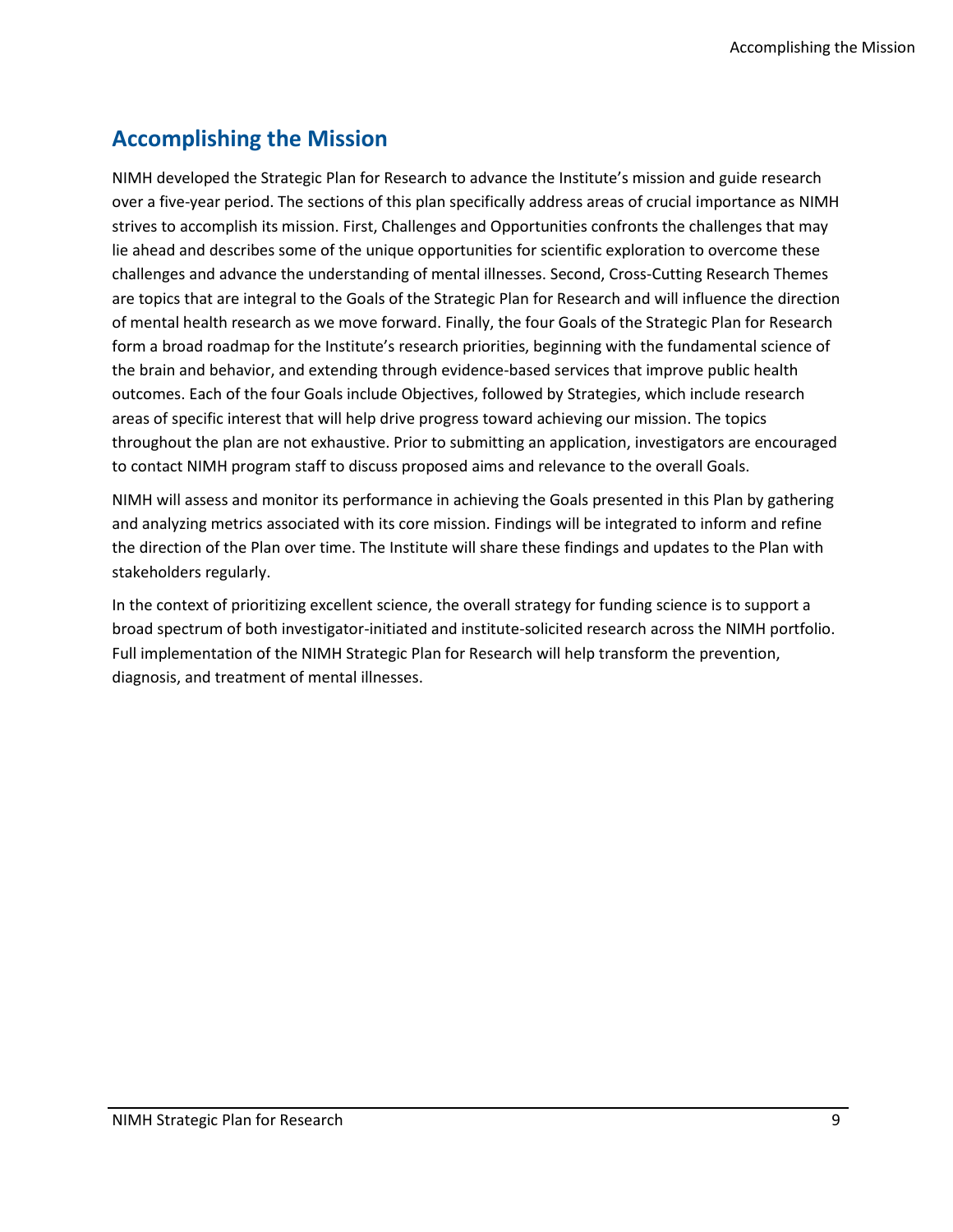### <span id="page-12-0"></span>**Challenges and Opportunities**

The urgency of NIMH's mission stems from the significant burden mental illnesses impose on individuals, their families, and society. In any given year, nearly one-fifth of all U.S. adults struggle with a mental illness<sup>1</sup> and the burden of mental illness is predicted to rise worldwide in coming decades.<sup>2,3</sup> Mental illnesses cut across age, sex, race, ethnicity, and socioeconomic status. Mental illnesses occur more commonly in people with other chronic illnesses, such as heart disease, diabetes, cancer, and HIV.<sup>4,5</sup> In fact, people with a mental illness may have an increased risk for chronic illnesses,<sup>6</sup> and effective treatment for mental illnesses can reduce that risk.<sup>7</sup> Individuals with mental illnesses are also disproportionately represented among homeless and incarcerated populations. 8 Furthermore, serious mental illnesses significantly impair one's ability to function in daily life, are associated with personal loss of earnings, $9$  have a negative global financial impact, $10$  and are among the leading causes of poor health and early mortality worldwide.<sup>4,11</sup> Tragically, suicide remains an urgent public health crisis in the United States.<sup>12</sup> Although suicide prevention efforts are helping to lower the national suicide rate, health disparities among certain minoritized groups persist. The burden of mental illnesses demands that we harness scientific knowledge and tools to achieve better understanding, prevention, and treatment of these disabling conditions. In this section, we outline our plans to leverage considerable research opportunities to address the many challenges of mental health and mental health research.

#### <span id="page-12-1"></span>Coronavirus Disease 2019 (COVID-19) Pandemic

To address the ongoing challenges that SARS-CoV-2 and the secondary impacts of the COVID-19 pandemic pose to our health and well-being, NIH is working urgently in unprecedented ways to understand and mitigate health threats. The [NIH Strategic Plan for COVID-19 Research](https://www.nih.gov/sites/default/files/research-training/initiatives/covid-19-strategic-plan/coronavirus-strategic-plan-20200713.pdf) provides a framework for funding research across the scientific spectrum, primarily focusing on the direct testing, therapeutic, and preventive approaches needed to address SARS-CoV-2 and its long term consequences. As part of the strategic response to COVID-19, NIMH is actively engaged with the NIH [Researching COVID](https://recovercovid.org/)  [to Enhance Recovery \(RECOVER\)](https://recovercovid.org/) initiative, which seeks to understand, prevent, and treat post-acute sequelae of SARS-CoV-2 infection. NIMH is also participating in multiple Rapid Acceleration of [Diagnostics \(RADx\)](https://www.nih.gov/research-training/medical-research-initiatives/radx/radx-programs) initiatives, including the RADx® [Underserved Populations \(RADx-UP\)](https://www.nih.gov/research-training/medical-research-initiatives/radx/radx-programs#radx-up) program, which aims to lay the foundation to reduce disparities for those underserved and vulnerable populations who are disproportionately affected by the COVID-19 pandemic. NIMH is also involved in several other NIHwide efforts, including th[e Social, Behavioral, and Economic Impacts of COVID-19](https://covid19.nih.gov/research-highlights/covid19-ripple-effects) and [Maternal and](https://covid19.nih.gov/research-highlights/pregnancy-risks)  [Child Health](https://covid19.nih.gov/research-highlights/pregnancy-risks) workgroups. Emerging data indicate that people with serious mental illness have been hard hit by the pandemic. Individuals with schizophrenia or depression are more than seven times more likely to contract COVID-19 and are more than twice as likely to die from it if they do fall ill, compared with individuals who do not have a mental illness.<sup>13-15</sup> NIMH-supported researchers are examining the effects of COVID-19 on mental health and developing and testing ways to improve delivery of care and treatment of mental illnesses in the context of a pandemic. This work is critical to meet the increased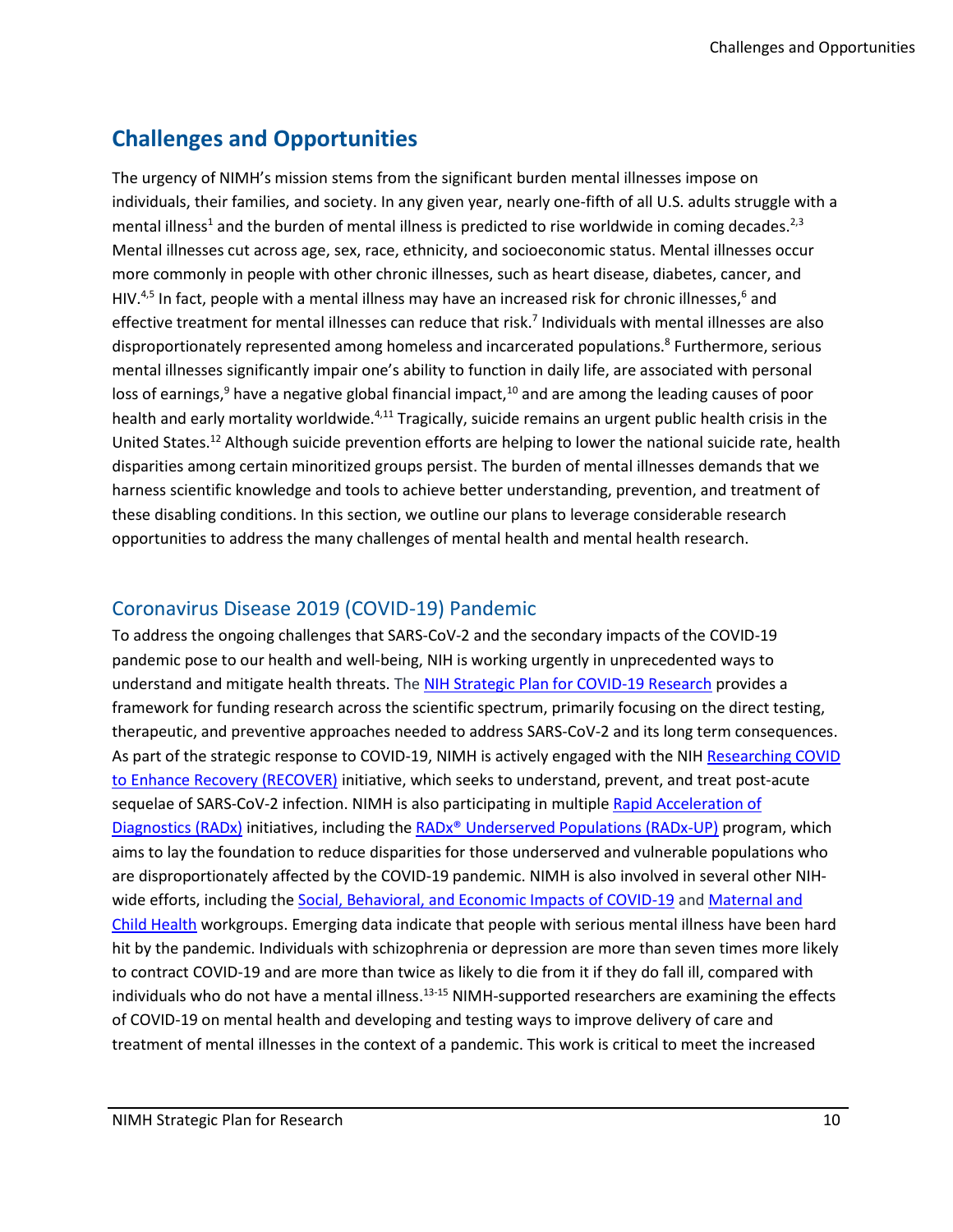mental health needs for all who have been impacted by the pandemic, particularly as access to mental health services remain insufficient for the demand. In addition, NIMH staff continue to develop [resources](https://www.nimh.nih.gov/health/education-awareness/shareable-resources-on-coping-with-covid-19.shtml) and [share](https://www.nimh.nih.gov/health/education-awareness/shareable-resources-on-coping-with-covid-19.shtml#news) coping strategies to help people during the pandemic. More information about NIH's response to the COVID-19 pandemic and guidance for researchers can be found on the NIH [COVID-19 webpage.](https://www.nih.gov/health-information/coronavirus)

#### <span id="page-13-0"></span>Suicide Prevention

Given the troubling rise in the national suicide rate in the past decades, suicide prevention research remains an urgent priority for NIMH. From 1999 through 2018, U.S. suicide rates had shown small but consistent increases. However, in 2019, the age-adjusted suicide rate (13.9 per 100,000) was significantly lower than the 2018 rate (14.2 per 100,000), a trend that continued in 2020 (13.5 per 100,000). <sup>12</sup> This decrease did not occur across minority racial and ethnic groups, and explanations for these disparities are being explored.<sup>16</sup> NIMH's portfolio includes projects aimed at identifying individuals and populations most at risk for suicide, understanding the causes of suicide risk, developing suicide prevention interventions, and testing the effectiveness of these interventions and services in real-world settings. NIMH intramural and extramural research efforts have resulted in the development of [screening tools](https://www.nimh.nih.gov/research/research-conducted-at-nimh/asq-toolkit-materials) and clinical pathways for implementation in real-world settings to identify those at risk for suicide. Our current collaborative efforts are testing the benefits of risk detection and interventions. Because many suicide decedents in the United States have accessed health care services in the 12 months preceding death, health care systems can play a vital role in identifying individuals at risk and preventing suicide attempts.<sup>17</sup> NIMH research has focused on emergency departments as a critical focal point, demonstrating that brief screening tools can improve providers' ability to identify individuals at risk for suicidal behavior.<sup>18,19</sup> Pairing this screening with a low-cost intervention, such as safety planning and follow-up phone calls, results in significant decreases in subsequent suicide attempts in the following year.<sup>18</sup> NIMH-supported research has also led to the development of a **computerized adaptive** [screener,](https://www.nimh.nih.gov/news/science-news/2021/adaptive-screener-may-help-identify-youth-at-risk-of-suicide) which may make it easier for providers to screen more people and could help emergency departments quickly facilitate a connection with mental health services. NIMH continues to support research to identify how and why these screening and follow-up interventions work, and how these evidence-based tools can be scaled up for broader implementation to prevent suicide attempts and deaths. In addition, accumulating evidence suggests that various preventive interventions delivered early in life can change children's mental health and substance use trajectories in a positive manner, including decreased risk for suicidal ideation and behaviors in adolescence and adulthood. NIMH continues to focus on understanding how [disparities in suicide](https://www.nimh.nih.gov/news/science-news/2021/researchers-find-disparities-in-suicide-risk-among-lesbian-gay-and-bisexual-adults) arise and can be addressed including among sexual and gender minority youth and adults who have elevated rates of suicide ideation and attempts across age, race, and ethnic groups.<sup>20</sup> Understanding disparities in suicides among Black, American Indian and Alaska Native, and Asian youth, as well as pre-teens, older adults, and rural residents, continues to be an important area of focus.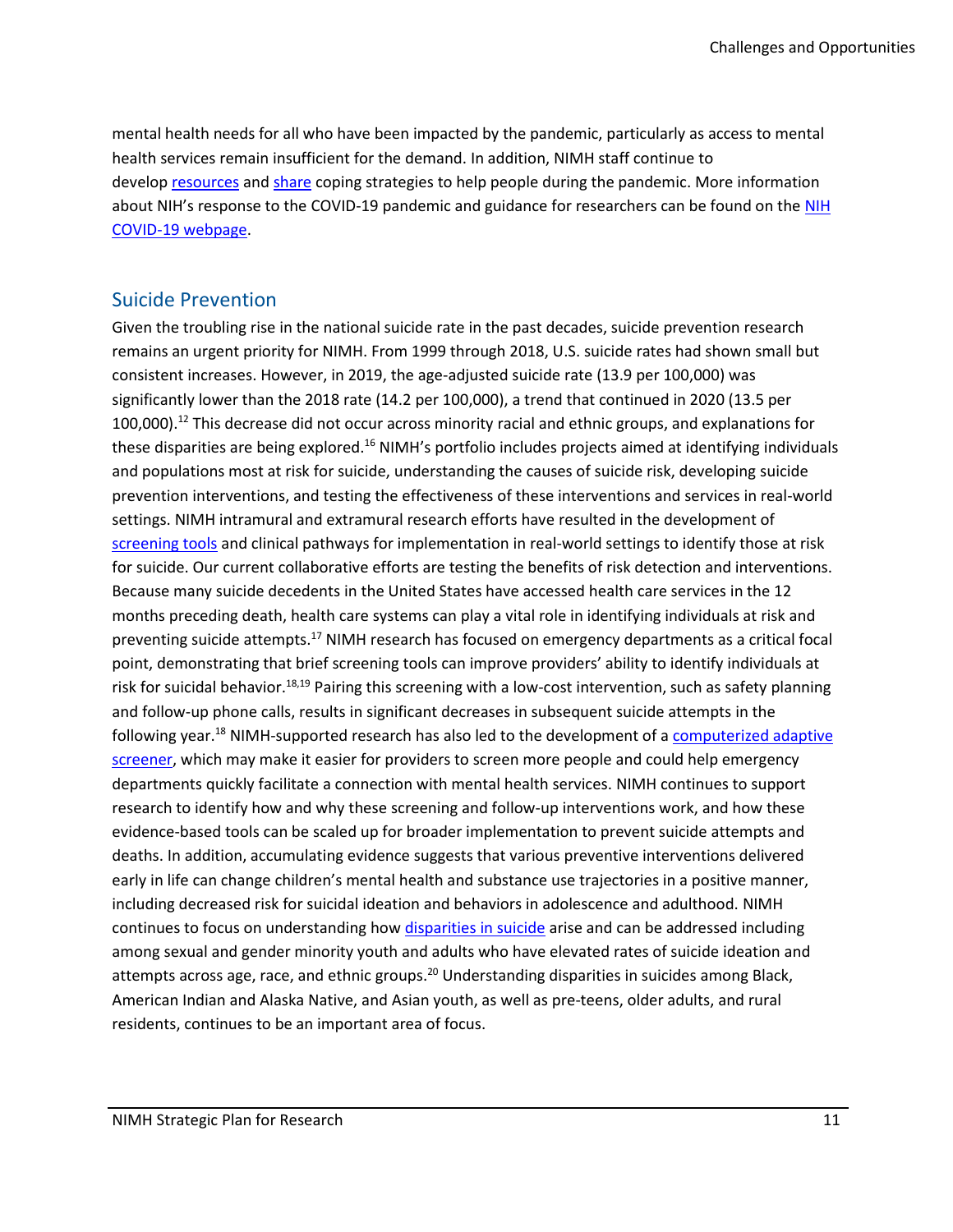#### <span id="page-14-0"></span>Early Intervention in Psychosis

In 2008, NIMH launched the [Recovery After an Initial Schizophrenia Episode \(RAISE\)](https://www.nimh.nih.gov/health/topics/schizophrenia/raise/index.shtml) project, a largescale research initiative with the goal to help reduce the likelihood of long-term disability that people with schizophrenia often experience and help them lead productive, independent lives. The RAISE studies aimed to answer questions about the feasibility, effectiveness, and scalability of early intervention services for people experiencing first episode psychosis in the United States, with an emphasis on [coordinated specialty care](https://www.nimh.nih.gov/health/topics/schizophrenia/raise/what-is-coordinated-specialty-care-csc) (CSC), a team-based, integrated, multi-element treatment approach to early psychosis. Baseline findings from the RAISE studies documented areas in need of improvement, including the long duration of untreated psychosis, $^{21}$  variable adherence to treatment guidelines,<sup>22</sup> and poor attention to comorbid medical conditions associated with premature mortality.<sup>23</sup> In addition, the RAISE studies demonstrated that early intervention improves clinical outcomes among youth and young adults with first episode psychosis, and that CSC is a feasible and cost-effective approach to early intervention in first episode psychosis.<sup>24,25,26</sup> Through collaborations with other federal agencies, NIMH transformed these findings into real-world change.<sup>27,28</sup> CSC is now the standard of care [for early psychosis,](https://www.psychiatry.org/newsroom/news-releases/apa-releases-new-practice-guideline-on-treatment-of-patients-with-schizophrenia) with more than [360 CSC programs](https://trumpadministration.archives.performance.gov/health_and_human_services/2019_dec_HHS_Serious_Mental_Illness.pdf) across the country. In 2019 alone, CSC programs helped over 22,000 young people confronting the tremendous challenge of a first episode of psychosis by ensuring they had access to the best possible evidence-based care.

NIMH leveraged this expansion of CSC programs in the U.S. through the [Early Psychosis Intervention](https://www.nimh.nih.gov/news/research-highlights/2021/nih-initiative-expands-access-to-resources-for-early-psychosis-treatment-and-research)  [Network \(EPINET\).](https://www.nimh.nih.gov/news/research-highlights/2021/nih-initiative-expands-access-to-resources-for-early-psychosis-treatment-and-research) The goal of EPINET is to accelerate advances in early psychosis care, recovery outcomes, and scientific discovery through a national early psychosis learning health care partnership. In this "learning health care system," data that are routinely collected in CSC programs, as part of clinical practice, drive continuous improvement in client care and further scientific inquiry. Through EPINET, NIMH supports eight regional scientific hubs that include more than 100 CSC clinics in 17 states, as well as a national data coordinating center that standardize, collect, and aggregate data across community clinics and use computational methods to study CSC quality and treatment effectiveness. By studying large, nationally representative data sets, EPINET may offer crucial insights into how best to tailor early psychosis care for individuals and provide information to guide improvements in diagnosis and intervention.

NIMH has joined the Accelerating Medicines Partnership® (AMP®) to form a public-private partnership between the National Institutes of Health (NIH), the U.S. Food and Drug Administration (FDA), the European Medicines Agency, and multiple public and private organizations to establish th[e AMP](https://www.nimh.nih.gov/research/research-funded-by-nimh/research-initiatives/accelerating-medicines-partnership-schizophrenia-amp-scz.shtml)  [Schizophrenia \(AMP SCZ\) initiative.](https://www.nimh.nih.gov/research/research-funded-by-nimh/research-initiatives/accelerating-medicines-partnership-schizophrenia-amp-scz.shtml) AMP is managed through th[e Foundation for the National Institutes](https://fnih.org/our-programs/AMP/schizophrenia)  [of Health \(FNIH\).](https://fnih.org/our-programs/AMP/schizophrenia) The goal of the initiative is to generate tools that will improve success in developing early-stage pharmacologic interventions for patients who are at risk of developing schizophrenia. [AMP](https://www.ampscz.org/)  [SCZ](https://www.ampscz.org/) has established a research network focused on identifying biological markers of disease progression, outcome measures and clinical endpoints. The initiative has also established a Data Processing, Analysis, and Coordinating Center to allow researchers to integrate and analyze data from new and key existing cohorts at clinical high risk for psychosis, with all data and analyses made publicly available through the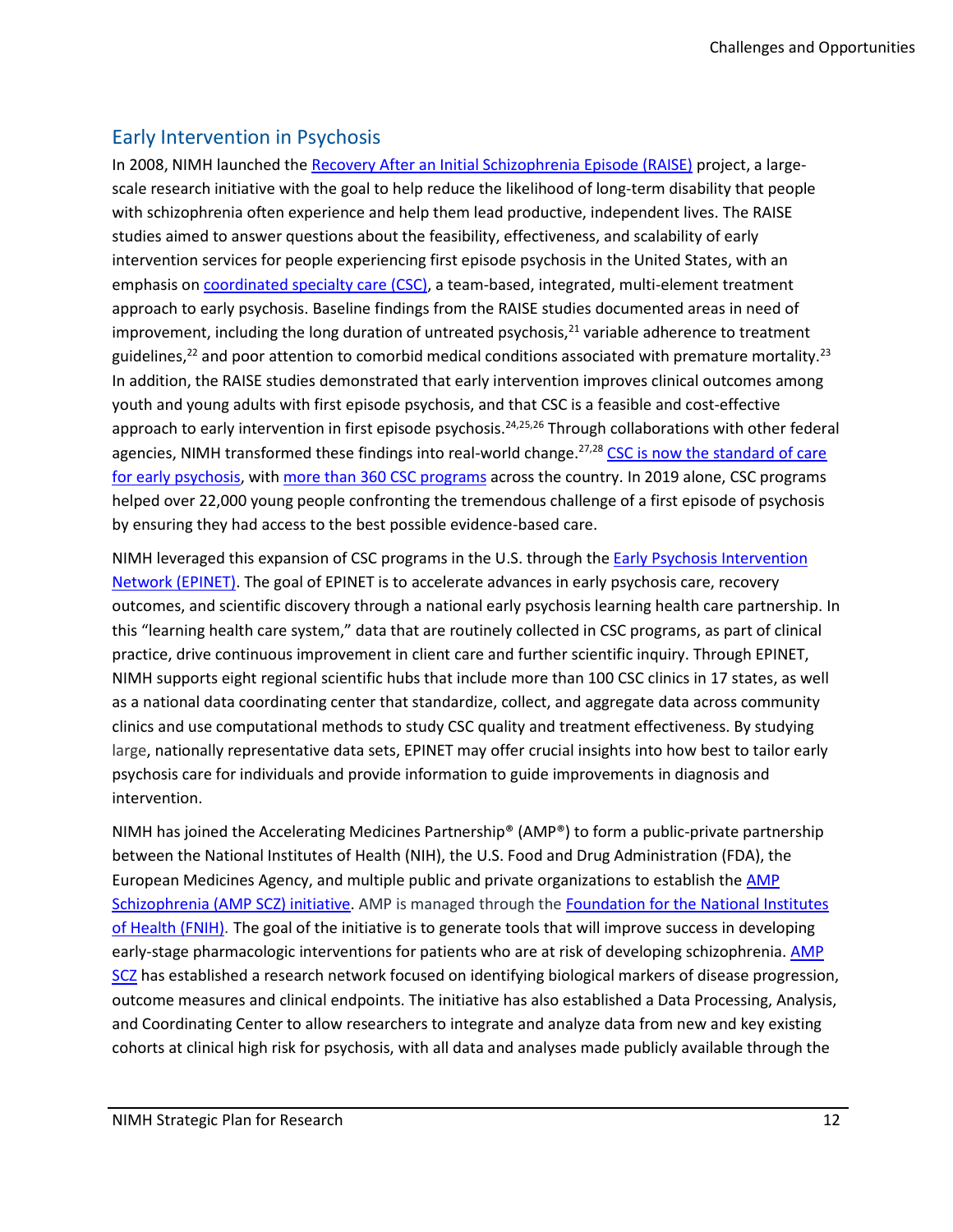[NIMH Data Archive.](https://nda.nih.gov/ampscz) Findings from these studies may enable researchers to develop algorithms that predict the course of illness for individuals with clinical high risk for psychosis and allow clinical trials to test new pharmacologic interventions to prevent the onset of psychosis.

#### <span id="page-15-0"></span>Mental Health Equity

Racial and ethnic minorities, sexual and gender minorities, socioeconomically disadvantaged populations, and underserved rural populations experience striking disparities in burden of mental illness, access to and engagement in care, and recovery. Moreover, people from minoritized and marginalized communities are disproportionately affected by existing disparities that have been exacerbated by recent acts of racism and discrimination and converging public health crises (e.g., COVID-19, HIV, and opioid epidemics).<sup>29</sup> In accordance with the 21st Century Cures Act, NIMH staff work closely with th[e National Institute on Minority Health and Health Disparities \(NIMHD\),](https://www.nimhd.nih.gov/) th[e Office of](https://orwh.od.nih.gov/)  [Research on Women's Health \(ORWH\)](https://orwh.od.nih.gov/), and other NIH Institutes, Centers, and Offices to ensure activities take into account the health needs of minorities and women and are focused on reducing health disparities. In our efforts to achieve mental health equity, NIMH developed an Approach to Mental [Health Disparities Research,](https://www.nimh.nih.gov/about/organization/od/odwd/nimhs-approach-to-mental-health-disparities-research) which outlines five priority research areas to address mental health disparities. NIMH supports research that addresses the needs of individuals and communities across age, race, ethnicity, language, gender identity, sexual orientation, geography, and social determinants of health (e.g., education, economic stability, quality of housing, access to health care, experience of discrimination), as well as their intersectionality (a framework that addresses the multiple dimensions of individuals' identity and social systems as they intersect with one another and relate to inequality). <sup>30</sup> Of particular priority is research that identifies mechanisms contributing to the persistence of mental health disparities, and tests interventions aimed at reducing disparities, improving outcomes, and promoting equity. Further, to build a valid evidence base for effective prevention, treatment, and mental health services, NIMH strives to foster a culture of inclusion that values and fosters partnerships between study participants, communities, and [researchers from all backgrounds.](https://www.nimh.nih.gov/about/organization/od/odwd/research-workforce-diversity-program.shtml)

#### <span id="page-15-1"></span>HIV Research

The prevalence of mental illnesses is higher in people with or at risk for HIV compared to the general population. Mental illnesses can be a barrier to HIV prevention, testing, linkage to treatment, treatment engagement, and retention in care. Mental illnesses are associated with poor health outcomes such as lower medication adherence, higher HIV incidence rates, and increased disease burden. There are also many co-occurring biological, psychosocial, and structural factors, as well as social determinants such as stigma, violence, and stress, that influence the development and course of mental illnesses and HIV. Mental health research is an integral component of HIV-related research across the lifespan. As such, NIMH supports a broad research portfolio in the U.S. and around the world to prevent HIV acquisition in high incidence populations and improve treatment and care among people with HIV, including those with comorbid mental and substance use disorders.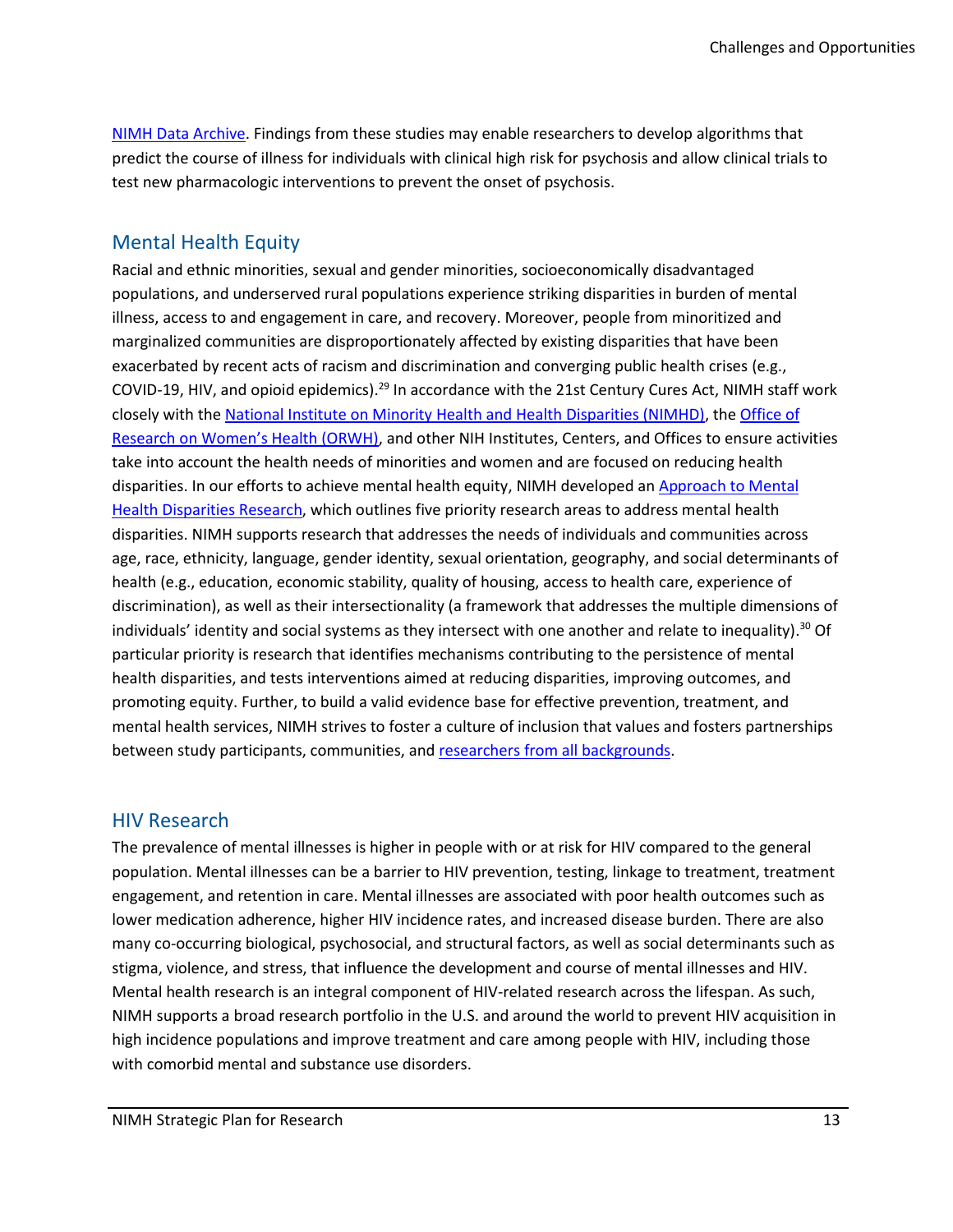NIMH utilizes basic science to understand the pathogenic mechanisms of HIV-associated central nervous system (CNS) disorders, while translational research supports the development of therapeutic strategies to treat HIV-CNS comorbidities, including cognitive disorders and mental illnesses. In addition, NIMH supports efforts focused on eradicating the virus from the CNS, a prerequisite to finding a safe, effective, and complete cure for HIV. To complement efforts in basic and translational science, NIMH also advances behavioral and social science research to examine individual, interpersonal, community, institutional/health system, and environmental factors; peer and community-based strategies; structural and psychosocial determinants; and, data science, methodologies, and technological approaches critical in HIV prevention and treatment. NIMH supports implementation science to enable researchers to bring evidence-based interventions to the greatest number of people who may benefit, and develop innovative communication and dissemination approaches that facilitate trust and use of those interventions, particularly among people with HIV in resource-limited settings. NIMH also places a high priority on HIV research that can impact individuals from high-incidence populations across the lifespan, both domestically and globally, including racial and ethnic minorities, sexual and gender minorities, mobile populations, adolescents, women, and infants.

#### <span id="page-16-0"></span>Digital Health Technology

Recent advances in technology continue to evolve and create new [opportunities](https://www.nimh.nih.gov/about/advisory-boards-and-groups/namhc/reports/opportunities-and-challenges-of-developing-information-technologies-on-behavioral-and-social-science-clinical-research.shtml) to improve access, availability, utilization, and quality of mental health care services. The pace of research and clinical use of digital health approaches has been dramatically accelerated by the COVID-19 pandemic. The growth of digital health technologies, which blend mobile health and health information technology (such as smartphones, wearable sensors, electronic health records), gives the public, health care providers, and researchers new ways to access information and to measure and manage health and productivity. Ongoing NIMH-supported research leverages mobile and other emerging technologies to develop, test, and deliver targeted preventive and treatment interventions for disorders such as anxiety, insomnia, and depression. Approaches include just-in-time interventions that can be pushed out using smartphones or other technology based on information about the person's current state and needs. Additional innovations employ patient- and clinician-facing digital monitoring devices, smartphones, and other applications or dashboards that facilitate monitoring and early detection of changes in patient status that might signal the need for additional or more intensive services to forestall relapse or hospitalizations. NIMH is also interested in digita[l biomarkers](https://fnih.org/our-programs/biomarkers-consortium/digitalmonitoring) and outcome assessments for inclusion in clinical trials for monitoring responses to interventions. While the technology frontier offers promising opportunities fo[r drug development](https://www.nationalacademies.org/our-work/the-role-of-digital-health-technologies-in-drug-development-a-workshop) and mental health care, much work remains to address questions about efficacy and effectiveness, bias, regulation, privacy, and additional ethical considerations. As technology is increasingly utilized in mental health research and care, innovation is needed to bridge the digital divide and ensure that lower resourced settings are included.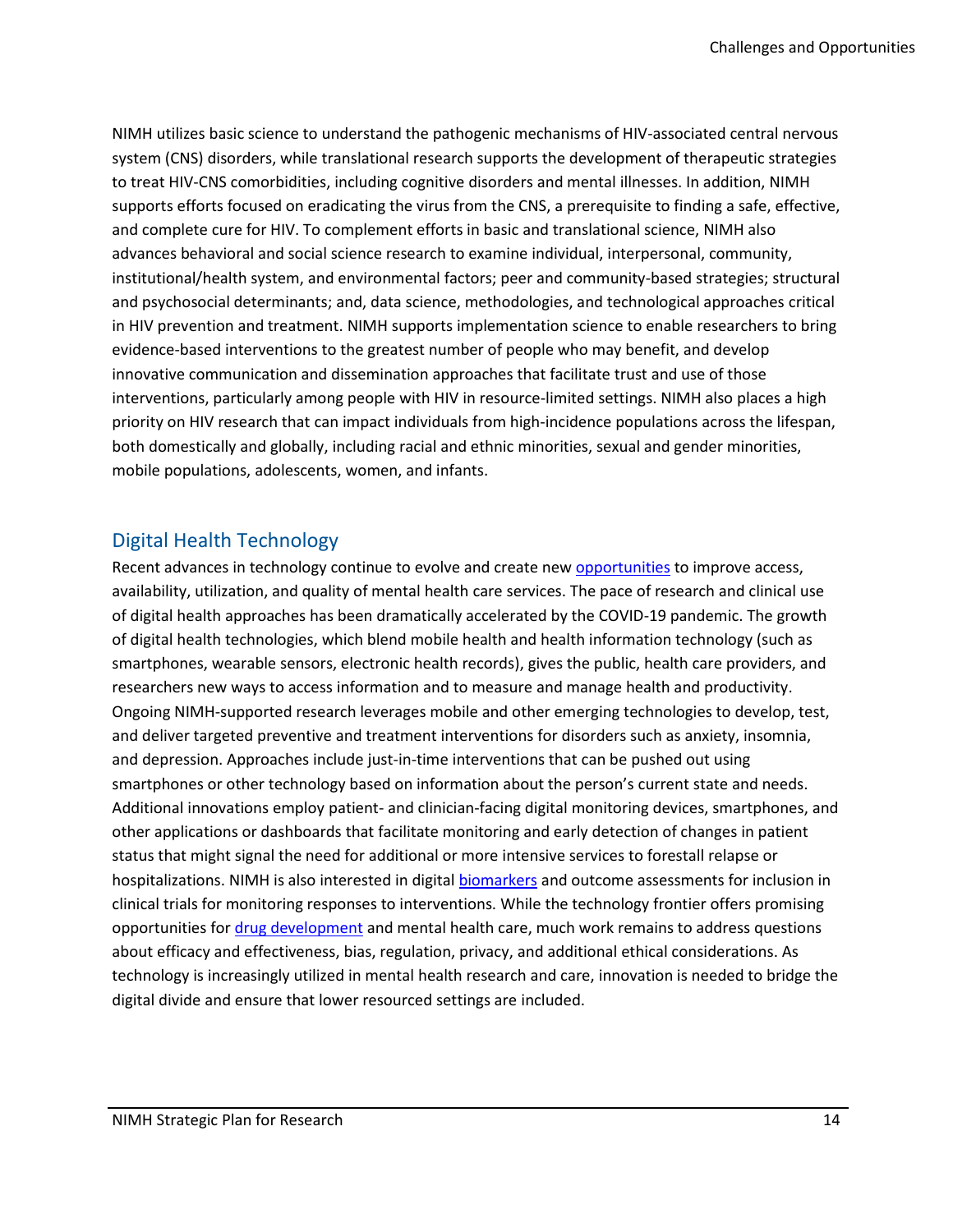#### <span id="page-17-0"></span>**Genetics**

Tremendous progress has been made in psychiatric genetics. Genome-wide association studies (GWAS) as well as rare variant association analyses, both of which required global-scale collaborations to assemble immense sample sizes, uncovered statistically rigorous and fully-replicated genetic links to schizophrenia, autism, depression, and other psychiatric disorders. In considering the complexity of the genetic landscape, the *[Report of the National Advisory Mental Health Council Workgroup on Genomics](https://www.nimh.nih.gov/about/advisory-boards-and-groups/namhc/reports/report-of-the-national-advisory-mental-health-council-workgroup-on-genomics.shtml)* provided recommendations for the future of genomics research: 1) utilize statistically rigorous, unbiased, and well-powered studies; 2) harness innovative approaches that address both common and rare genetic variants; and, 3) leverage universal data sets that capture genetic and phenotypic variation across diverse human populations. NIMH is focused on expanding the ancestral diversity of genetic samples, and increasing our understanding of the genetic determinants of mental illnesses like obsessive-compulsive disorder, anorexia nervosa, and other disorders where additional work is needed. A significant goal is to better understand how molecular, neural, environmental, and psychosocial mechanisms interact with the genetic and epigenetic links that have been identified. Acquiring this new knowledge will likely cross levels of analysis, from genes to cells to circuits to behavior.

#### <span id="page-17-1"></span>Neural Circuits

Neuroscience has provided us with the tools to look deeply into the function of neural circuits, and directly test hypotheses about brain-behavior relationships using noninvasive brain stimulation technologies. Over the past decade, technologies—such as optogenetics, chemogenetics, viral tracing, and high-resolution optical imaging—aimed at measuring and modulating the activity of specific circuits, have facilitated the attainment of a vast knowledge base about the circuits that control behavior and mental processes. Noninvasive neuromodulation devices allow scientists to change function within circuits for therapeutic benefit, and this approach led to the U.S. Food and Drug Administration (FDA) approval of transcranial magnetic stimulation (TMS) for the treatment of depression and obsessivecompulsive disorder. This knowledge, in turn, may enable the development of diagnostic and treatment strategies that detect and normalize circuit dysfunction in people with mental illnesses. In addition, invasive neural recording devices (e.g., deep brain stimulation with dual stimulation and recording electrodes) that are used to treat a variety of clinical conditions in humans may enable researchers to explore neural circuity underlying complex human behavior and mental illnesses. To drive progress in circuit neuroscience, NIMH, in part through the [NIH Brain Research Through Advancing Innovative](https://braininitiative.nih.gov/)  [Neurotechnologies® \(BRAIN\) Initiative,](https://braininitiative.nih.gov/) aims to reveal how complex neural circuits dynamically interact to influence mental functions. NIMH is committed to understanding which circuits are altered in mental illnesses and how; which circuit elements can be changed to reverse or compensate for these alterations; and, at which points in time during the course of illness these manipulations are most effective.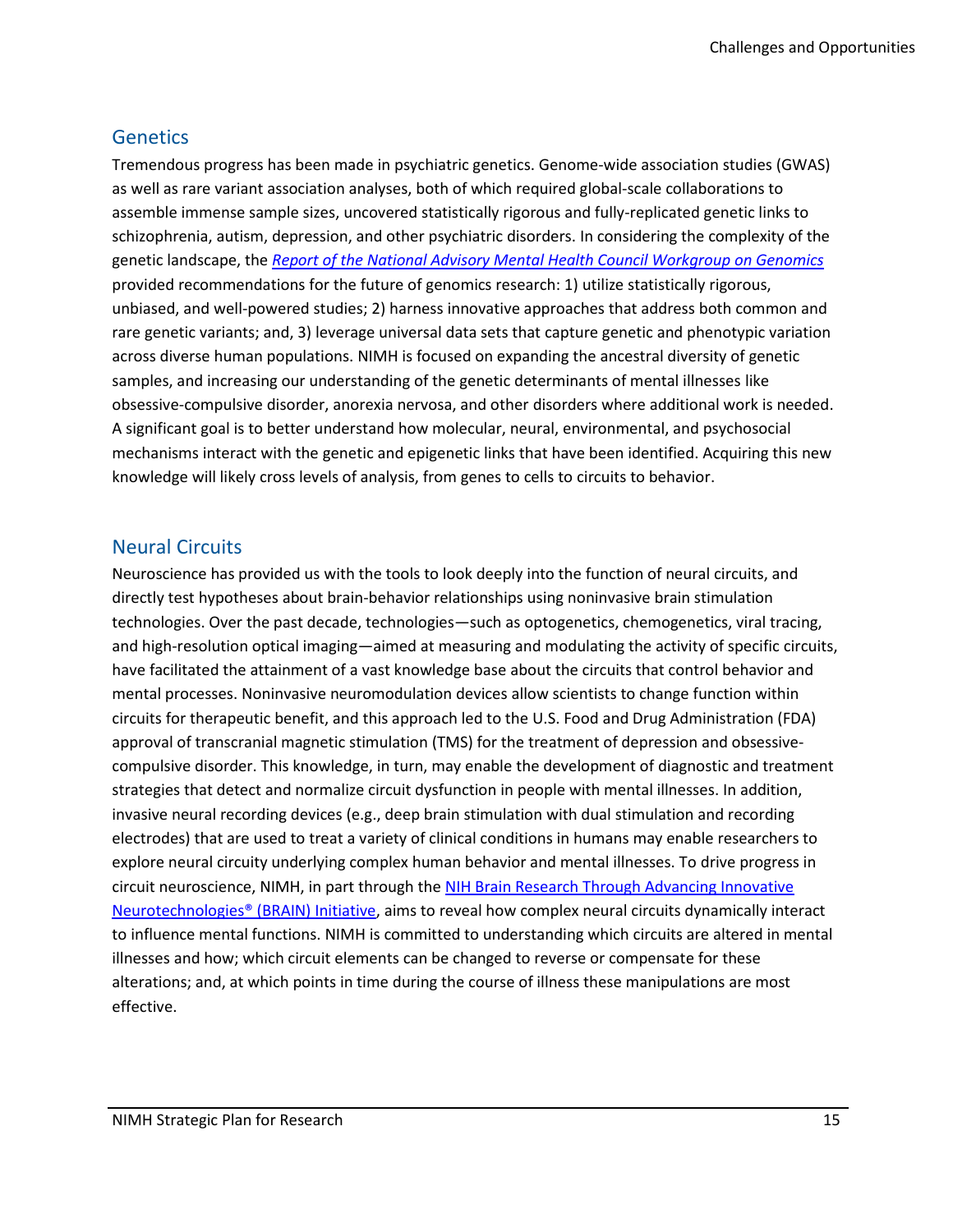### <span id="page-18-0"></span>**Cross-Cutting Research Themes**

Several significant research themes cut across and are integral to the Goals of the NIMH Strategic Plan for Research. These themes highlight areas where NIMH-funded science may have the greatest impact, bridge research gaps, and offer novel approaches to accelerate advances in mental health research. This section summarizes these major themes that, along with the challenges and opportunities facing the mental health field, inspired this Strategic Plan for Research.

#### <span id="page-18-1"></span>A Comprehensive Research Agenda

Excellent and comprehensive science requires an inclusive approach focused on varied topic areas, extending research participation and partnerships, and advancing the research agenda across multiple timeframes. To ensure there is the potential to improve clinical care over the short-, medium-, and longterm, study designs should engage diverse populations and perspectives, methods, tools, and [models.](https://www.nimh.nih.gov/about/director/messages/2019/what-can-animals-tell-us-about-mental-illnesses) Diversity in these areas of research, such as engaging multiple perspectives, enables us to address complex basic, translational, and applied questions, including those at the intersection of the brain, behavior, and community. All vertebrate animal and human studies should factor sex as a biological variable into research designs and reporting. Depending on the research question, researchers should consider ho[w genetic background](https://www.nimh.nih.gov/about/director/messages/2018/towards-a-genomic-psychiatry-recommendations-of-the-genomics-workgroup-of-the-namhc) will advance the quality and interpretability of the outcomes. Clinical research studies should include participants from [diverse racial and ethnic backgrounds, and across](https://grants.nih.gov/grants/guide/notice-files/NOT-OD-18-014.html)  [gender identities,](https://grants.nih.gov/grants/guide/notice-files/NOT-OD-18-014.html) geographical context, socioeconomic status, neurotype, and age—offering meaningfully representative samples best suited to address public health concerns and provide the most rigorous foundation to inform care and policy.

#### <span id="page-18-2"></span>Prevention

NIMH has a developmentally focused, theory-based prevention research program that spans the life course from prenatal though late-life, at different levels of intervention (e.g., universal, selective, indicated, tiered), and in different settings (e.g., families, schools, health care, communities). While the targeted developmental stage may change, the primary focus of interventions is on reducing risk and increasing protective factors that can modify proximal outcomes (e.g., parenting, self-regulation, skill development) and long-term, distal outcomes (e.g., depression, anxiety, suicide ideation and behaviors). Transition periods (e.g., biological, normative, social) offer important opportunities for the implementation of prevention interventions at different developmental stages. NIMH supports research examining the efficacy and effectiveness of prevention interventions conducted in a variety of contexts and settings, and the implementation of effective interventions at scale in communities in a sustainable manner.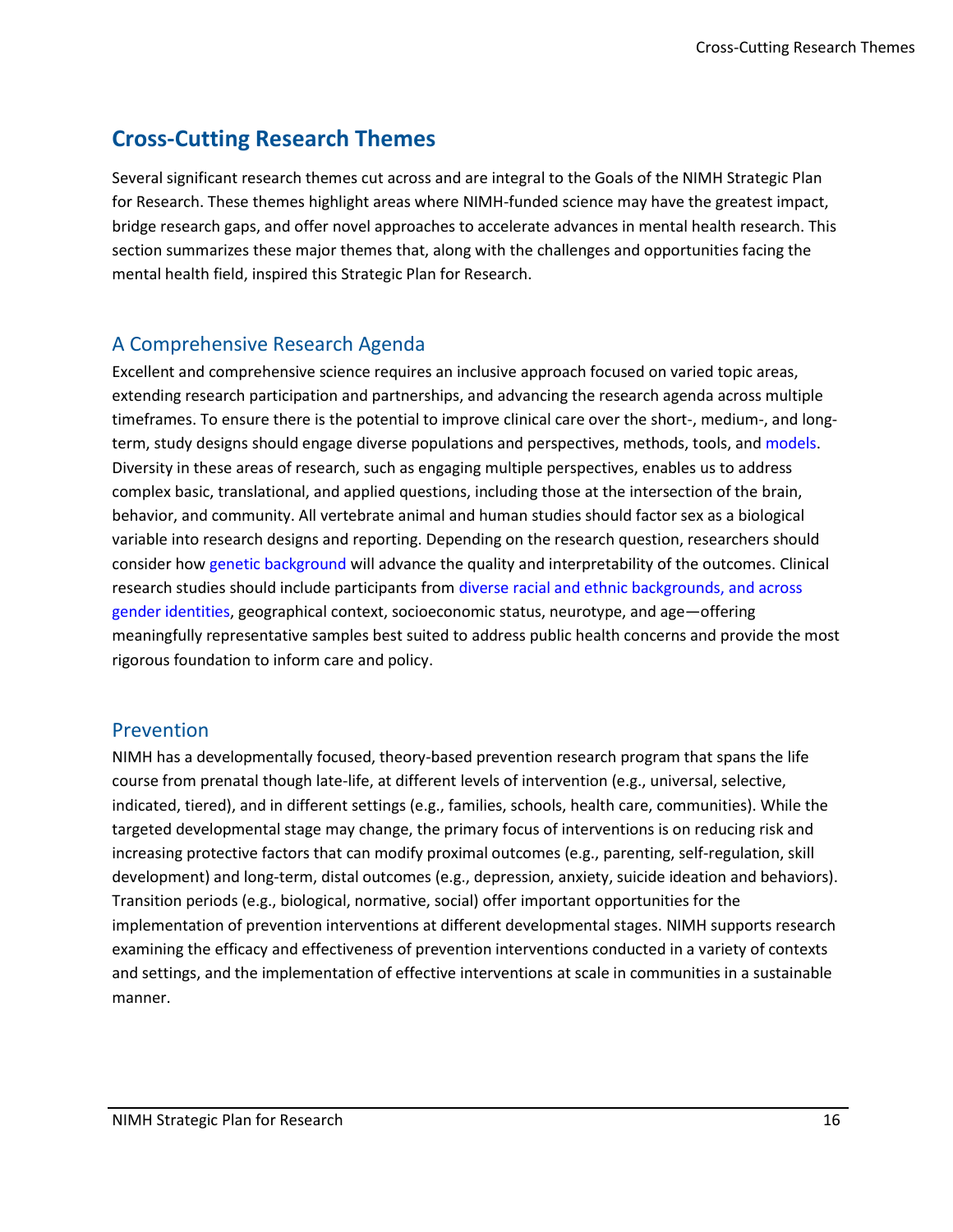#### <span id="page-19-0"></span>Global Mental Health

Mental illnesses are a [global concern,](https://www.nimh.nih.gov/about/organization/cgmhr/index.shtml) presenting shared opportunities to advance science across international boundaries. NIMH investments in effectiveness and implementation research in low- and middle-income countries are producing innovative strategies for expanding access to mental health care and improving care quality and outcomes in a range of settings worldwide. Notably, several researchers are taking interventions developed for low resource settings in the global context and applying them in the United States to address the tremendous burden of illness and limited health care capacity during the COVID-19 pandemic. At the same time, new global opportunities are emerging to advance our understanding of how genetics (or population genetics), cultural backgrounds, societal and familial structures, and environmental exposures can be integrated within basic and translational mental health research. Findings from this research will enhance our knowledge of mental health and illness; point to new targets for better preventive and treatment interventions; and, lead to novel approaches for addressing mental health needs worldwide, including those of currently underserved populations. NIMH also supports research on the implementation of new and evolving tools and technologies to facilitate and improve mental health screening, assessment, prediction, prevention, and treatment across systems of care. International collaborations with researchers, providers, advocates, individuals living with mental illness and their families, and global health and development agencies are also improving NIMH's ability to address mental illnesses in the United States, especially for those from geographically, socioeconomically, and culturally diverse populations.

#### <span id="page-19-1"></span>Environmental Exposures

Numerous factors in the environment can influence the development of mental illnesses. The environment includes natural and built components, individual factors such as the microbiome, and social factors such as, family interactions, peer relationships, and social determinants of health. Social determinants may include structural racism, housing instability, food insecurity, socioeconomic status, and others. These environmental factors, which vary within and across populations and settings, can affect biological systems important in regulating functions of the body and mental processes. We are making significant strides toward understanding how environmental factors affect brain development and shape behavior. For example, as part of the **Adolescent Brain Cognitive Development (ABCD)** study, which has enrolled over 10,000 children across the country, researchers are examining how biology and environment interact and relate to developmental outcomes, such as physical health and mental health. NIMH also continues to vigorously support efforts to study the biological and psychological impacts of trauma, mechanisms of prenatal risk, and numerous other environmental factors that may contribute to mental illnesses. In collaboration with the NIH [Helping to End Addiction Long-term®](https://heal.nih.gov/) (HEAL) Initiative, NIMH supports the [HEALthy Brain and Child Development \(HBCD\) Study](https://heal.nih.gov/research/infants-and-children/healthy-brain) to understand the impact of prenatal and postnatal exposure to drugs and other adverse environmental conditions and on brain development and development of substance use, mental disorders, and other developmental outcomes. NIMH is also participating in th[e NIH Climate Change and Health Initiative,](https://www.nih.gov/climateandhealth) an urgent, cross-cutting effort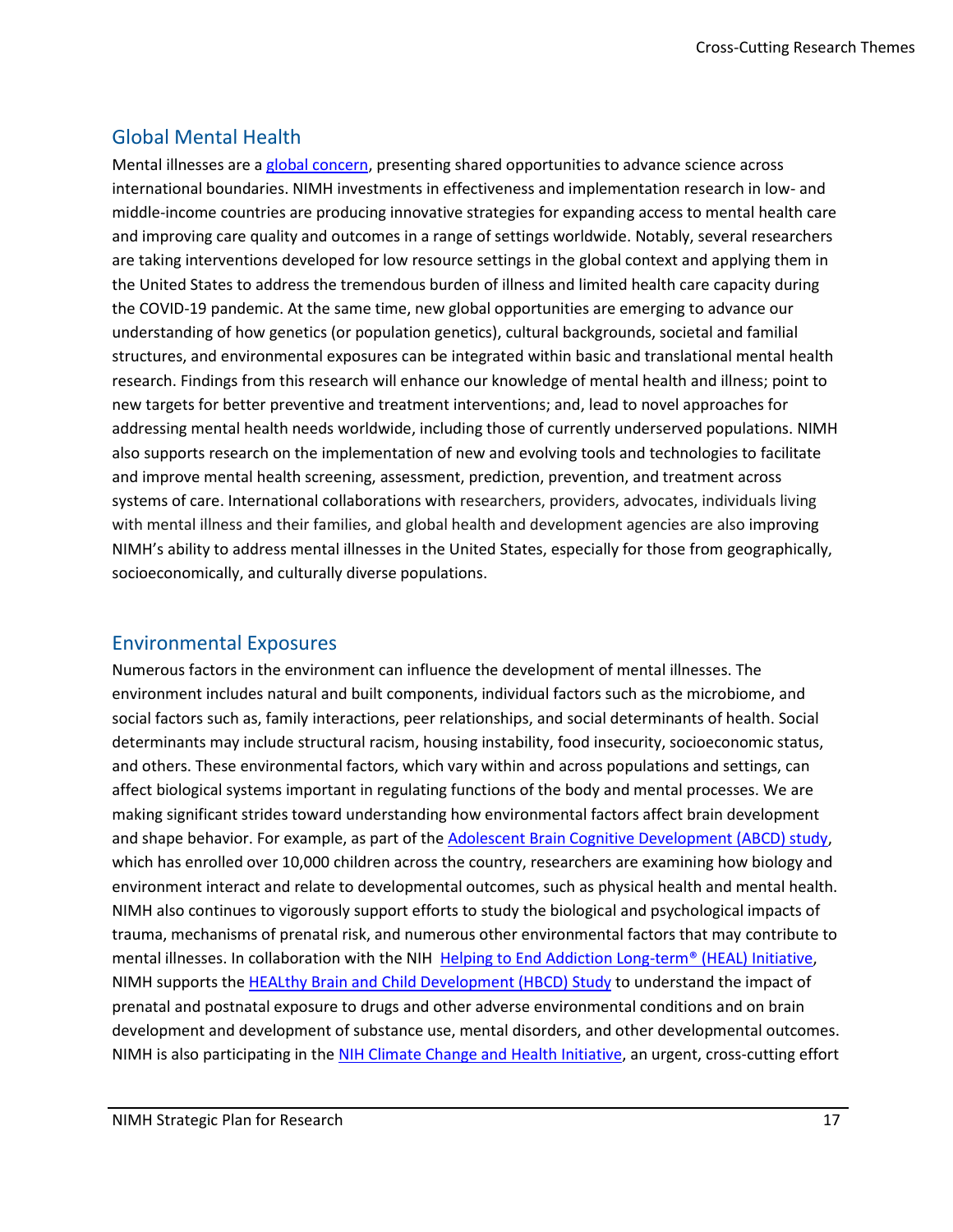to reduce health threats from climate change and build health resilience in individuals, communities, and nations around the world, especially among those at highest risk.

#### <span id="page-20-0"></span>**Comorbidities**

Comorbidities—the co-occurrence of mental and/or other physical disorders, including substance use disorders—may affect both the development and clinical course of mental illnesses through their effects on basic biological processes. For example, some treatments for people with HIV may affect inflammation in the CNS, metabolism, and the microbiome—factors that also impact the development of mental illnesses. Examining the interactions between mental illnesses and co-occurring conditions will provide additional insight into the causes and facilitators of mental illnesses, as well as provide pathways to improve the provision of interventions and services to ultimately prevent and treat mental illness and comorbidities and achieve better outcomes for people with mental illnesses. NIMH works with other NIH Institutes and Centers to support research to address treatable medical comorbidities linked to premature mortality associated in people with serious mental illness. For example, through the NIH [HEAL Initiative®,](https://heal.nih.gov/) NIMH leads a [portfolio of research](https://heal.nih.gov/research/new-strategies/optimizing-care) to help improve the provision of services for people with co-occurring opioid use disorder and mental disorders and/or suicide risk.

#### <span id="page-20-1"></span>**Translation**

*Engaging Novel Frameworks for Studying Mental Disorders***.** High rates of psychiatric comorbidity and heterogeneity of symptoms occur when patients are characterized using solely the current diagnostic categories, which rely on self-reported or observable symptoms. To extend research beyond diagnostic boundaries, NIMH's evolving [Research Domain Criteria \(RDoC\)](https://www.nimh.nih.gov/research/research-funded-by-nimh/rdoc/index.shtml) framework integrates many approaches and levels of information to advance our understanding of mental illnesses. These levels of information span from cellular to behavioral measures, with attention to developmental trajectories and the impact of environmental and social factors. The RDoC framework is also well-suited to computational approaches, such as those described below, which incorporate multiple multimodal sources of information to improve mental health outcomes. Through the RDoC framework, NIMH encourages the identification of neurobehavioral mechanisms of specific domains of function. Beyond improving research sample characterization using objectively measurable factors, this approach holds promise for uncovering mechanisms of mental illnesses, identifying putative therapeutic targets, and paving the way for novel preventive and treatment interventions.

*Advancing Interventions.* Historically, novel prevention and treatment development has been slow, expensive, and high risk. To speed progress across the basic-to-clinical research pipeline, NIMH employs a[n experimental therapeutics approach](https://www.nimh.nih.gov/funding/opportunities-announcements/clinical-trials-foas/index.shtml#faq) to clinical trials requiring studies to define intervention [targets](https://www.nimh.nih.gov/funding/opportunities-announcements/clinical-trials-foas/index.shtml#faq) and milestones. With NIMH's experimental therapeutics approach, studies not only evaluate the clinical effect of an intervention, but also generate information about the mechanisms contributing to a disorder or an intervention response.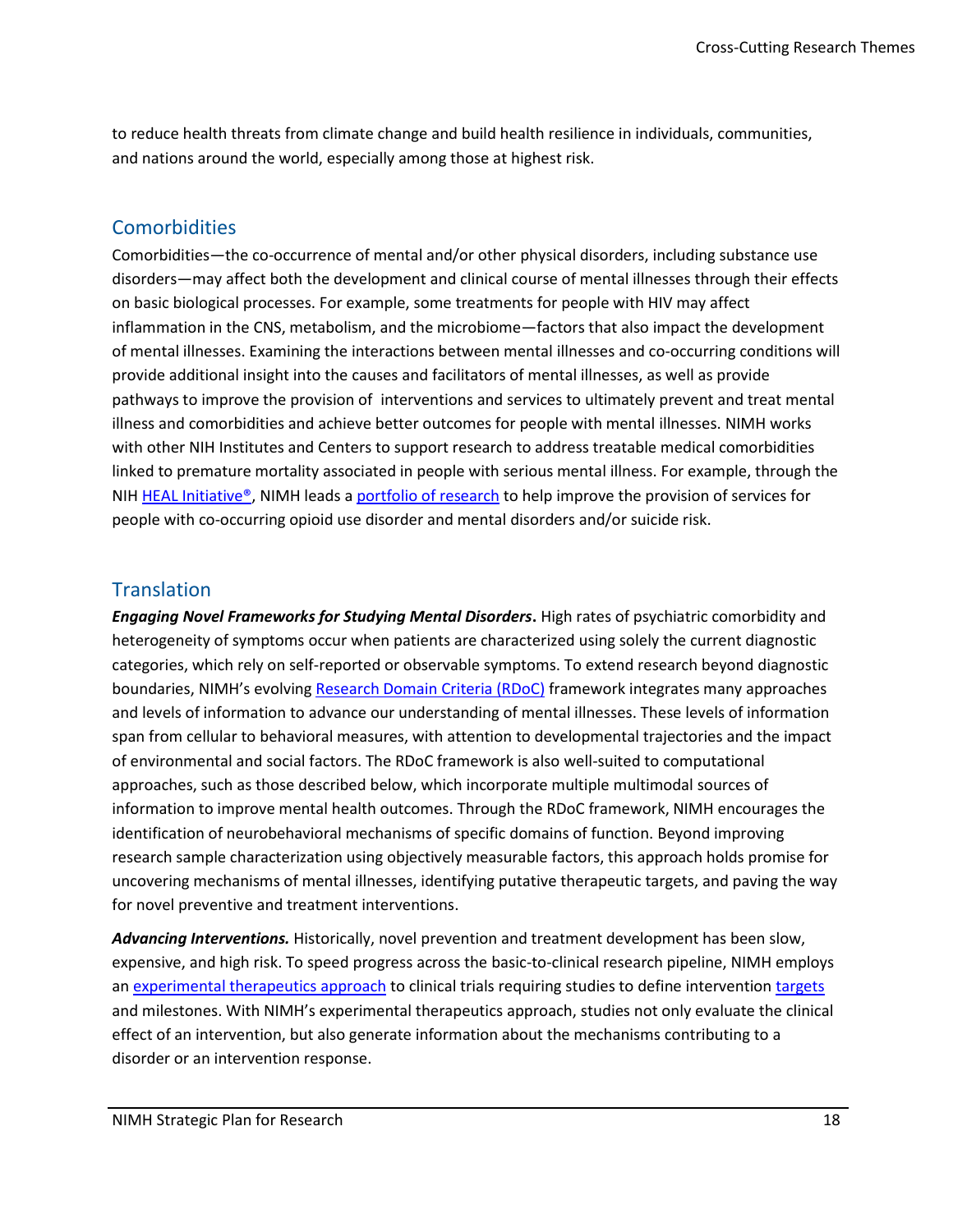*Accelerating Public Health Impact***.** The translation of new interventions into routine practice and population-level benefits has also been far too slow. To accelerate the adoption and implementation of evidence-based interventions and strategies into routine mental health care and other settings, NIMH invests in studies that anticipate real-world implementation during intervention development. Additionally, NIMH takes an experimental approach to testing mechanisms of effective care delivery in real-world settings, engages stakeholders throughout the research process, and attends to pragmatic questions about implementation like financing, scalability, and sustainability. This is especially important when considering the challenges of delivering care to underserved communities and in low-resource settings.

#### <span id="page-21-0"></span>Computational Approaches

[Computational approaches](https://www.ncbi.nlm.nih.gov/pmc/articles/PMC6756008/) are aimed at developing mathematical and modeling frameworks to improve the understanding, prevention, and treatment of mental illnesses. Computational approaches can allow us to mechanistically describe and empirically test how high-level behavioral phenotypes emerge from complex neurobiological processes at the micro-, meso-, and macro-scale levels of the brain. For example, computational models can put into explicit mathematical terms testable hypotheses regarding how alterations in genes might causally affect circuit function through disruptions of neuronal and synaptic dynamics. Similarly, computational models can suggest how circuit dysfunction impacts neural development and plasticity, and how that dysfunction manifests in behavior leading to progressive, chronic disorders. In addition to modeling frameworks incorporating biophysical realism, more datadriven computational approaches can take advantage of large data sets, categorizing brain dysfunction in ways that can lead to better diagnoses, improved biomarkers, and tailored preventive and treatment interventions. Using big data and theoretical approaches in clinical research can help bridge the gap between integrative multi-omics (e.g., epigenomics, transcriptomics, proteomics), neuroimaging, and digital phenotyping to traverse the complex path from genomics to therapeutics. Using computational approaches to assist in the development of explanatory theoretical models that integrate information across diverse experimentally tested domains (such as biological, psychological, social, and cultural environments; see the **RDoC** framework) can help define a critical path forward for understanding mechanisms and advancing new treatments. Within clinical research, computational methods (e.g., data mining, machine learning, predictive analytics) may also be used to analyze electronic health records or other clinical data to identify modifiable risk factors, derive quantitative predictions to inform the optimal timing of interventions, and evaluate the outcomes of treatment trajectories. For instance, mathematical modeling approaches may identify how mental health and HIV transmission dynamics impact HIV prevention and treatment. NIMH is dedicated to supporting computational approaches that integrate knowledge gained at genetic, molecular, cellular, circuit, behavioral, and health care system levels, and ask high-impact basic neuroscience, translational, and service and intervention questions.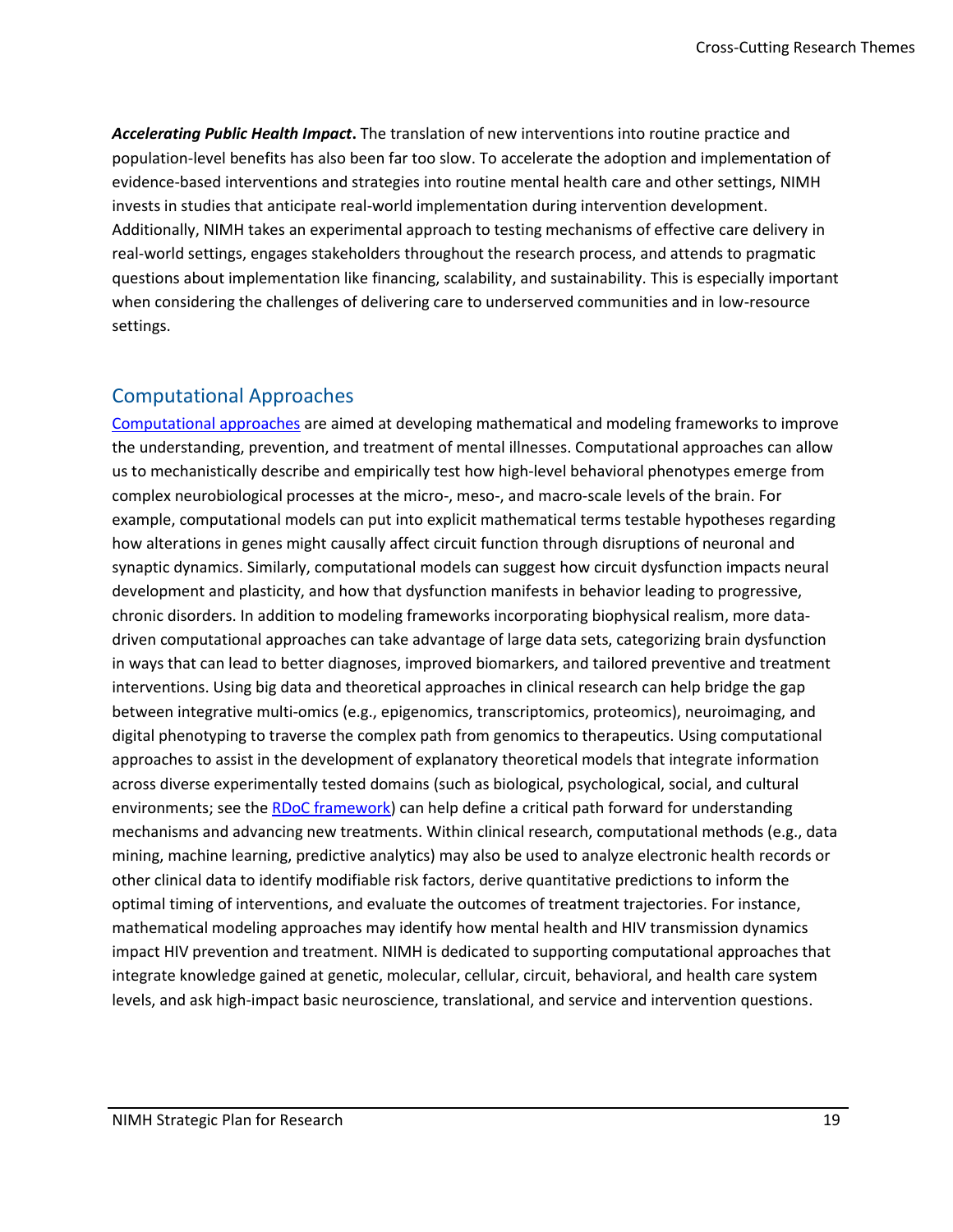#### <span id="page-22-0"></span>Harnessing the Power of Data

Advances in data acquisition and the availability of aggregated, harmonized data sets, coupled with new computational modelling tools like machine learning, are revolutionizing the efficiency with which researchers turn data into knowledge. These advances will ultimately help us better understand the complex factors affecting prevention and treatment outcomes, and will optimize mental health care quality and effectiveness. NIMH is committed to providing modernized data infrastructure for use by the research community, capitalizing on advances in data science and information technology; setting policies to address storing data efficiently and securely for productive and ethical data use; and, connecting with the NIH data ecosystem and other data systems to make NIMH data usable to the broader community, consistent with findability, accessibility, interoperability, and reusability (FAIR) principles. In addition to providing the infrastructure, NIMH is working with other major mental health research funders around the world to establish a set of measures that all mental health researchers may use as they collect data. This effort is expected to allow researchers to better integrate data from different laboratories. Further, the development, validation, optimization, and expansion of digital mental health tools will improve our understanding of mental illnesses in real time, help track the course of illness, and improve mental health care. NIH['s Data Sharing Policy](https://grants.nih.gov/grants/guide/notice-files/NOT-OD-03-032.html) encourages widespread data sharing and collaborations with experts in other areas of science, including behavioral and social scientists, implementation scientists, ethicists, engineers, informaticists, and computer scientists, to add significant value to research and accelerate the pace of discovery.

#### <span id="page-22-1"></span>Research Workforce

Scientific advancement requires investment in *future generations* of mental health researchers. Indeed, [research shows](https://grants.nih.gov/grants/guide/notice-files/NOT-OD-20-031.html) that diverse teams working together and capitalizing on innovative ideas and distinct perspectives outperform homogenous teams. As such, NIMH encourages investigators to consider diverse perspectives in designing their investigative teams, and emphasizes the importance of the diversity of perspectives across all phases of career development.

*Training.* Supporting outstanding scientists who will advance the field of mental health research is a priority for NIMH. NIMH uses institutional and individual funding mechanisms to support [research](https://www.nimh.nih.gov/funding/training/index.shtml)  [training, education, and career development](https://www.nimh.nih.gov/funding/training/index.shtml) across a range of career stages from undergraduate education through early-stage faculty positions. The Institute maintains a robust investment in the career development of investigators in all priority research areas described in NIMH's Strategic Plan for Research and is committed to the inclusion of individuals who enrich the diversity of perspectives in research.

*Inclusion and Diversity.* By prioritizing inclusion and diversity, NIMH remains steadfast in its commitment to improving recruitment, training, advancement, and retention of researchers from diverse backgrounds, including those from groups underrepresented in the biomedical and behavioral sciences, across areas of research funded by NIMH. For example, at the institutional level, NIMH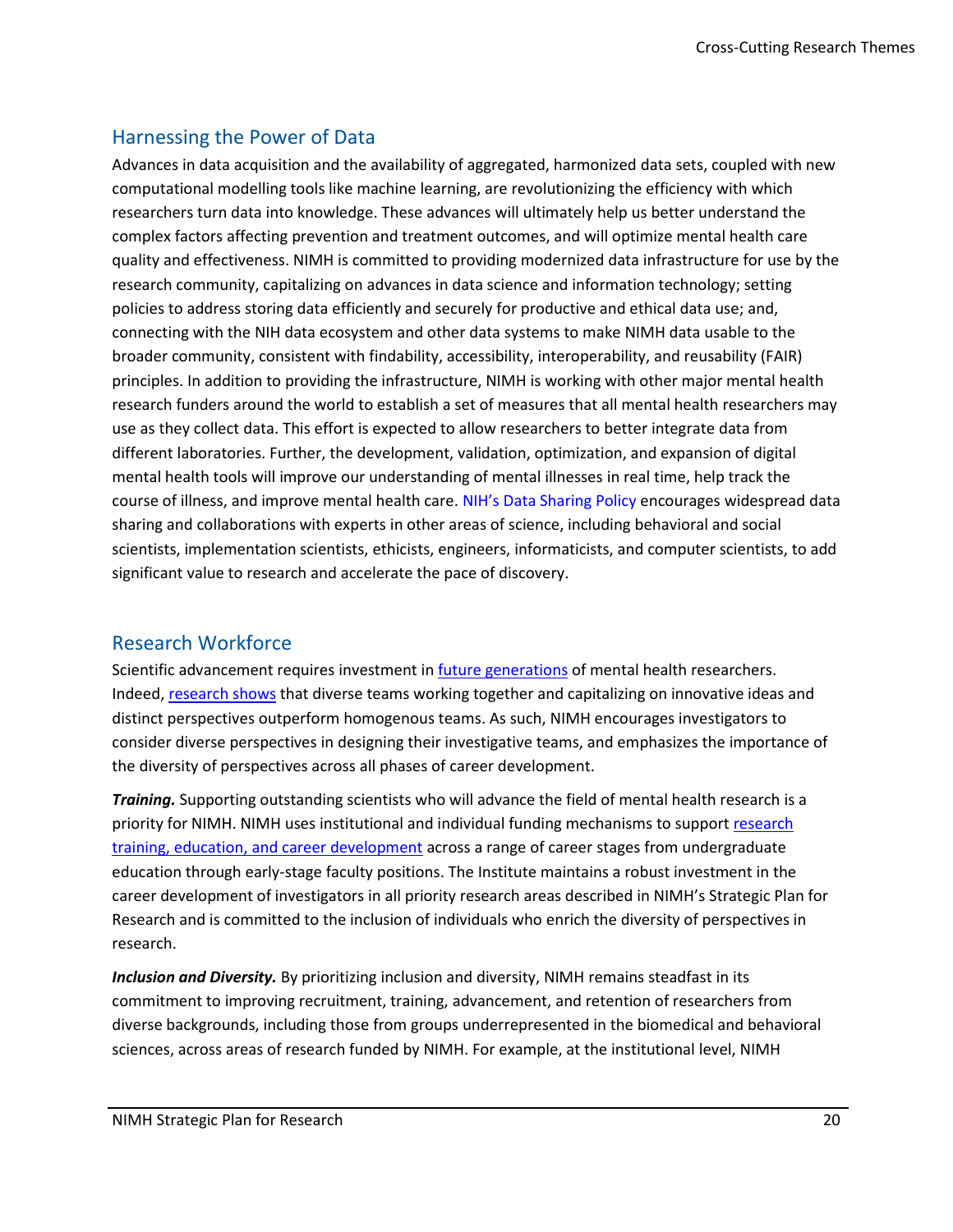supports the [NIH Blueprint Program for Enhancing Neuroscience Diversity through Undergraduate](https://neuroscienceblueprint.nih.gov/endure-undergraduate-education)  [Research Education Experiences \(BP-ENDURE\)](https://neuroscienceblueprint.nih.gov/endure-undergraduate-education) that is focused on preparing undergraduates to enter and successfully complete neuroscience Ph.D. programs. Likewise, NIMH participates in the Maximizing [Opportunities for Scientific and Academic Independent Careers \(MOSAIC\)](https://www.nigms.nih.gov/training/careerdev/Pages/MOSAIC.aspx) effort to enhance diversity within the academic biomedical research workforce by providing support and mentorship to facilitate the transition of promising postdoctoral researchers from diverse backgrounds into independent faculty careers in research-intensive institutions. NIMH also encourages the neuroscience community to take advantage of the new NIH-wide [Faculty Institutional Recruitment for Sustainable Transformation \(FIRST\)](https://commonfund.nih.gov/first)  [Program,](https://commonfund.nih.gov/first) supported by the NIH Common Fund. Further, NIMH is participating in the [BRAIN Initiative](https://braininitiative.nih.gov/funding-opportunies/brain-initiative-reagent-resources-brain-cell-type-specific-access-and-0) [effort](https://braininitiative.nih.gov/funding-opportunies/brain-initiative-reagent-resources-brain-cell-type-specific-access-and-0) to support the establishment of facilities at minority-serving institutions and Institutional [Development Award-eligible institutions](https://www.nigms.nih.gov/Research/DRCB/IDeA/Pages/default.aspx) for improved access to key neuroscience research resources. NIMH is also participating in an effort to evaluate the impact of the recent Plan for Enhancing Diverse [Perspectives \(PEDP\),](https://braininitiative.nih.gov/about/plan-enhancing-diverse-perspectives-pedp) a required element for some NIH applications to outline strategies to advance the scientific and technical merit of the proposed project through expanded inclusivity. In addition, NIMH offer[s several funding opportunities and supplement programs](https://www.nimh.nih.gov/funding/training/programs-to-enhance-workforce-diversity.shtml) to enhance the diversity of the workforce. To better understand barriers and facilitators to achieving racial and ethnic equity in funding success, NIMH also hosted [virtual listening sessions](https://www.nimh.nih.gov/news/events/announcements/extramural-research-community-listening-session-town-hall) during which extramural researchers shared their experiences navigating the NIH grant application process.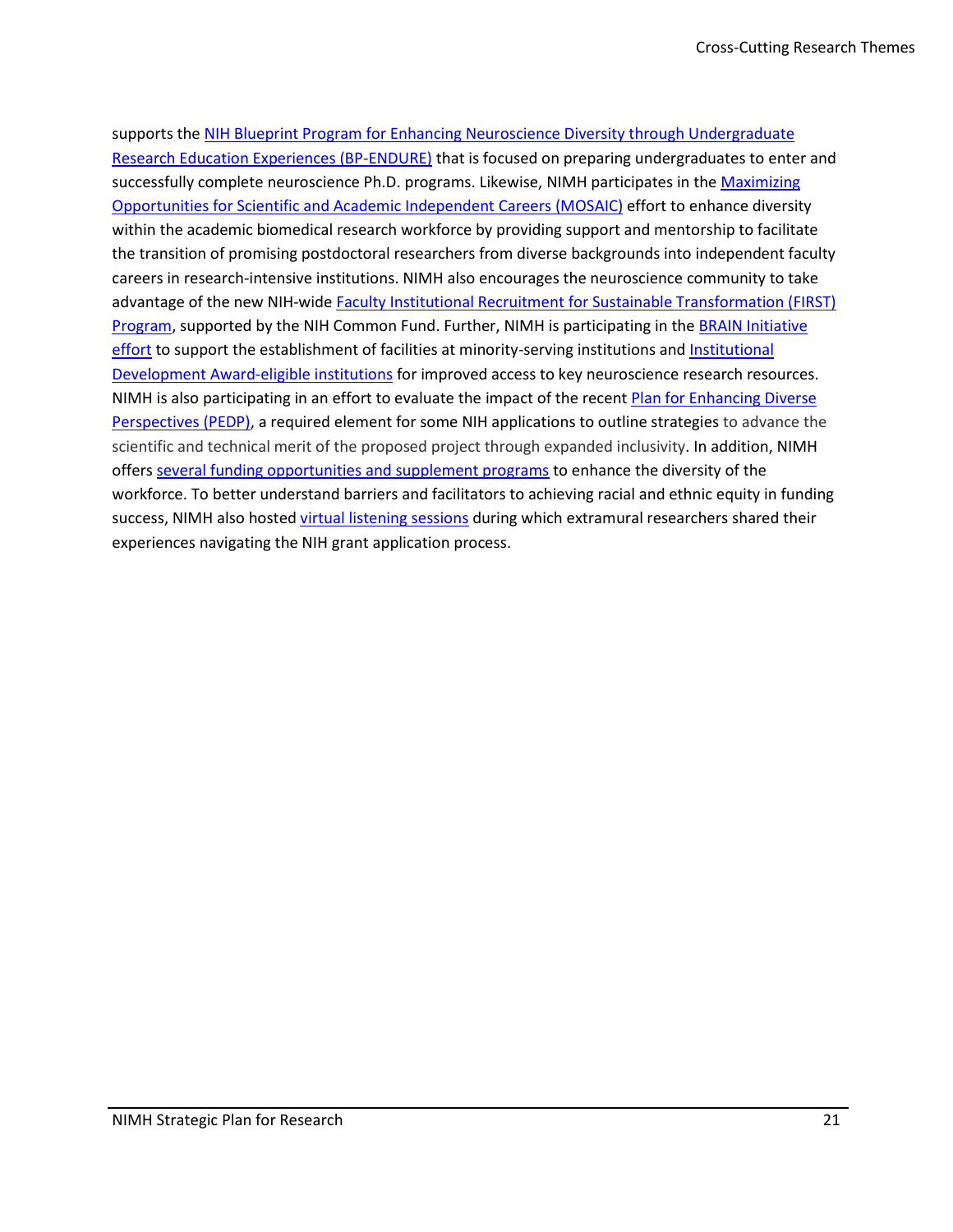### <span id="page-24-0"></span>**Goal 1: Define the Brain Mechanisms Underlying Complex Behaviors**

Through basic science, researchers endeavor to answer fundamental questions about the mechanisms (e.g., brain, behavioral, environmental, psychosocial) that contribute to cognition, perception, motivation, and social behavior. We have seen extraordinary progress in basic science over the past several years, including in neuroscience. New tools have enabled precise mapping and the ability to modulate brain circuits across model systems, from cells in a dish to the human brain. New techniques have improved the resolution of structural and functional imaging in humans. New sensor technologies are transforming the study of behavior. These new tools, techniques, and technologies will help us piece together the many complex connections among genes, the brain, and behavior. Researchers are also exploring how these aspects of mental function become altered in mental illnesses.

The vast number of cells and connections in the brain make understanding its function in complex behavior particularly challenging. New tools and technologies are helping us create a detailed map of the circuits involved in complex behavior, including those associated with mental illnesses. For example, to address the range of individual variation in brain circuits, th[e Human Connectome Project](https://neuroscienceblueprint.nih.gov/human-connectome/connectome-programs) provided a reference atlas of neuronal connectivity—or a connectome—of 1,200 healthy brains. Researchers are now mapping long-distance brain connections and looking at their variability in unprecedented detail. These efforts are underway across development and across mental illnesses.

The genomics revolution, fueled by technological advances, has revealed insights into the genetic architecture of mental illnesses. Over the past several years, large, replicated genomic studies have revealed many common and rare variants associated with the most heritable conditions (e.g., schizophrenia, bipolar disorder, autism). We are also making strides in identifying the genetic and nongenetic factors that control gene expression and play other roles in mental health and illness. While we have gone from few clues to many, we still cannot fully explain the root causes of mental illnesses. Researchers have begun the task of sorting through the complex patterns of genomic variation and environmental moderators to define and elucidate how these variations confer risk and resilience. We now know hundreds of identifying locations in the genome where genetic variation raises risk for psychiatric disorders. Because most participants in these studies have been of European descent, the findings may not be applicable to all. NIMH is expanding efforts to increase the diversity of the study participants across our genomics research to better benefit people of all racial and ethnic groups. Researchers are also exploring the role of nongenomic factors (e.g., the environment, experience, the microbiome) and their impact on the risk for mental illnesses, including their impact on gene expression.

We seek to understand how the interplay of molecular, cellular, circuit-level, genetic, and environmental factors influence the development of mental illnesses through animal and human studies. Multidisciplinary approaches integrating statistics, mathematics, physics, computer science, and engineering will help us begin to explain how our brain predicts, interprets, alters, and responds to a complex world. Through basic science, we will achieve a more refined understanding of the brain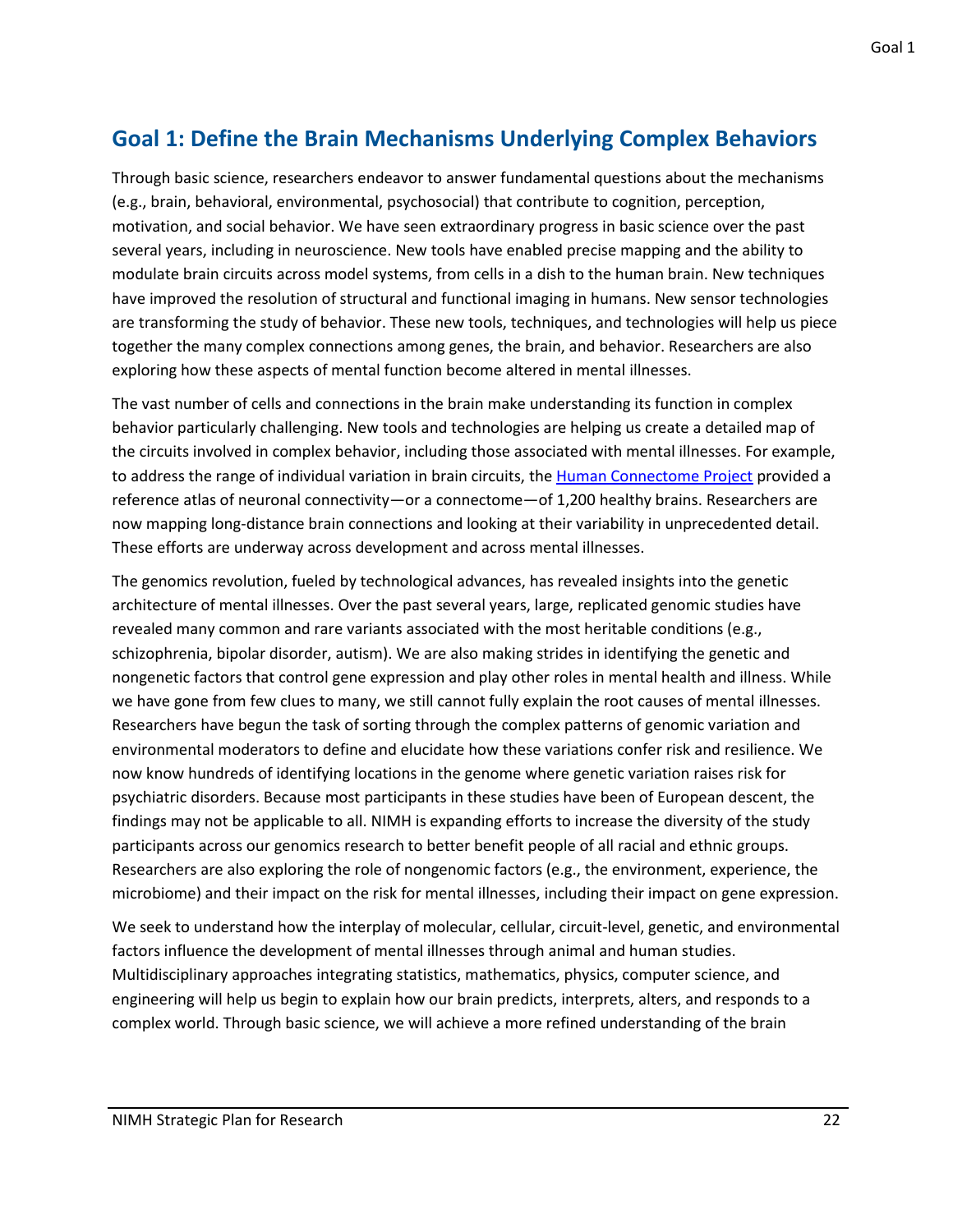mechanisms underlying complex behaviors, which will drive progress toward the novel interventions of tomorrow.

The following Objectives further define this Goal:

### <span id="page-25-0"></span>Objective 1.1: Elucidate the brain mechanisms underlying cognitive, affective, and social processes

To truly transform our understanding of mental illnesses, we need to identify the roles of all brain cell types and circuits in the myriad aspects of mental processes. Knowing how brain cells work together in circuits to drive cognitive, affective, and social processes will inform future circuit-based preventive and treatment interventions. New tools and techniques that span units of analysis (e.g., genes, molecules, cells, circuits, physiology, behavior) will transform our understanding of the brain, thus fostering our understanding of mental illnesses.

To better elucidate the brain mechanisms underlying cognitive, affective, and social processes, NIMH will support research that employs the following Strategies:

### Strategy 1.1.A: Characterizing the genomic, molecular, cellular, and circuit components contributing to brain organization and function

Interest areas include:

- 1. Determining the phenotypic properties and dynamic interactions of neurons, astrocytes, oligodendrocytes, microglia, immune cells, and other cell types and how they contribute to brain organization and function.
- 2. Exploring the genomic, molecular, and physiological factors in cell-to-cell variation and determining the functional consequences of this variation.
- 3. Applying advanced neuroanatomical and functional approaches to map neural circuits at micro-, meso- and macro-scales.

### Strategy 1.1.B: Identifying the developmental, functional, and regulatory mechanisms relevant to cognitive, affective, and social domains, across units of analysis

- 1. Elucidating the developmental processes that lead to the establishment of functional brain networks subserving these domains, including modifying factors (e.g., genomic, experiential) affecting these trajectories.
- 2. Identifying the mechanisms that mediate normal cellular communication and plasticity at the level of molecular control, signal transduction, synapses, circuits, and/or behavior. Examining how alterations of these mechanisms may disrupt function; such mechanisms may involve nonneural components (e.g., immune system, microbiome).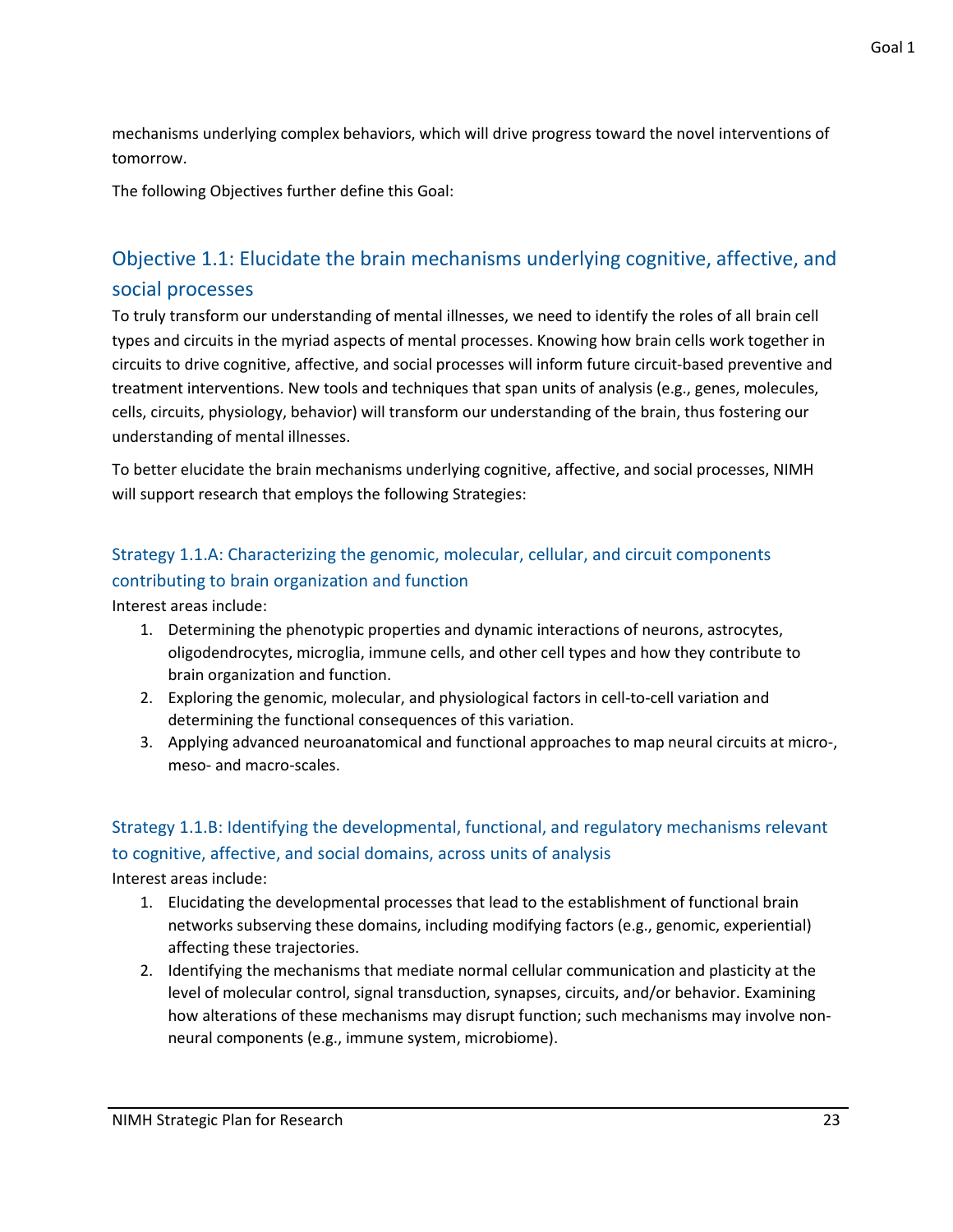- 3. Developing and validating experimentally grounded theories for how the brain computes within these domains across spatiotemporal scales and levels of neurobiological abstraction (e.g., coordinated neural activity patterns and network state changes).
- 4. Applying novel behavioral assays of the domains that are causally linked to specific mechanisms at multiple units of analysis (e.g., genetic, molecular, cellular, circuit, physiological, behavioral, and/or systems). These approaches will be prioritized over studies relying on traditional behavioral tests that presume congruence with human symptoms of mental illnesses and do not give insight into the function of the circuit(s) under investigation.
- 5. Evaluating the preclinical utility of modifying cellular, synaptic, or circuit function for therapeutic benefit.

#### Strategy 1.1.C: Generating and validating novel tools, techniques, and measures to quantify changes in the activity of molecules, cells, circuits, and connectomes

- 1. Developing novel assays that can be used to interrogate key regulators of cellular communication using *in situ* and circuit-based models for screening, target discovery, and development of novel probes of cell function.
- 2. Advancing human cell-based assays using induced pluripotent stem cells (iPSCs) for studying the molecular factors in mental illnesses, with an emphasis on optimizing robustness, reproducibility, and fidelity to *in vivo* human cell phenotypes, maturation, three-dimensional organization, and/or circuit function.
- 3. Developing novel, age-appropriate imaging assays with higher spatial and temporal resolution for visualization and analyses of brain structure, maturation, connectivity, and function, with particular emphasis on advancing real-time measurement approaches.
- 4. Developing innovative computational tools for the analysis and interpretation of neural activity including single unit, local field potentials, and other electrophysiological temporal dynamic patterns.
- 5. Developing and validating novel, objective physiological and behavioral measures as research tools to assess synaptic plasticity and circuit function in experimental systems, and as assays for assessing therapeutic targets in humans.
- 6. Advancing objective, quantitative assays to track, manipulate, and analyze behavior at high temporal resolution in a range of species, ages, and settings, and across multiple modalities and systems.
- 7. Developing noninvasive assays for interrogating and manipulating brain circuit function for therapeutic purposes.
- 8. Advancing novel assays to develop biomarkers of disease and for therapeutic discovery.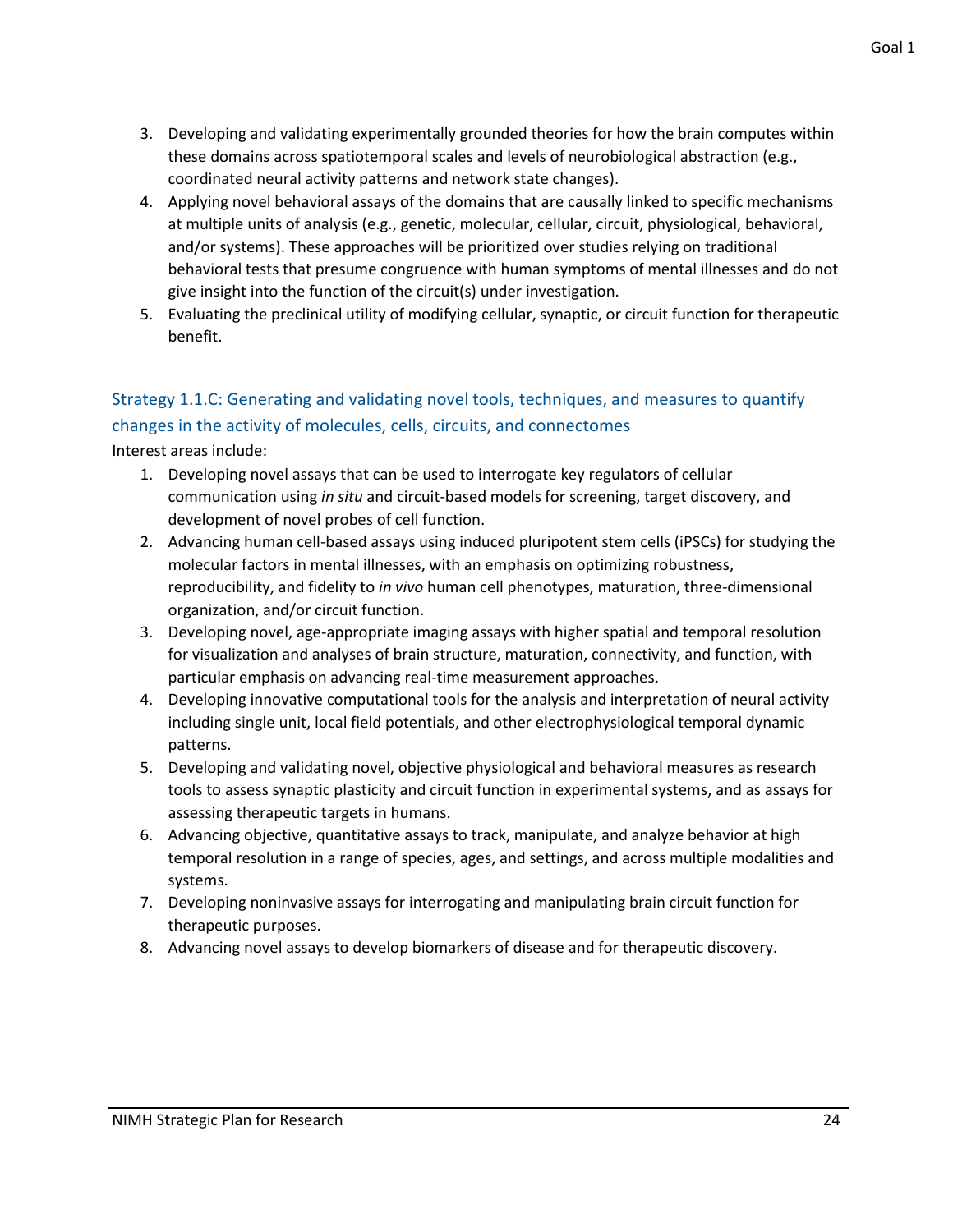### <span id="page-27-0"></span>Objective 1.2: Identify the genomic and non-genomic factors associated with mental illnesses

A full understanding of the multifaceted contributors to risk for mental illnesses requires examination of genomic, epigenomic, and other factors, including the environment and experience, worldwide. Understanding how these factors contribute to adaptive and maladaptive behaviors, mental function and dysfunction, and mental illnesses is critical for developing improved diagnostics and interventions that are effective for diverse individuals and populations. The genetic architecture of mental illnesses is extraordinarily complex. While the field of genomics has achieved remarkable advances in the past few years, the exact mechanisms that place certain individuals and populations at higher risk than others remain unknown. We need comprehensive approaches to understand genomic and non-genomic risk factors, and such investigations must consider diverse populations from around the world. To facilitate the transition of knowledge to practice, we need novel study designs, advanced genomic technologies, and innovative statistical and bioinformatic methods. These approaches will help us to revolutionize the analysis and interpretation of genetic associations and will speed the transition of this knowledge to practice.

To more effectively identify the genomic and non-genomic factors associated with mental illnesses, NIMH will support research that employs the following Strategies:

#### Strategy 1.2.A: Discovering gene variants and other genomic elements that contribute to the development of mental illnesses in diverse populations

Interest areas include:

- 1. Performing large, well-powered, whole genome and exome-, epigenome-, and other "ome" wide studies in appropriate tissues.
- 2. Elucidating genetic architecture and heritability across the full allele frequency spectrum.
- 3. Mapping and identifying causal variants within risk loci.
- 4. Analyzing co-heritability and shared genetic risk architecture using cross-trait analyses.
- 5. Collecting and genomically characterizing ancestrally diverse cohorts.

#### Strategy 1.2.B: Advancing our understanding of the complex etiology of mental illnesses using molecular epidemiologic approaches that incorporate individual genetic information in large cohorts

- 1. Conducting robust, well-powered, and unbiased genome-wide x phenome-wide association studies by leveraging large-scale genetic and phenotypic/exposure data from biobanks, health systems, and other population-scale cohorts.
- 2. Conducting Mendelian randomization studies that identify modifiable exposures mediating or mitigating risk for mental illnesses.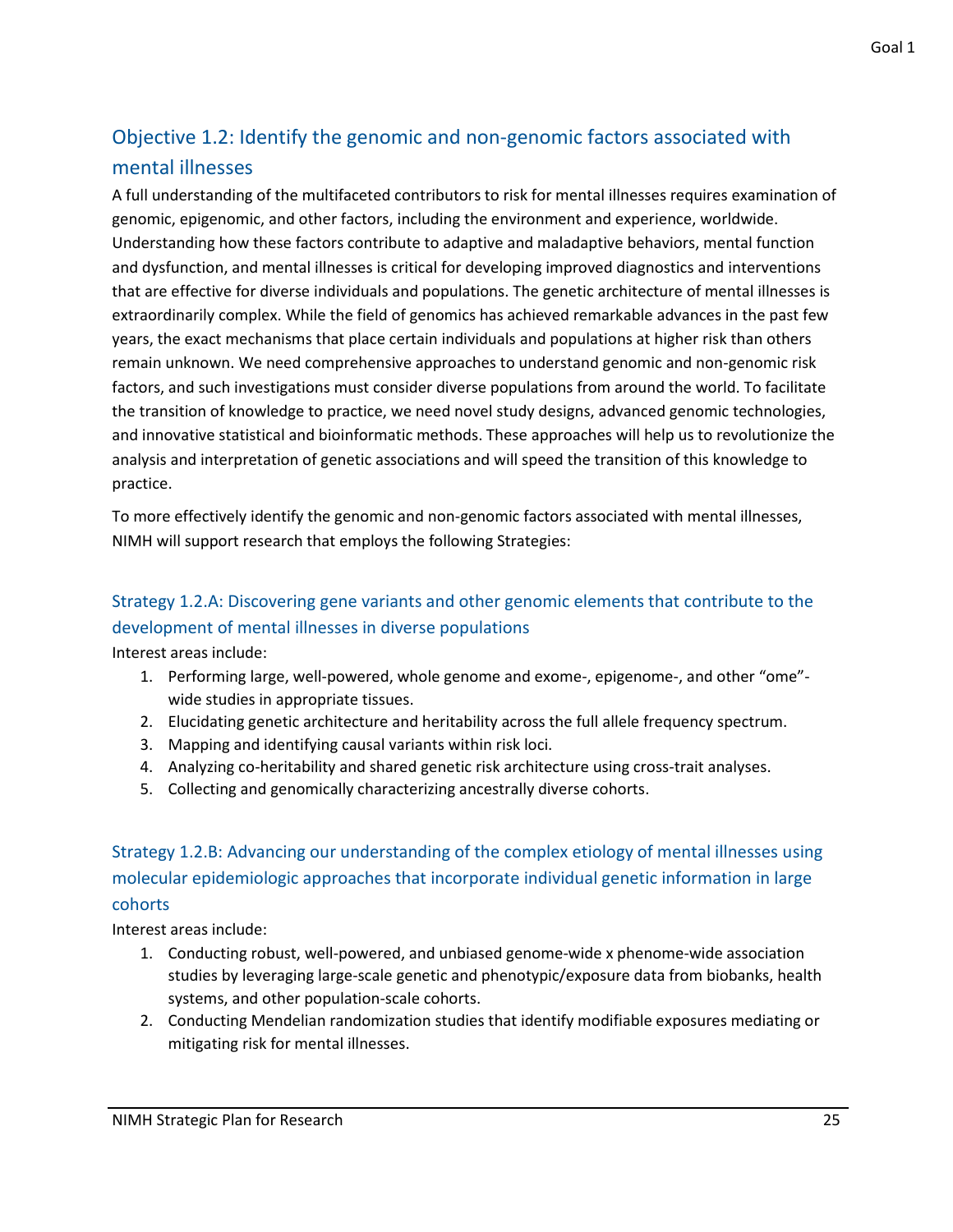3. Developing epidemiologic studies that incorporate individual polygenic risk scores, and other genetic markers of risk, and leveraging existing large, population-based cohorts, including ethnically and ancestrally diverse cohorts, registries, and/or health systems to conduct analyses that advance understanding of the complex etiologies, trajectories, comorbidities, and treatment responses of severe mental illnesses.

Strategy 1.2.C: Elucidating how human genetic variation affects the coordination of molecular, cellular, and physiological networks supporting higher-order functions and emergent properties of neurobiological systems

Interest areas include:

- 1. Creating human molecular reference maps from defined cell types and circuits.
- 2. Elucidating the relationship between genomic features, such as gene regulatory elements and chromatin structure, and the spatiotemporal dynamics of gene and protein expression in healthy individuals and those with mental illnesses.
- 3. Assembling reference, multi-omic molecular maps (e.g., epigenomic, transcriptomic, proteomic) across development, regions, and cell types of the human brain.
- 4. Mapping quantitative trait loci (e.g., expression, methylation, histone acetylation, chromatin accessibility) across development, regions, and cell types of the human brain.
- 5. Identifying the developmental periods, signaling pathways, cell types, and neural systems driving disease pathogenesis in humans.

#### Strategy 1.2.D: Developing novel tools and techniques for the analysis of large-scale genetic, multi-omic data as it applies to mental health

Interest areas include:

- 1. Increasing the power and reliability of association studies including whole genome, exome-, epigenome-, phenome-, and other "ome"-wide studies.
- 2. Integrating multi-omic data sets from tissues and single cells.
- 3. Integrating phenotype data spanning multiple units (e.g., genetic variation, gene expression, electrophysiology, neuroimaging, behavior).
- 4. Focusing on robust genome-wide and brain-wide association studies, genome x phenome-wide interaction studies, and genome-wide epistasis detection.

### <span id="page-28-0"></span>Objective 1.3: Identify and characterize the neural circuit mechanisms contributing to human behavior and their disruption in mental illnesses

Most of what we currently know about human brain circuits comes from studying healthy functioning. To understand changes in neural structure and function related to mental illnesses, we must apply the research tools we have in hand to characterize the neural circuits implicated in mental illnesses across diverse populations. It is becoming increasingly possible to map both proximal and distal neural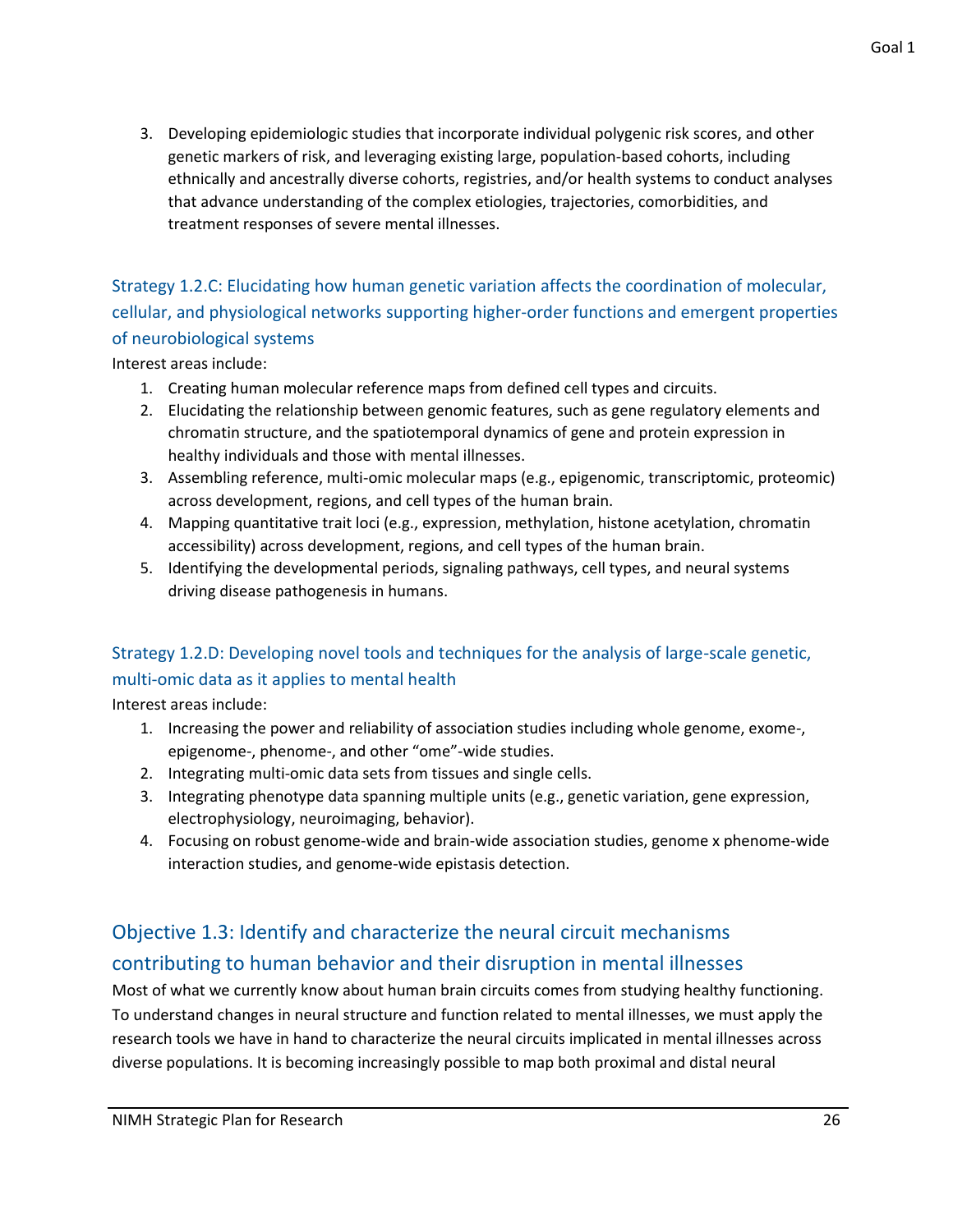connectivity in the brain, enabling an understanding of the relationships between neuronal structure and function at the systems level. To develop comprehensive understanding of neural connectivity in mental illnesses, we must extend existing structural and functional mapping to the cellular level. Connectomic studies of the brain are bringing us innovative tools and technologies. Emerging developments include robust molecular markers for synapses, new tracers for identifying circuit inputs and outputs, high density electrode arrays, and novel microscopy techniques to reconstruct brain circuits. New technologies are faster, less expensive, and scalable for anatomic reconstruction of neural circuits at all biological scales. Focused studies of circuit disruption in mental illnesses will be essential to translate knowledge gained from these technologies into novel targets for therapeutics.

To better characterize and analyze the neural circuit mechanisms involved in mental illnesses, NIMH will support research that employs the following Strategies:

### Strategy 1.3.A: Utilizing connectomic approaches to identify brain networks and circuit components that contribute to various aspects of mental function and dysfunction

Interest areas include:

- 1. Conducting brain-wide analyses to determine which neural circuits drive network patterns associated with a pathology.
- 2. Characterizing network components at the molecular, single-cell, morphological, microenvironmental, or circuit level that contribute to risk for mental illnesses.
- 3. Conducting connectomic studies during brain development, from prenatal to late adulthood.

#### Strategy 1.3.B: Determining through brain-wide analysis how changes in the physiological properties of molecules, cells, and circuits contribute to mental illnesses

Interest areas include:

1. Investigating how molecular, cellular, and/or circuit-level changes in the brain, or changes in response to environmental factors, affect the coordination of neural activity patterns (very large-scale samples) during cognitive function, emotional regulation, and social cognition at one or more stage of development, from prenatal to late adulthood.

#### Strategy 1.3.C: Developing molecular, cellular, and circuit-level biomarkers of impaired neural function in humans

- 1. Validating biomarkers using analysis of neural circuits; combining approaches, such as those that assess or detect synaptic integrity, plasticity, and function; as well as immune signaling activity and cells that affect neural circuits.
- 2. Integrating molecular and genomic data from large-scale multi-omic studies with connectomics and functional approaches in humans to formulate multilevel hypotheses regarding circuit function and dysfunction in mental illness.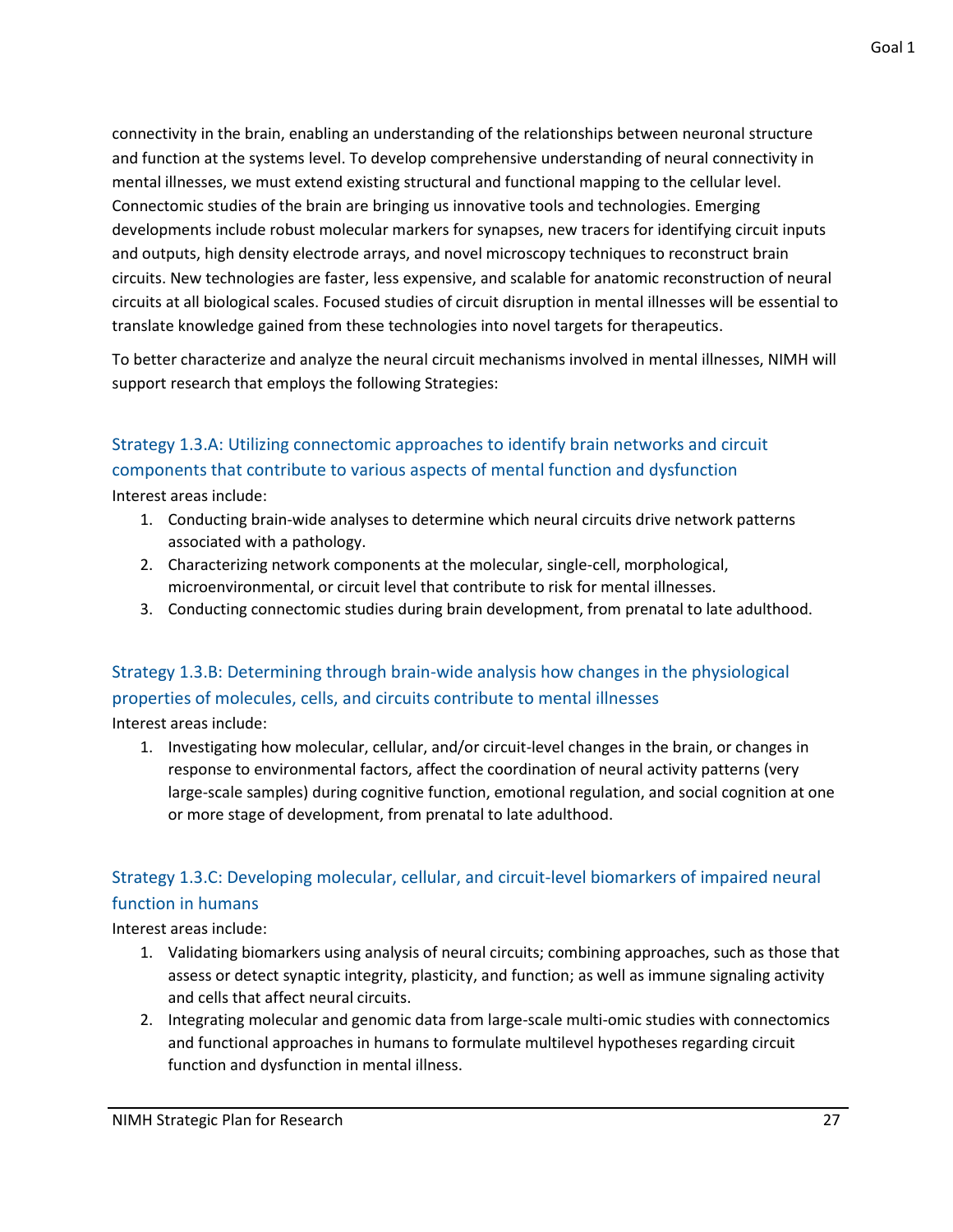3. Testing the causal nature of circuit-based hypotheses in animal, computational, and human experimental systems.

Strategy 1.3.D: Developing innovative technologies—including new imaging, computational, electrophysiological, pharmacological, and genetic tools—to interrogate and modulate circuit activity and structure altered in mental illnesses.

- 1. Creating or improving methods to investigate the connectivity of brain networks, at total or very large scale and during one or more stages of development that are relevant to mental illnesses, including age-appropriate, novel imaging tools for visualization and analyses of brain structure and function.
- 2. Pioneering strategies to use circuit-based technologies to identify circuit-specific intervention targets.
- 3. Developing novel technologies to modulate specific circuit elements with the potential for translation into humans.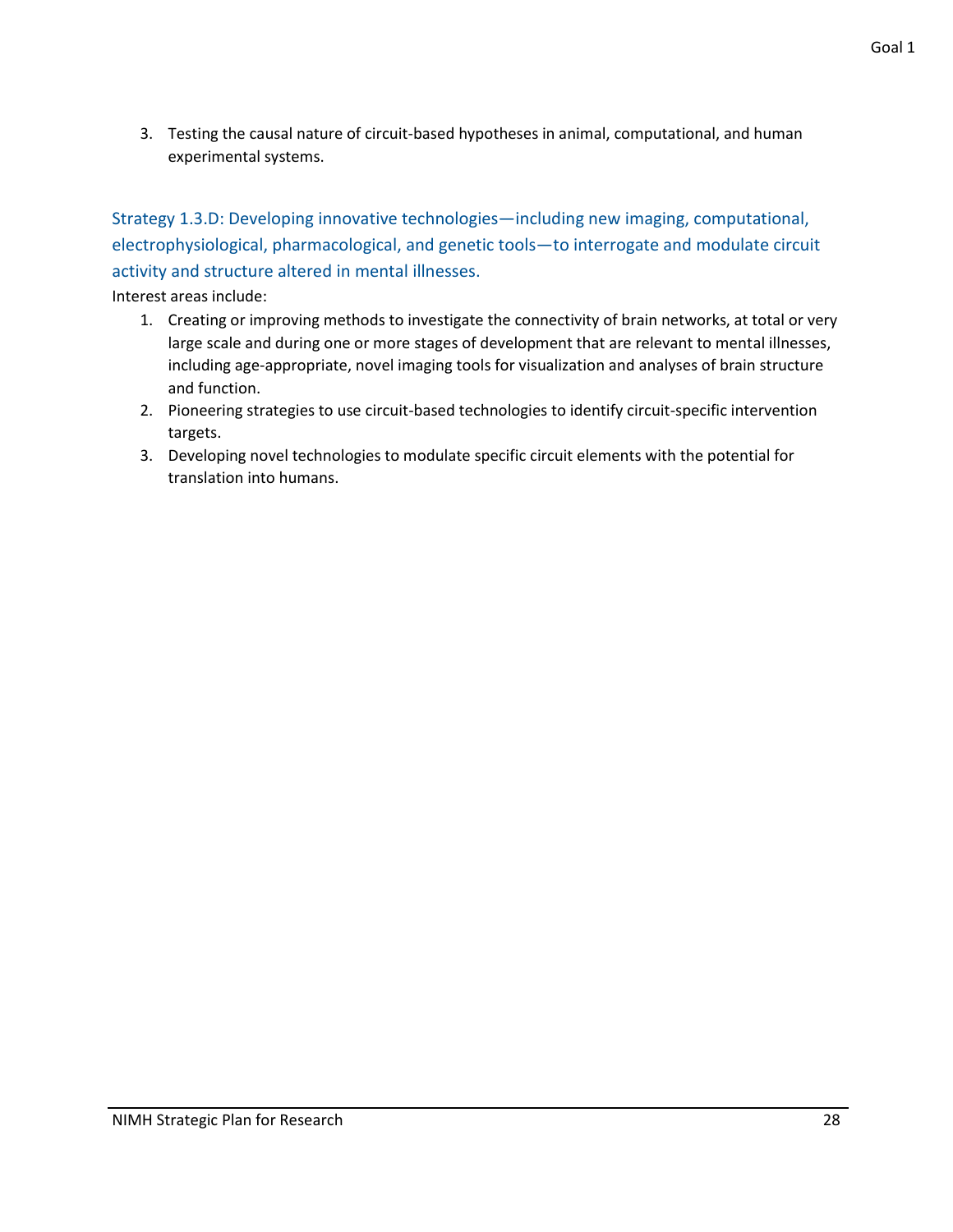Goal 2

### <span id="page-31-0"></span>**Goal 2: Examine Mental Illness Trajectories Across the Lifespan**

Many mental illnesses first present in childhood, adolescence, or young adulthood, yet mental illnesses are likely the late behavioral manifestations of changes that began years earlier. These early alterations may influence the course of brain and behavioral development and establish the trajectories of mental illnesses. To better understand these trajectories, we need to develop a comprehensive picture of typical and atypical brain and behavioral development across the lifespan. At the same time, novel biomarkers and behavioral indicators hold promise for identifying who is at risk at the earliest possible point, when development or aging is going off course, or which preventive and treatment interventions will produce the best outcomes for which individuals. We also need to understand the factors contributing to risk of, resilience to, and protection from development of mental illness.

Examining biological and behavioral processes in animals and humans across the lifespan, starting at the earliest possible point, will transform our understanding of the neurodevelopmental origins and progression of mental illnesses through late life. Research to identify the earliest markers or signs that distinguish typical from atypical brain and/or functional development will be instrumental in predicting illness trajectories and outcomes decades later. Equally important is how these markers differ in meaningful ways across individuals, developmental stages in the lifespan, diverse populations (e.g., age, sex, gender, race, ethnicity), varied experiences, social determinants, environmental factors, and their intersectionality. 30

As we chart developmental and aging trajectories across the lifespan, it is important to identify sensitive periods—critical timepoints to intervene to reduce risk for and to prevent the onset of mental illnesses and improve outcomes. Further, to provide new therapeutic avenues to prevent and treat mental illnesses, we must identify a broad range of relevant factors, such as social and environmental influences (including but not limited to violence and trauma), and molecular-, cellular-, and system-level mechanisms affecting typical and atypical development.

<span id="page-31-1"></span>The following Objectives further define this Goal:

### Objective 2.1: Characterize the trajectories of brain, cognitive, affective, and behavioral development across the lifespan and in diverse populations

Across the lifespan, the brain and the cognitive, behavioral, and affective functioning it supports undergo dramatic changes, in part as a result of myriad experiences. Yet, our understanding of how biology, psychological development, and experience interact to affect brain development—and, ultimately, social, behavioral, medical, and other outcomes—is still incomplete. Discoveries through basic and translational research further our fundamental understanding of how mental illnesses develop early or later in life and through the course of illness. By characterizing the trajectories of typical and atypical brain, cognitive, affective, and behavioral development across the lifespan and in diverse populations and contexts, we can identify factors that protect from, increase risk for, or give rise to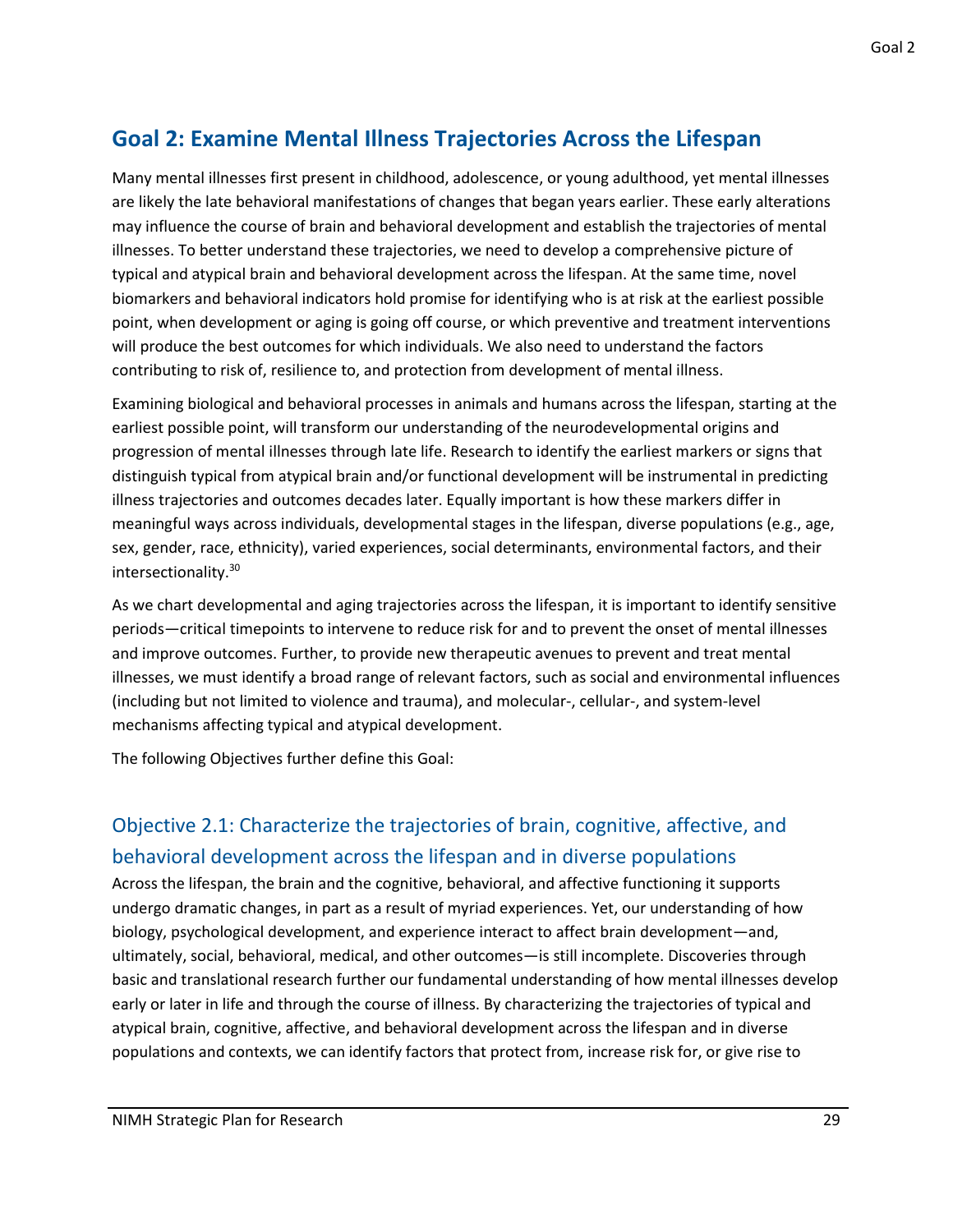mental illnesses. Greater understanding is needed to determine periods when the brain is at increased sensitivity to biological and environmental influences, and optimal periods for intervention. It is important to also consider the dynamic and non-linear nature of development and aging,

simultaneously evaluate multiple domains of function, and incorporate maturational influences.

To better understand developmental and aging trajectories and the progression of mental illnesses, NIMH will support research that employs the following Strategies:

#### Strategy 2.1.A: Elucidating the mechanisms contributing to the trajectories of brain development and behavior

Interest areas include:

- 1. Characterizing the interdependence and functional development of simultaneously occurring, yet unevenly progressing, trajectories in different brain regions and circuits across the lifespan.
- 2. Determining the biological and psychological mechanisms by which experience and environment affect neural and behavioral development.
- 3. Examining individual differences and the inter-relatedness of biological, behavioral, and environmental (including social, cultural, and structural) contributors to heterogeneity in risk for and resilience from mental illnesses across the lifespan, trajectories of illnesses, prevention, and treatment interventions. Studies may use multi-level modeling to incorporate an intersectionality framework in mental health research.
- 4. Developing novel statistical, computational, and analytical techniques to integrate behavioral, genomic, multi-modal imaging, clinical, environmental, and other data types across repeated assessments and across independent data sets.

#### Strategy 2.1.B: Characterizing the emergence and progression of mental illnesses, and identifying sensitive periods for optimal intervention

- 1. Conducting longitudinal studies that track changes in behavior with changes in brain development, psychosocial development, and other normative maturational processes, to characterize the progression from early markers to subsequent impairment in domains of functioning. NIMH encourages the use of large and diverse samples, adequately sampled for underserved, minority, and underrepresented groups and with sufficient power to examine mediators and moderators including race, ethnicity, sex, gender, and sexual orientation.
- 2. Identifying the biological mechanisms (e.g., molecular, cellular, circuit-level) involved in healthy and dysfunctional neurodevelopmental trajectories, including the functional consequences of sex and gender differences that have shown empirical associations to mental illnesses.
- 3. Identifying and characterizing sensitive periods for brain, cognitive, social, and affective development during which core facets of functioning (e.g., RDoC constructs) can be targeted for optimal intervention to prevent, pre-empt, and/or effectively treat mental illnesses across diverse populations.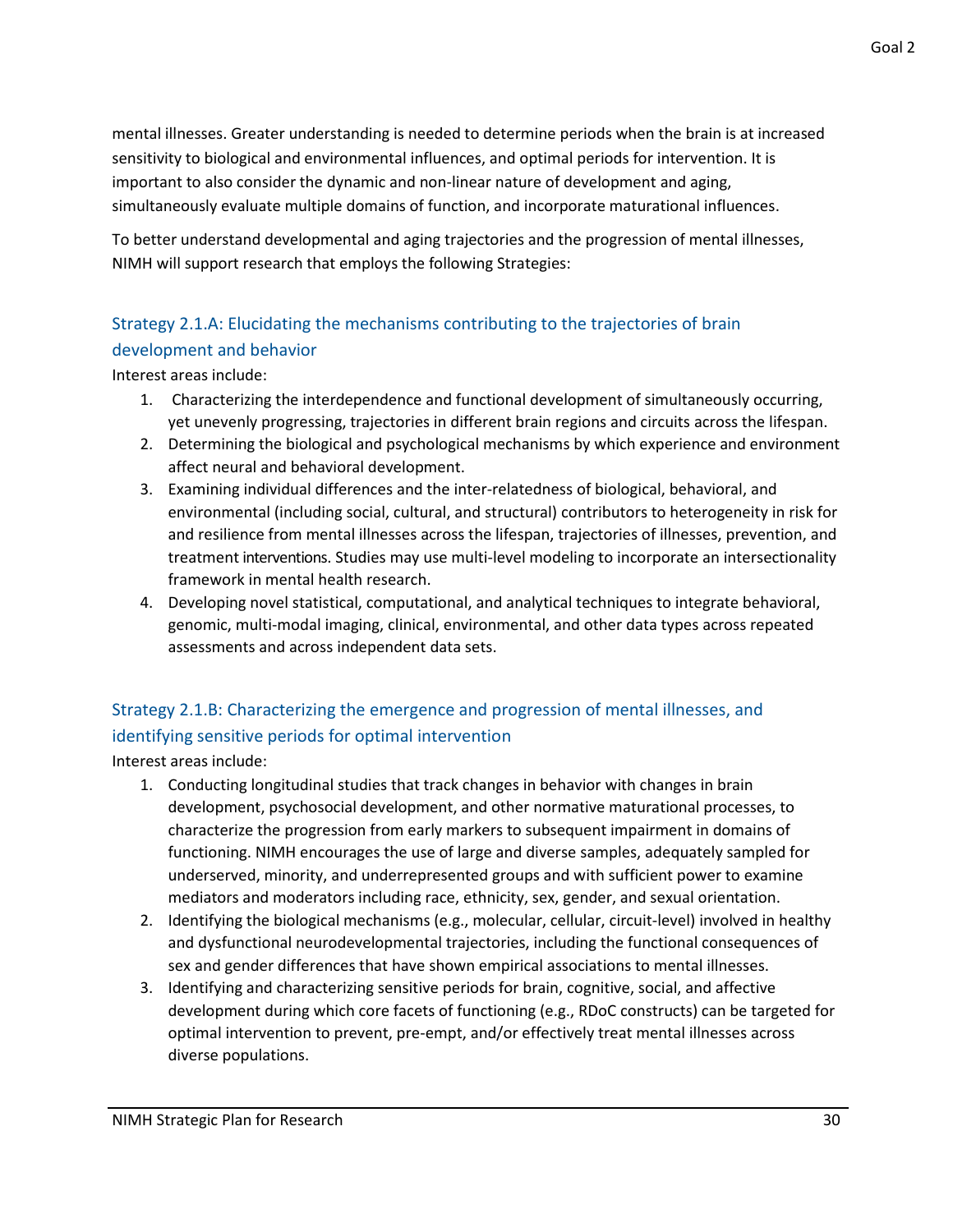4. Translating knowledge about sensitive periods and their critical mechanisms to manipulate developmental trajectories of neural circuits and associated behaviors to prevent or minimize disease trajectories and promote optimal outcomes.

### <span id="page-33-0"></span>Objective 2.2: Identify and understand risk factors, biomarkers, and behavioral indicators of mental illnesses and of intervention responses across the lifespan

The best time to address a mental illness is before the appearance of symptoms. Preventive interventions will rely on biomarkers and other indicators that give health care providers the ability to predict the onset of illness for individuals, not just populations, at risk. Currently, the mental health field lacks predictors that could inform a diagnosis, guide intervention, or predict response to intervention and the future course of illness. Further, understanding the mechanisms involved in risk and protective factors may shed light on novel intervention targets[. Targets](https://www.nimh.nih.gov/funding/opportunities-announcements/clinical-trials-foas/index.shtml#faq) can include molecular processes; synapticand circuit-level regions or networks; neural systems; psychological, cognitive, emotional, or behavioral processes; and, environmental phenomena. We need to identify clinically useful biomarkers and behavioral indicators with high predictive value to guide the use of preventive interventions across diverse populations, environments, and developmental processes.

To lay the foundation for predicting outcomes and optimizing preventive and treatment interventions, NIMH will support research that employs the following Strategies:

#### Strategy 2.2.A: Determining early risk and protective factors, and related mechanisms, to serve as novel intervention targets

Interest areas include:

- 1. Identifying early manifestations of core functional domains (see [RDoC framework\)](https://www.nimh.nih.gov/research/research-funded-by-nimh/rdoc/index.shtml) particularly during infancy, early childhood, and adolescence that predict the onset and course of mental illnesses.
- 2. Examining mechanisms of sequential, additive, and/or interactive combinations of risk, resilience, and protective factors that span modalities and units of analysis and predict progression along the illness trajectory.
- 3. Identifying novel intervention targets based on knowledge of neurobehavioral, psychological, and contextual mechanisms and trajectories, and the optimal time points for intervention.

#### Strategy 2.2.B: Developing reliable and robust biomarkers and assessment tools to predict illness onset and course, across diverse populations

Interest areas include:

1. Identifying specific, clinically relevant, developmentally appropriate, and validated biomarkers (including neural and behavioral indicators) of risk, onset, progression, recovery, and relapse phases of illnesses.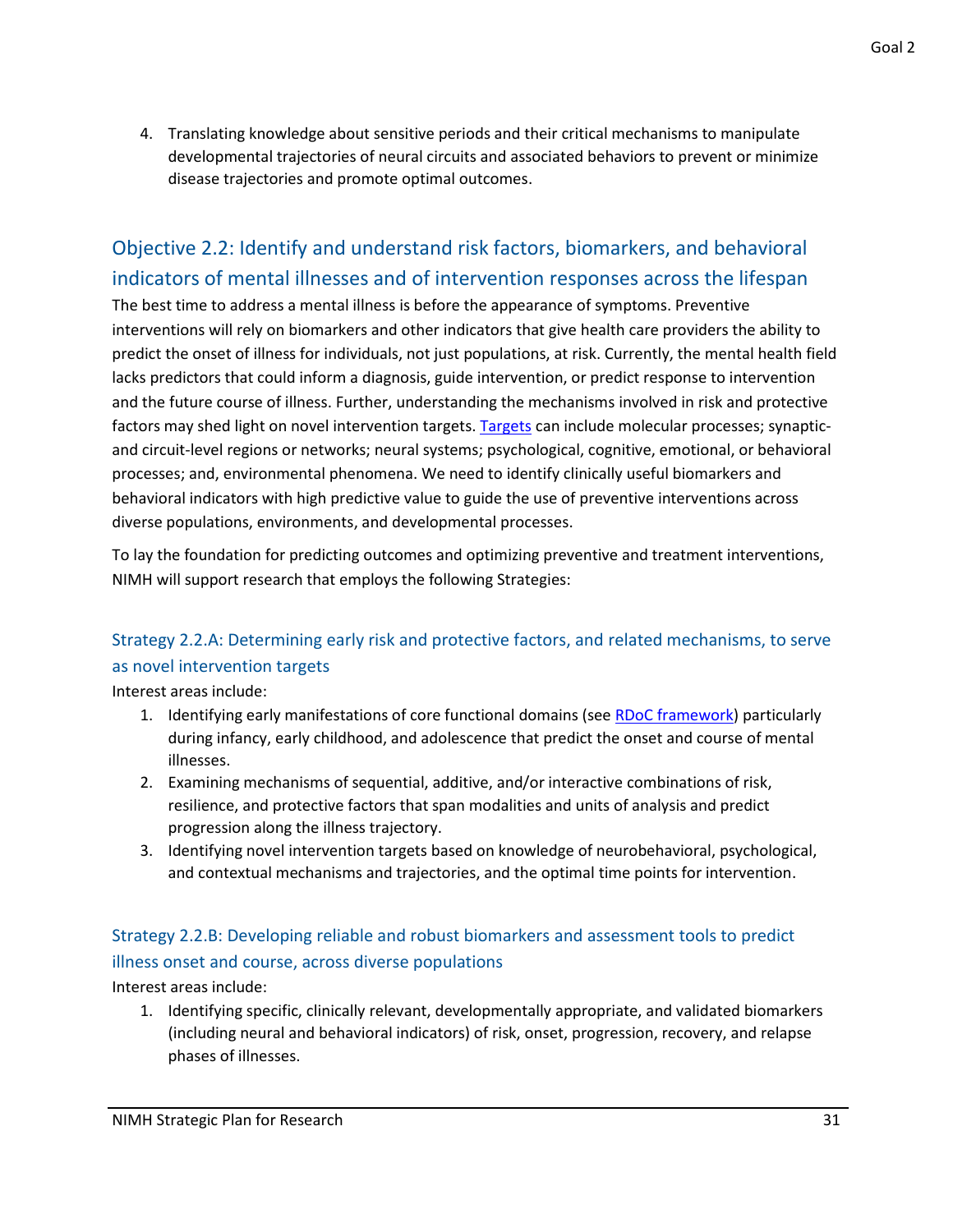- 2. Using multiple modalities and standardized methods to identify robust mediators, moderators, and predictors of resilience, illness course, and differential trajectories.
- 3. Harnessing computational approaches to define and refine biomarkers, and to demonstrate potential clinical utility.
- 4. Developing fine-grained, objective, and quantitative behavioral assessment tools in animals and humans to evaluate dysfunction in domains relevant to the trajectories of mental illnesses.
- 5. Developing evidence-based risk assessment instruments that encompass multiple domains, are sensitive to developmental and aging stages, and have high predictive power for the onset or recurrence of mental illnesses.
- 6. Developing, testing, and refining tools and methodologies that integrate multimodal clinical, behavioral, and biological risk factors to prevent the onset of chronic conditions and optimize outcome.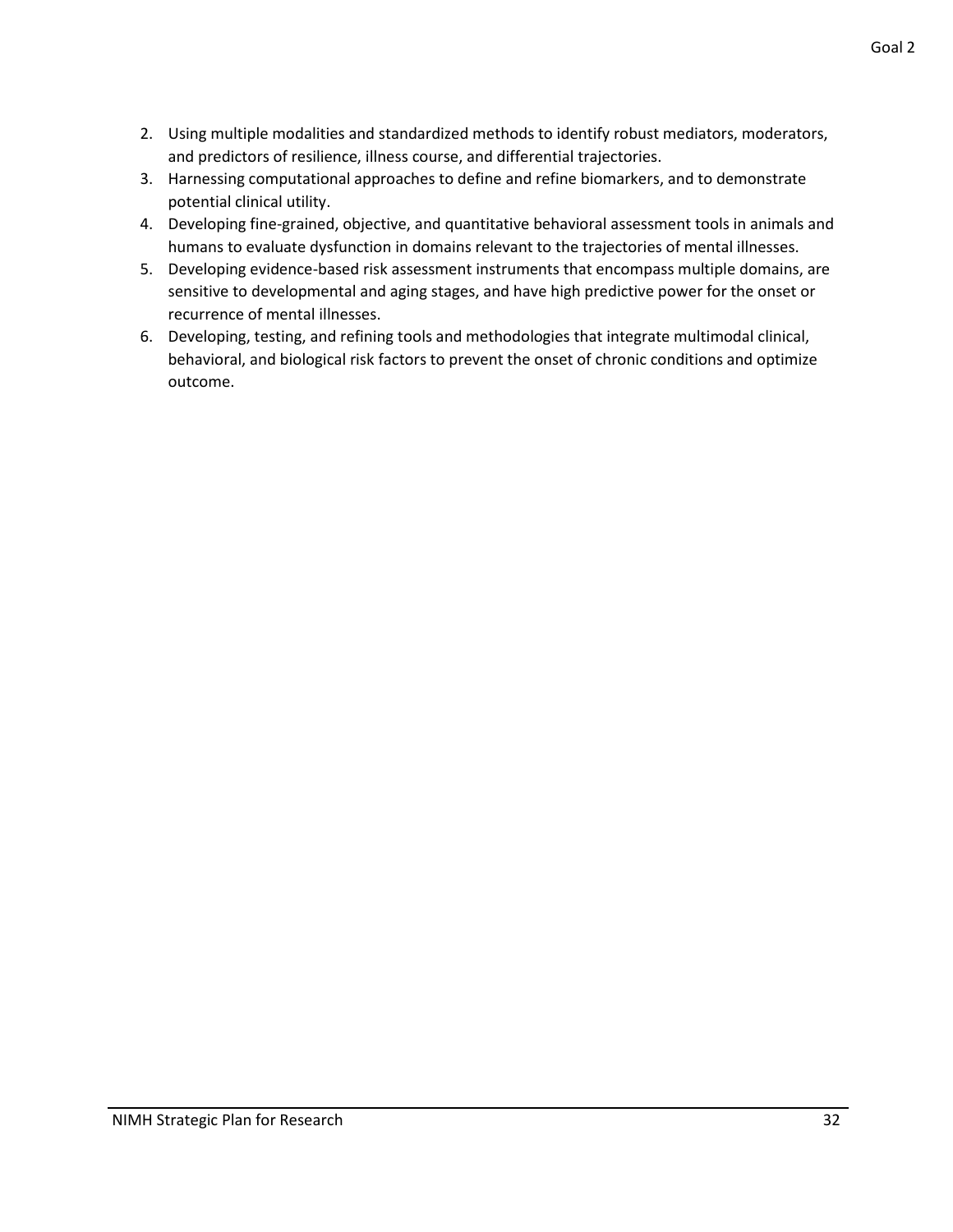### <span id="page-35-0"></span>**Goal 3: Strive for Prevention and Cures**

We need to develop better ways to prevent and treat mental illnesses. To achieve that goal, we need validated [targets](https://www.nimh.nih.gov/funding/opportunities-announcements/clinical-trials-foas/index.shtml#faq) for interventions; new methods of intervention; improved methods to match interventions to individuals and populations, including marginalized and underserved communities; and, strategies for scaling interventions for the greatest public health impact. Interventions may encompass prevention and treatment, consider all therapeutic modalities (e.g., pharmacologic, psychosocial, behavioral, device-based, biologics), and include structural changes (e.g., policies).

Robust [clinical studies](https://www.nimh.nih.gov/funding/opportunities-announcements/clinical-trials-foas/index.shtml) require testable hypotheses on how an intervention will engage a relevant target. Targets can include molecular processes; synaptic- and circuit-level regions or networks; neural systems; cognitive, emotional, and interpersonal processes; and, provider behavior, decision-making, and organizational policies and behaviors. Interventions should aim to modify targets, based on a hypothesis that such modification will result in improved symptoms, behavior, or functional outcomes. Evaluating the relationship between modification of targets and clinical outcomes allows us to fine-tune our understanding of mental illnesses and helps us to prioritize the most promising interventions. This idea underlies NIMH's [experimental therapeutics approach](https://www.nimh.nih.gov/funding/opportunities-announcements/clinical-trials-foas/index.shtml#faq) by which interventions serve not only as potential therapies or preventive strategies, but also as probes to generate objective information about mechanisms of illness and/or resilience. Through the experimental therapeutics approach, information from a research study has scientific value, irrespective of the intervention's success.

Precision in mental health care means that individuals and populations will receive preventive and treatment interventions that are optimally matched to their characteristics and needs, across disease stages, diagnostic categories, cultures, and the lifespan. Optimizing interventions will not only require consideration of symptoms and functioning, but also a broader consideration of etiologies, intervention, preferences of patients and families, and the contexts of intervention delivery.

NIMH supports the development and testing of preventive as well as treatment interventions, recognizing that many mental illnesses begin well before adulthood and often before symptoms appear or daily functioning is impaired. We need preventive interventions for delivery early in the course of illness and early in life for at-risk individuals, plus treatment interventions to mitigate mental illnesses and associated dysfunction at the earliest possible opportunity. NIMH encourages the development and testing of preventive and early interventions that can be delivered in a developmentally appropriate manner (e.g., at known sensitive periods and at key transitions) as early in life as possible and early in the illness course, to prevent or forestall mental illnesses and associated dysfunction.

The following Objectives further define this Goal: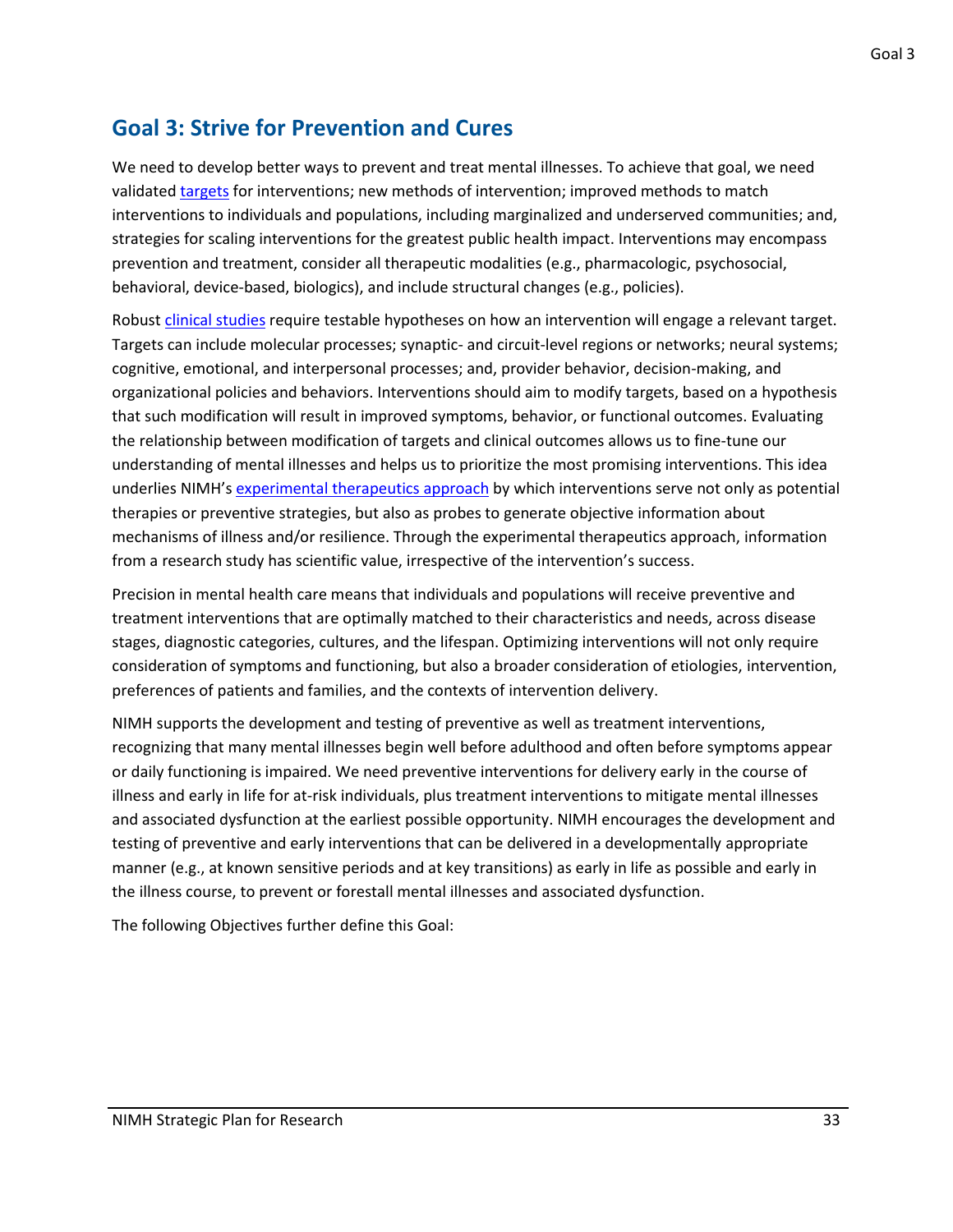### <span id="page-36-0"></span>Objective 3.1: Develop new interventions based on discoveries in genomics, engineering, neuroscience, and behavioral science

The experimental therapeutics approach focuses not only on testing whether new interventions show clinical benefit, but, more importantly, on a staged approach where researchers initially establish confidence that the intervention is acting on the presumed target in humans, through a dose-dependent mechanism. If successful, larger clinical trials would serve to reconfirm target engagement and further assess clinical impact of the potential intervention. If the interventions do not work in the expected manner, negative results are likewise scientifically informative and fundamental. In the case of an intervention engaging the target but failing to demonstrate a clinical effect, the target would be disqualified. If the intervention fails to adequately engage the target, the intervention would be disqualified from further consideration.

The experimental therapeutics framework also recognizes that clinical targets may differ qualitatively and quantitatively throughout the life course. Therefore, there needs to be a strong scientific premise for selecting clinical targets within a particular age range. Additionally, the dose of an intervention that is safe and effective for target engagement may be age- or developmental stage-dependent and should be systematically established in advance of efficacy testing. It is also recognized that multiple targets may need to be engaged to exert beneficial outcomes.

To more effectively develop new preventive and treatment interventions based on novel genomic, engineering, neurobiological, and behavioral advancements, NIMH will support research that employs the following Strategies:

#### Strategy 3.1.A: Developing novel interventions using a mechanism-informed, experimental therapeutics approach

- 1. Enhancing the predictive value of preclinical assays used to select targets, drug candidates, circuit-based or cognitive/behavioral interventions, devices, and biologics for clinical development.
- 2. Identifying preventive and treatment intervention targets appropriate to an individual's age and stage of illness, and testing interventions to modify those targets to prevent or improve symptoms. Putative targets should be based on scientific discoveries that advance our understanding of the mechanisms and trajectories of mental resilience and illnesses.
- 3. Developing promising preventive and treatment intervention strategies that target specific molecular, cellular, neural circuit, or psychological mechanisms driving core domains of cognitive, behavioral, and affective function that are disrupted in mental illnesses, including those that cut across diagnostic categories. Strategies may include pharmacological, psychosocial, device-based, or biologic therapeutic candidates that engage the target of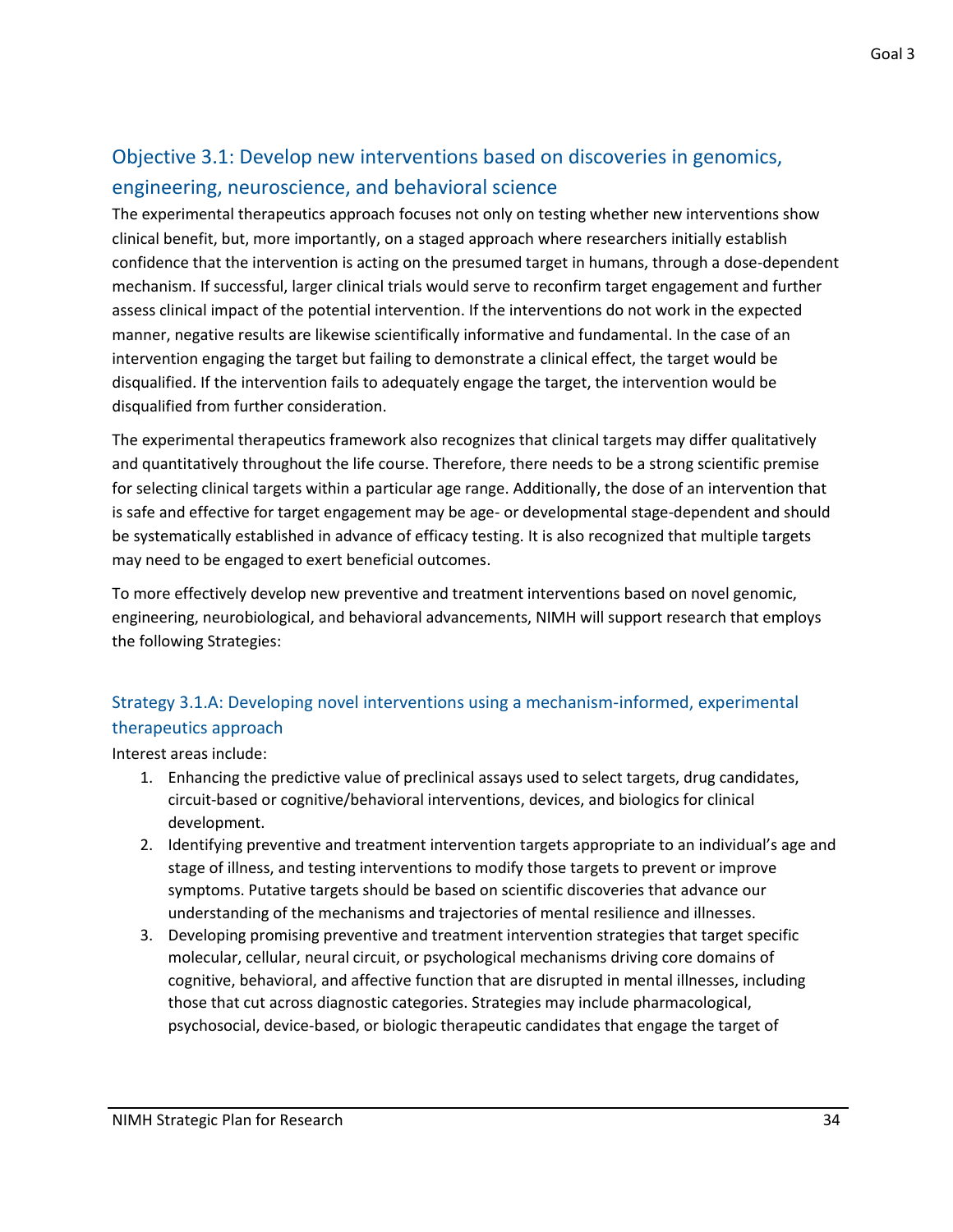Goal 3

interest. Studies may also evaluate the functional impact of target engagement and determine the optimal dose needed to achieve functional impact.

4. Developing novel preventive interventions based on an understanding of risk and protection at the level of the individual and within a developmental and environmental context, and testing whether targeting proximal risk and protective factors, or intervening factors that reduce risk, result in promoting health and preventing illness.

#### Strategy 3.1.B: Developing and implementing measurement strategies to facilitate mechanismbased intervention development and testing

Interest areas include:

- 1. Developing and validating quantitative behavioral and neurophysiological measures of target engagement in humans and animals as translational assays linked to functional domains disrupted in and across mental illnesses.
- 2. Developing and optimizing reliable and objective measures of target engagement and intervention on brain (molecular, cellular, circuit) function, side effects, clinical symptoms, and functional outcomes that can be implemented in clinical trials.
- 3. Testing novel behavioral markers and their associated neural activity patterns as potential stratification measures. Such testing might include computational and bioinformatics approaches and remote sensors.
- 4. Optimizing and validating real world outcome measures, including participant-reported outcomes, for use across clinical and non-clinical populations. Such measures may take into account illness phase, age, sex, race, ethnicity, culture, education, socioeconomic background, and other factors.
- 5. Developing and assessing novel mobile technology and digital health tools to enable objective measurement of behavior and intervention effects on symptom expression, functional outcomes, and quality of life in naturalistic environments.
- 6. Developing valid proxy measures or markers that are relatively brief and cost-effective for use in outcomes research.
- 7. Applying quantitative methods, algorithms, and metrics to assess the value and efficiency of intervention strategies.

### <span id="page-37-0"></span>Objective 3.2: Develop strategies for tailoring existing interventions to optimize outcomes

Clinical trials have traditionally focused on diagnostic status and symptom severity. Inattention to the complex topography of intervention targets, and to individual differences in psychopathology and intervention needs and preferences, can limit the value of findings and their potential uptake in routine practice. Strategies should focus on functional outcomes, considered within the context of an individual's development stage, environment, and culture.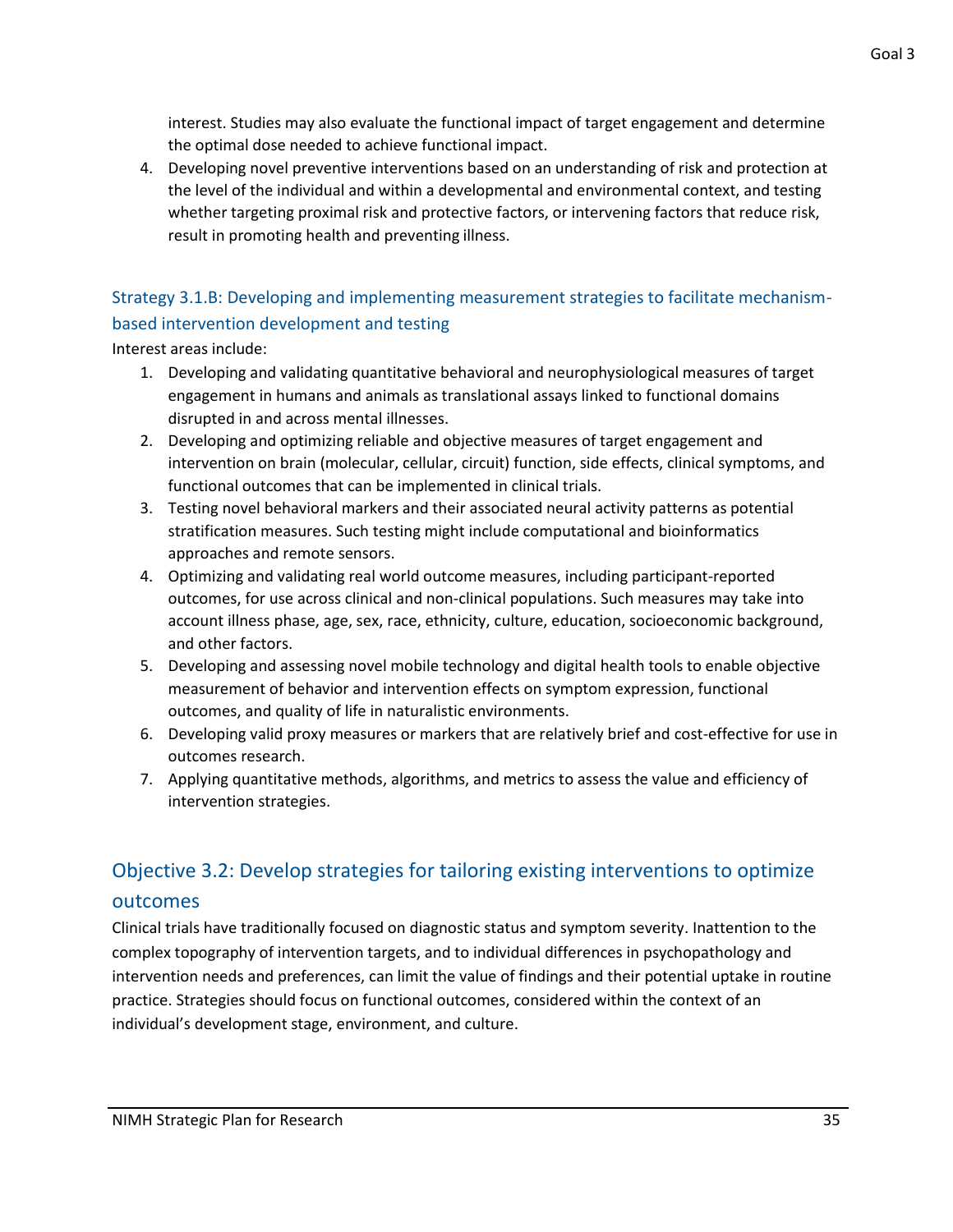Personalized mental health interventions mean that people should receive preventive and treatment interventions optimally matched to their needs. Optimizing interventions will not only require consideration of symptoms and functioning, but also a broader consideration of genetic, developmental, psychosocial, cultural, and environmental factors, and functional deficits and needs. Optimal care will also require consideration of the characteristics of population stratification or the candidate interventions and characteristics of providers and settings. Efficient research designs are needed to examine approaches for optimizing interventions for individuals, families, communities, populations, and settings.

To better tailor existing interventions to optimize outcomes, NIMH will support research that employs the following Strategies:

#### Strategy 3.2.A: Investigating personalized intervention strategies across disease progression and development

Interest areas include:

- 1. Investigating heterogeneity in, and mechanisms of, response to existing efficacious preventive and treatment interventions to inform personalized interventions that address specific outcomes.
- 2. Investigating strategies for sequencing or integrating interventions that are optimal for individuals in the context of phases of disease progression, stages of development, and other characteristics.
- 3. Establishing the safety and efficacy of efficacious therapeutic interventions developed for adult populations in children and the elderly, as well as women at various phases of the reproductive cycle (including menarche, the menstrual cycle, all stages of pregnancy, and menopause), while testing targets and target engagement specific to these populations.
- 4. Running prospective studies of known efficacious interventions to identify moderator variables and objective biomarkers, digital phenotypes, composite biomarkers, and/or multi-modality derived biotypes.
- 5. Developing multi-modal intervention strategies that combine the simultaneous application of established or novel pharmacological, psychosocial, biologic, and/or neuromodulation interventions to selectively access specific therapeutic targets through synergistic action.

#### Strategy 3.2.B: Developing and refining computational approaches and research designs that can be used to inform and test personalized interventions

Interest areas include:

1. Developing and refining research methods that can be used to advance personalized interventions, including computational algorithms for prescriptive approaches and innovative trial designs.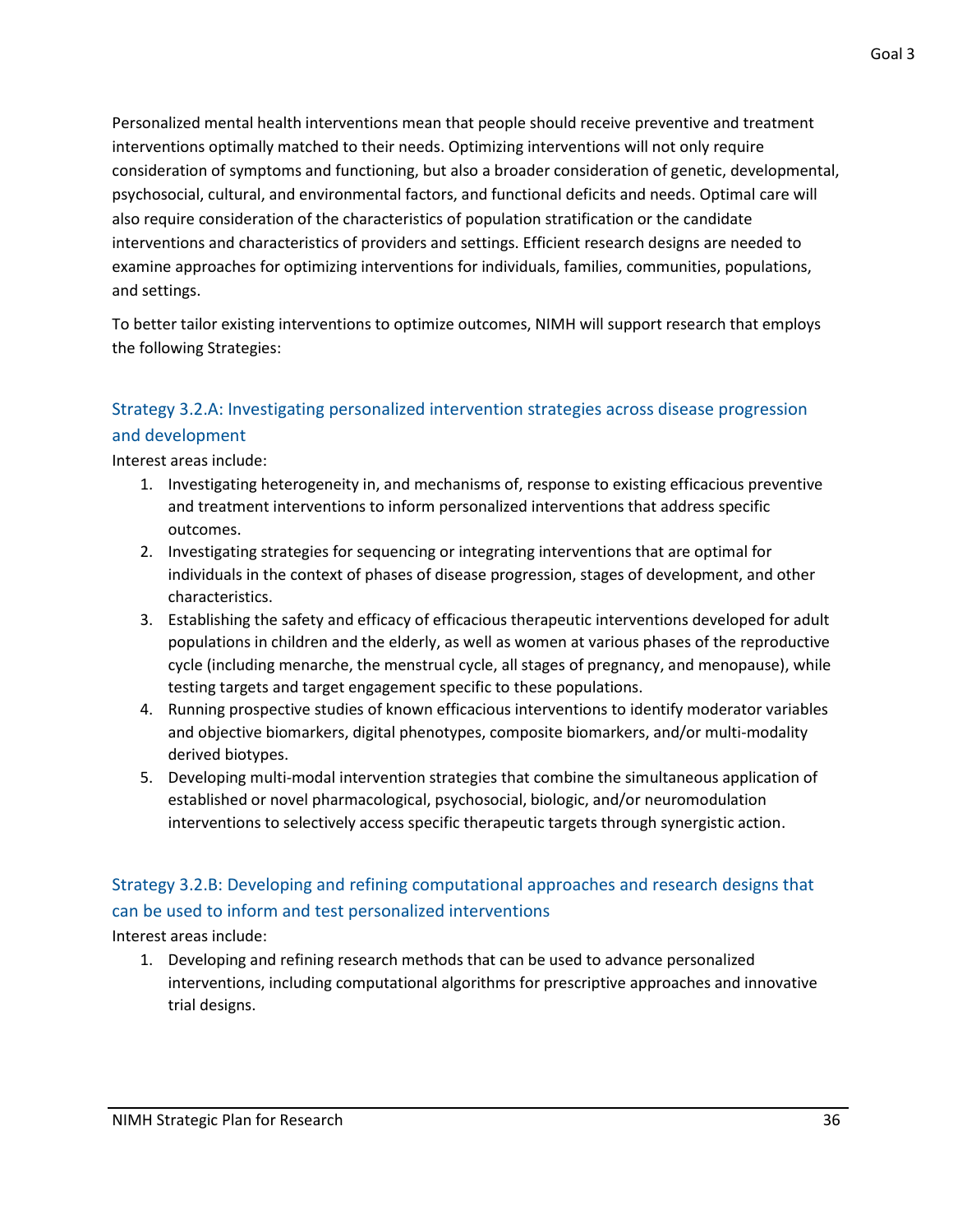- 2. Reanalyzing or conducting meta-analyses using individual or aggregated clinical trials, patient registries, electronic health records, or other existing clinical data sets to identify moderators that might serve as tailoring variables for interventions.
- 3. Applying innovative computational approaches (e.g., machine learning, artificial intelligence, pattern classification techniques, predictive analytics) to multiple streams of data (e.g., routinely collected standardized measures in electronic health records, sensor-based data, social media/device use metrics, community-level data) using existing data sources to inform targets and timing for interventions and to facilitate clinical decision-making.
- 4. Developing and using innovative trial designs and data collection strategies to test personalized strategies that incorporate tailoring variables (e.g., clinical data, biomarkers, behavioral markers derived from passive sensing of naturalistic behaviors, patient response history) into participant assignment.
- 5. Promoting research designs that address the needs of underserved, minoritized, and marginalized groups. Such studies may include computational approaches that address biases in the data used to develop models (e.g., systemic under diagnosis in certain racial or ethnic groups), and use gold standard data that are diverse, appropriately over-sampled for minority groups, and that do not train the model to perpetuate existing health disparities.

### <span id="page-39-0"></span>Objective 3.3: Test interventions for effectiveness in community practice settings

Effectiveness research aims to generate information about the implementation of interventions and services in real-world settings. Effectiveness research is most useful for informing practice or policy decisions when it addresses a condition that has substantial public health significance; when it justifies the practical benefit of the intervention over existing approaches; when it is conducted in diverse, representative populations and contexts; when interventions are potentially scalable and could be disseminated into current practice; and, when it assesses a broad array of stakeholder-relevant outcomes.

Effectiveness research is best implemented through efficient and innovative platforms and designs that advance treatment personalization in community settings. Deployment-focused models of intervention and services research, which consider the key characteristics of the settings and providers where interventions and services will be implemented, are critical. Consistent with the NIMH experimental therapeutics approach to intervention development and testing, there is a need for effectiveness trials that contribute to our overall understanding of intervention change mechanisms. Not only are these effectiveness trials beneficial when they test the impact of interventions on clinical endpoints; they are beneficial when they explicitly examine whether the intervention engages the targets that mediate the clinical benefit.

To better test intervention effectiveness in community practice settings, NIMH will support research that employs the following Strategies: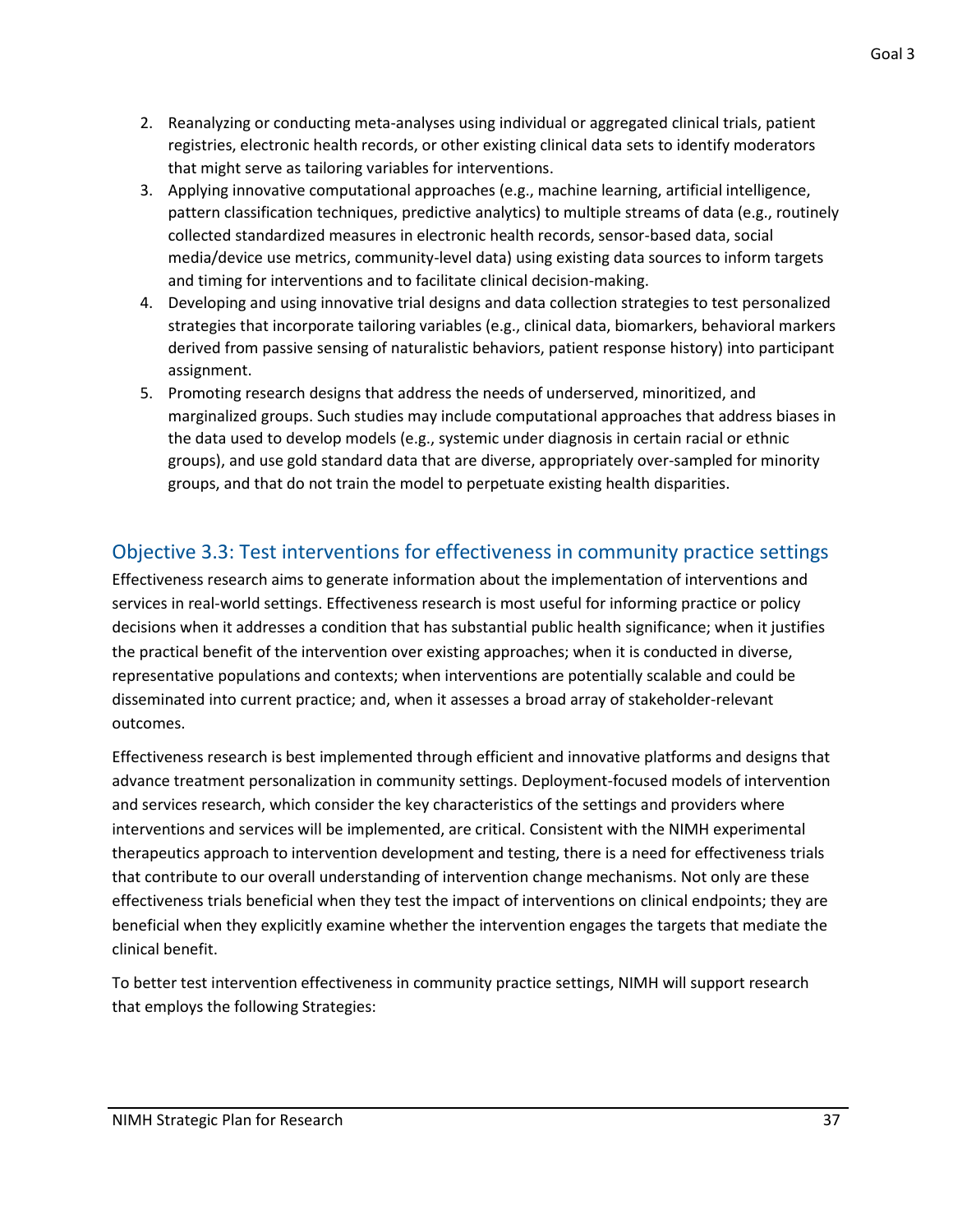#### Strategy 3.3.A: Developing and testing approaches for adapting, combining, and sequencing interventions to achieve the greatest impact on people's lives and functioning Interest areas include:

- 1. Developing and testing approaches for implementing new indications and developing and testing adaptations or augmentations of evidence-based interventions when research suggests that a moderator or negative prognostic factor can be targeted to improve response substantially for a readily identifiable refractory subgroup.
- 2. Testing integrated and sequenced approaches to optimize effectiveness and safety, while minimizing unnecessary or off-label use of devices or psychotropic medications among children, adolescents, and adults.
- 3. Developing and testing broadly relevant preventive/early interventions that target shared modifiable risk and protective factors and/or key domains of functioning (e.g., emotion regulation, cognitive systems, and social processes) and thereby change life trajectories and reduce risk for multiple mental illnesses.
- 4. Focusing on strategies that address the needs of individuals and populations at risk for relapse/recurrence and manage chronic disorders (e.g., post-acute phase interventions/service strategies that are matched to the stage of illness both in terms of the goals and approaches to maximize the chances of complete recovery and sustained remission).
- 5. Developing and testing approaches that employ mobile health (mHealth) and other emerging technologies to boost the effectiveness of evidence-based interventions and to monitor health.
- 6. Using community-engaged research approaches to ensure that mental health interventions align with the needs of underserved, minoritized, and marginalized populations; that community stakeholders are involved in all phases of research; and, that community-based intervention studies employ rigorous designs to address health disparities questions.

Strategy 3.3.B: Conducting efficient pragmatic trials that employ new tools to rapidly identify, engage, assess, and follow participants in the context of routine care and other settings Interest areas include:

- 1. Conducting effectiveness trials that leverage practice-based research and other research investments to inform intervention development and increase the efficiency and relevance of effectiveness research, including identifying targets and optimal timing for intervention.
- 2. Supporting refinement of preventive and treatment interventions for mental illnesses, while capitalizing on efficiencies to facilitate participant recruitment and data collection.
- 3. Supporting practice-based research aimed at refining and testing efficacious preventive interventions (including universal, selective, indicated, and tiered approaches), so that they are scalable and can be sustainably implemented in settings (e.g., primary care, schools, communities) where preventive services are delivered to youth.
- 4. Externally validating practice-based research across diverse populations and contexts to enhance the relevance and translation potential of trial results.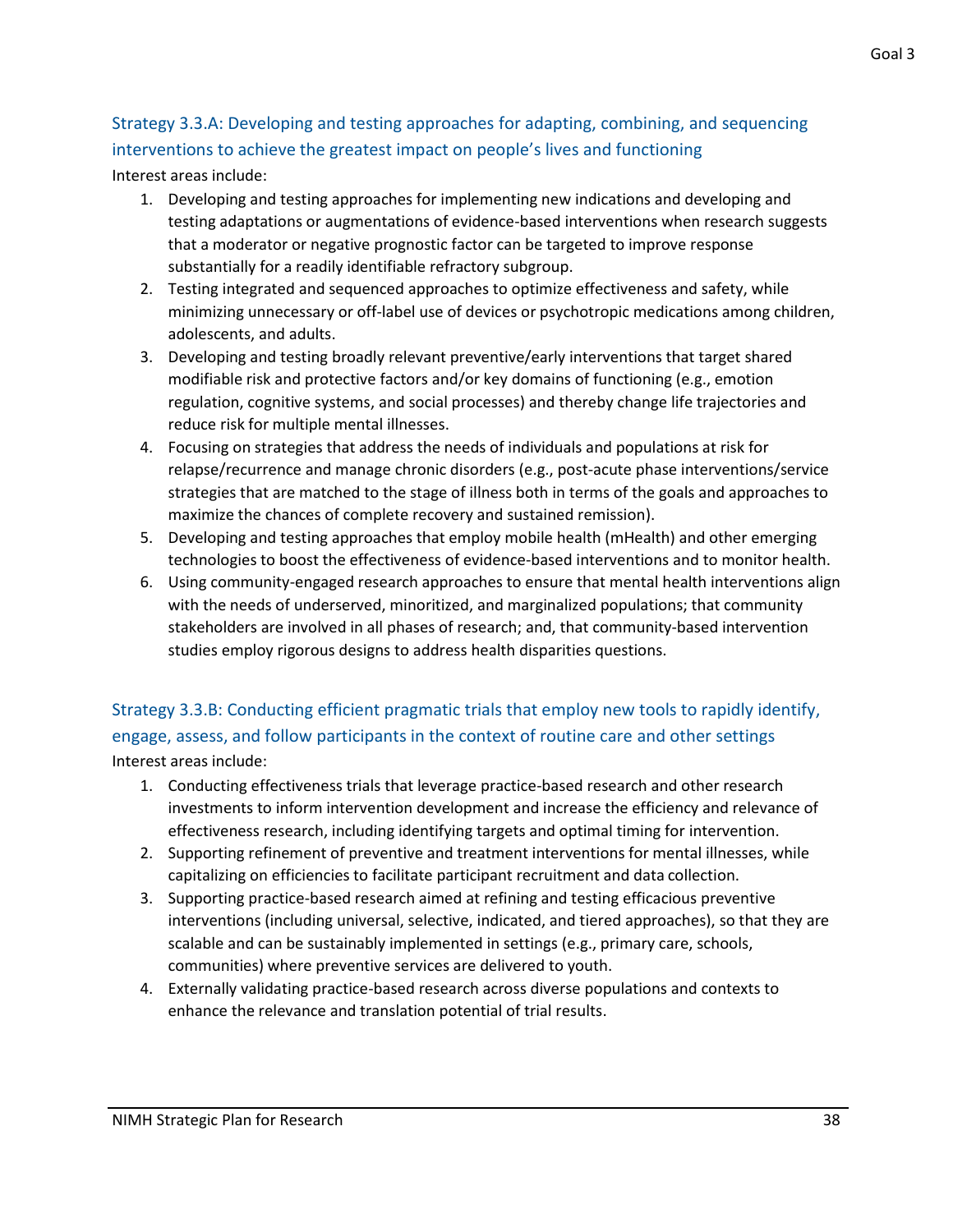### Strategy 3.3.C: Enhancing the practical relevance of effectiveness research via deploymentfocused, hybrid effectiveness-implementation studies

- 1. Encouraging deployment-focused intervention and service models and effectiveness testing that consider the perspective of relevant stakeholders and key characteristics of intended intervention settings, to increase the likelihood that the interventions/services are feasible and scalable, and the research results will have utility for end users.
- 2. Emphasizing hybrid effectiveness-implementation research that goes beyond examining the effect of interventions on symptomatic or functional outcomes and designing studies to address questions regarding how client-, provider-, community-, and organizational-level factors impact clinical outcomes, implementation, and scalability of research-generated interventions.
- 3. Encouraging hybrid effectiveness-implementation trials across diverse settings to identify setting characteristics (e.g., workforce capacity, case mix) that impact intervention delivery and test strategies to sustain intervention effectiveness and quality of implementation in diverse settings.
- 4. Examining novel applications of technology that can generalize across indications, target populations, and operating platforms, to facilitate the delivery of interventions and enhance their reach and therapeutic value.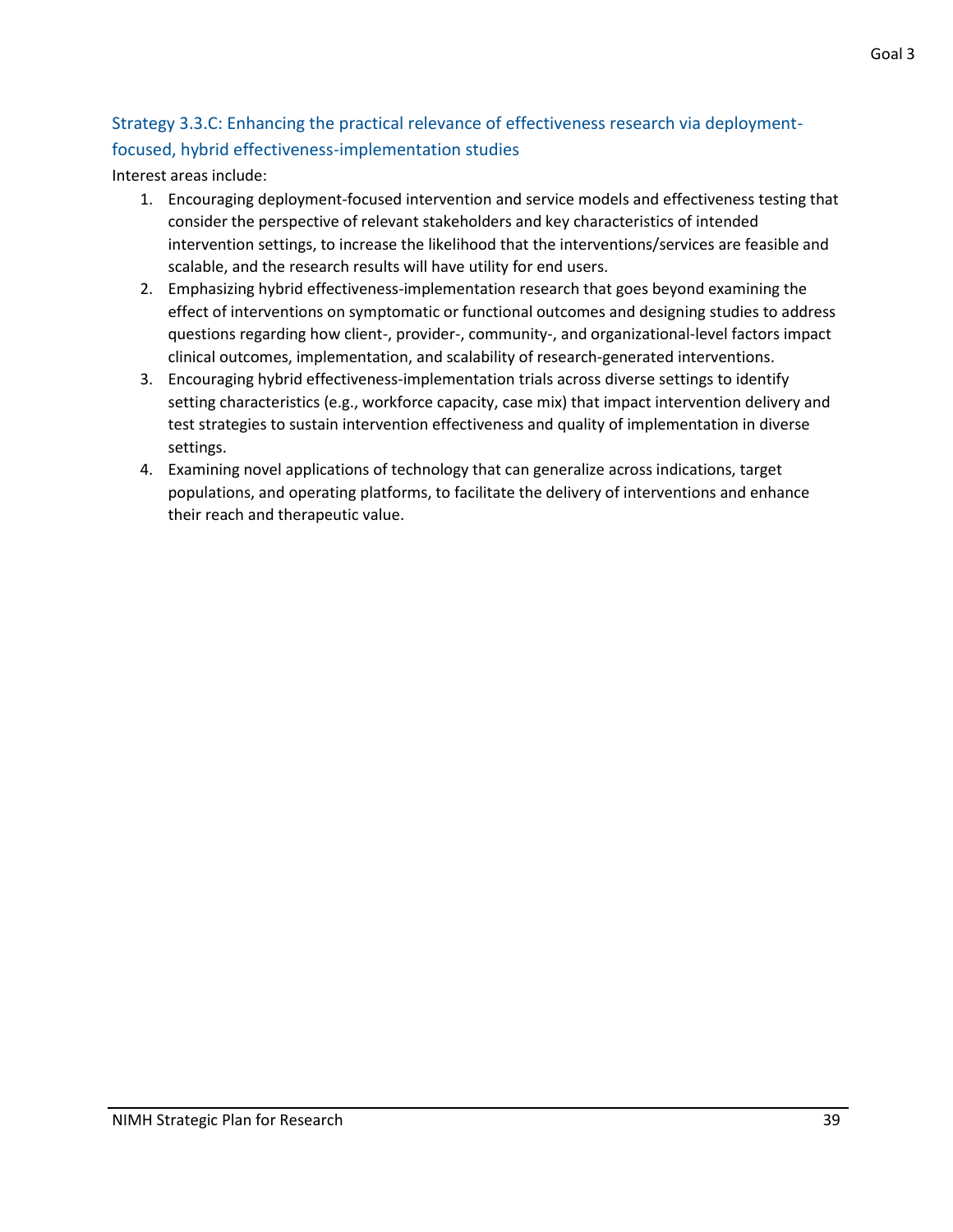### <span id="page-42-0"></span>**Goal 4: Strengthen the Public Health Impact of NIMH-Supported Research**

Through mental health services research, investigators seek generalizable strategies for increasing access to and continuity with evidence-based interventions, fostering high quality equitable care, and improving clinical and recovery outcomes for millions of people with mental illnesses. To increase the public health impact of services studies, investigators test ways to develop or adapt, implement, scaleup, and sustain effective service delivery strategies and interventions for varied populations across multiple service and community settings in a cost-effective manner. This work requires new research designs, measures, and statistical approaches for evaluating system-wide interventions and measuring population-level effects, and may benefit from stakeholder input. New models of health care financing and delivery of care, along with evolving technologies such as electronic health records, health informatic systems, and multipurpose mobile computing devices, present unique opportunities for conducting deployment-focused services research in real-world settings. Such research may help to improve mental health care by determining the effectiveness of service strategies and optimizing the organization and sustained delivery of evidence-based preventive and treatment interventions; speeding the implementation of research-informed innovations in community settings; and ultimately ensuring optimal outcomes for individuals at risk for and affected by mental illnesses, particularly those from underserved communities and underrepresented minority groups.

<span id="page-42-1"></span>The following Objectives further define this Goal:

### Objective 4.1: Improve the efficiency, effectiveness, and reach of mental health services through research

Practice-based research, conducted within primary, specialty, and non-traditional health care and other community settings, is uniquely suited to address questions concerning clinical epidemiology; access to care, quality, effectiveness, and continuity of services; and clinical, functional, and societal outcomes associated with mental health interventions. Weaving systematic data collection into routine care is an efficient means for capturing information about clinical populations, provider behavior, system-level performance, and outcomes for key subgroups. In addition, NIMH recognizes a need for more research on the impact of various financing strategies to ensure care for all, especially children and adolescents at risk for and with developmental precursors of mental illnesses and people with serious mental illness, neurodevelopmental conditions, and complex health needs.

To test approaches for improving the efficiency, effectiveness, and reach of mental health services, NIMH will support research that employs the following Strategies: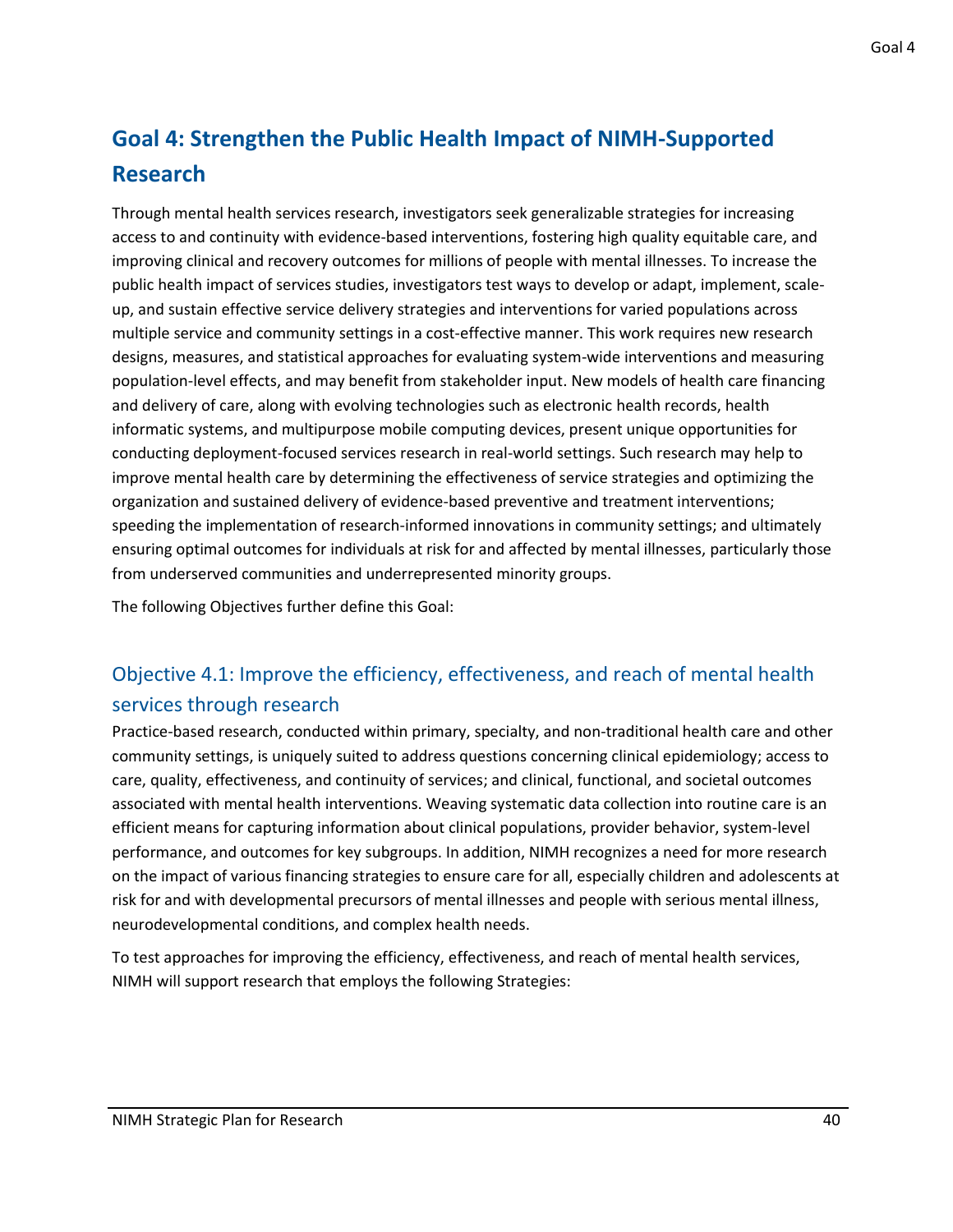Strategy 4.1.A: Employing assessment platforms within health care and other relevant systems to accurately assess the distribution and determinants of mental illnesses and to inform strategies for improved services

Interest areas include:

- 1. Examining mental illness prevalence, service use, intervention response, and relapse events via data from large, diverse, and representative population samples or practice-based research networks, to identify new opportunities for individual-, provider-, organizational-, community-, or system-level interventions.
- 2. Promoting data-driven approaches for improving screening and detection of low base-rate events (e.g., suicidal behavior, first episode psychosis); monitoring real-time trends in incidence, prevalence, and severity; and, identifying novel targets for preventive interventions or treatment engagement.

### Strategy 4.1.B: Optimizing real-world data collection systems to identify strategies for improving access, quality, effectiveness, and continuity of mental health services

Interest areas include:

- 1. Developing pragmatic, valid, and reliable measures of engagement, intervention fidelity and quality, and outcomes that can be applied at the person, clinic, system, community, and/or population level to advance measurement-based care.
- 2. Comparing performance feedback methods and quality improvement processes for adoption across a range of systems and age groups to advance the principles of learning health care.
- 3. Applying computational modeling and data analytics to electronic health records, administrative claims data, and information from other sources to study mental health needs, social determinants, and services over time, and to identify mutable targets for improving service access, delivery, quality, and outcomes.

### Strategy 4.1.C: Comparing alternative financing models to promote effective and efficient care for individuals with serious emotional disturbance and serious mental illness

- 1. Comparing alternative financing mechanisms that promote high quality, clinically effective, affordable, and efficient mental health care across settings and populations and discourage lowvalue services.
- 2. Optimizing public and commercial financing mechanisms that cover integrated care packages for individuals with complex needs (e.g., combination psychopharmacology, psychotherapy, rehabilitative therapy, care coordination interventions).
- 3. Studying the impact of national, state, provincial/county-level, or other health care system rules and regulations on participation in provider reimbursement and/or waiver programs.
- 4. Understanding the role of financing and economic factors on developing and supporting a highly qualified mental health workforce.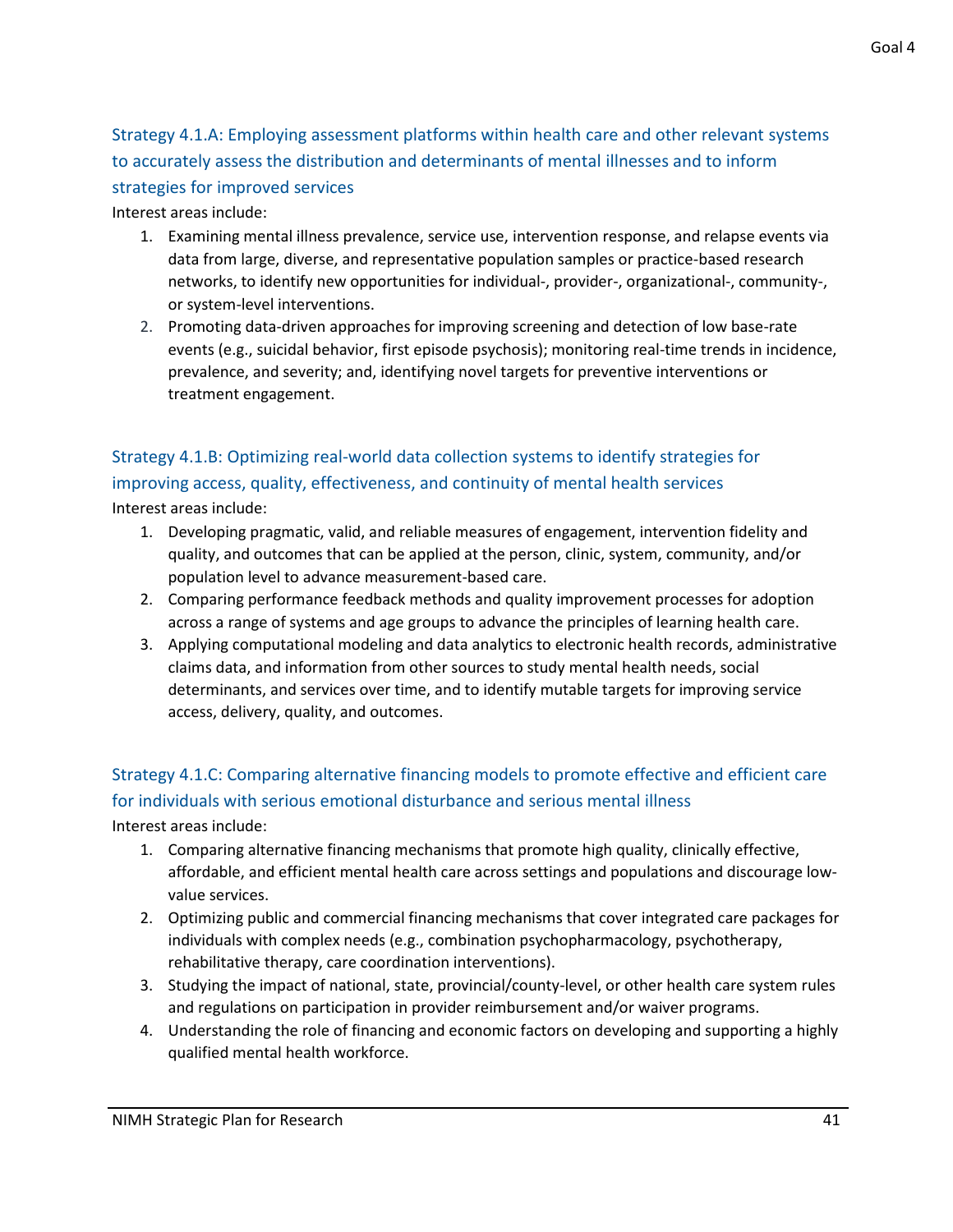5. Understanding the impact of economic factors affecting patients' access and ability to seek highquality mental health services on mental health outcomes.

### <span id="page-44-0"></span>Objective 4.2: Expedite adoption, sustained implementation, and continuous improvement of evidence-based mental health services

The delay between research findings and implementation in real-world settings is often lengthy, and delayed uptake of effective mental health interventions and services is widespread. NIMH recognizes the need for research to develop and test strategies that speed dissemination, adoption, and implementation of evidence-based interventions and sustain these practices over time. Strategies that reduce the lag between research discovery and science-driven practice could radically alter the quality and outcomes of care provided for all individuals with mental illnesses.

To accelerate deployment-focused intervention and services research, NIMH encourages strong partnerships among scientists, those who directly benefit from evidence-based approaches (e.g., service users, providers, caregivers), and public and private stakeholders. Effective partnerships among these stakeholders are crucial for identifying salient services research questions, developing realistic interventions and services, and testing adoptable, scalable, and sustainable approaches that promote continuous improvement of mental health care.

To speed adoption, implementation, and continuous improvement of evidence-based mental health services, NIMH will support studies that employ the following Strategies:

Strategy 4.2.A: Strengthening partnerships with key stakeholders to develop and validate strategies for implementing, sustaining, and continuously improving evidence-based practices Interest areas include:

- 1. Conducting dissemination and implementation studies that reflect active partnerships between scientists and key stakeholders across all phases of the research process.
- 2. Investigating strategies that promote rapid incorporation of practice-based research findings into health and other system decision making, clinical practice guidelines, and reimbursement policies for mental health services.
- 3. Addressing workforce issues related to implementation and sustainment of evidence-based approaches in health care and other settings (e.g., training providers in new treatment models and technologies; maintaining provider competence; involving paraprofessionals and peer providers; retaining qualified providers; managing staff turnover without compromising the quality of services; and, studying policies that impede or facilitate high quality care).

#### Strategy 4.2.B: Building models to scale-up evidence-based practices for use in public and private primary care, specialty care and other settings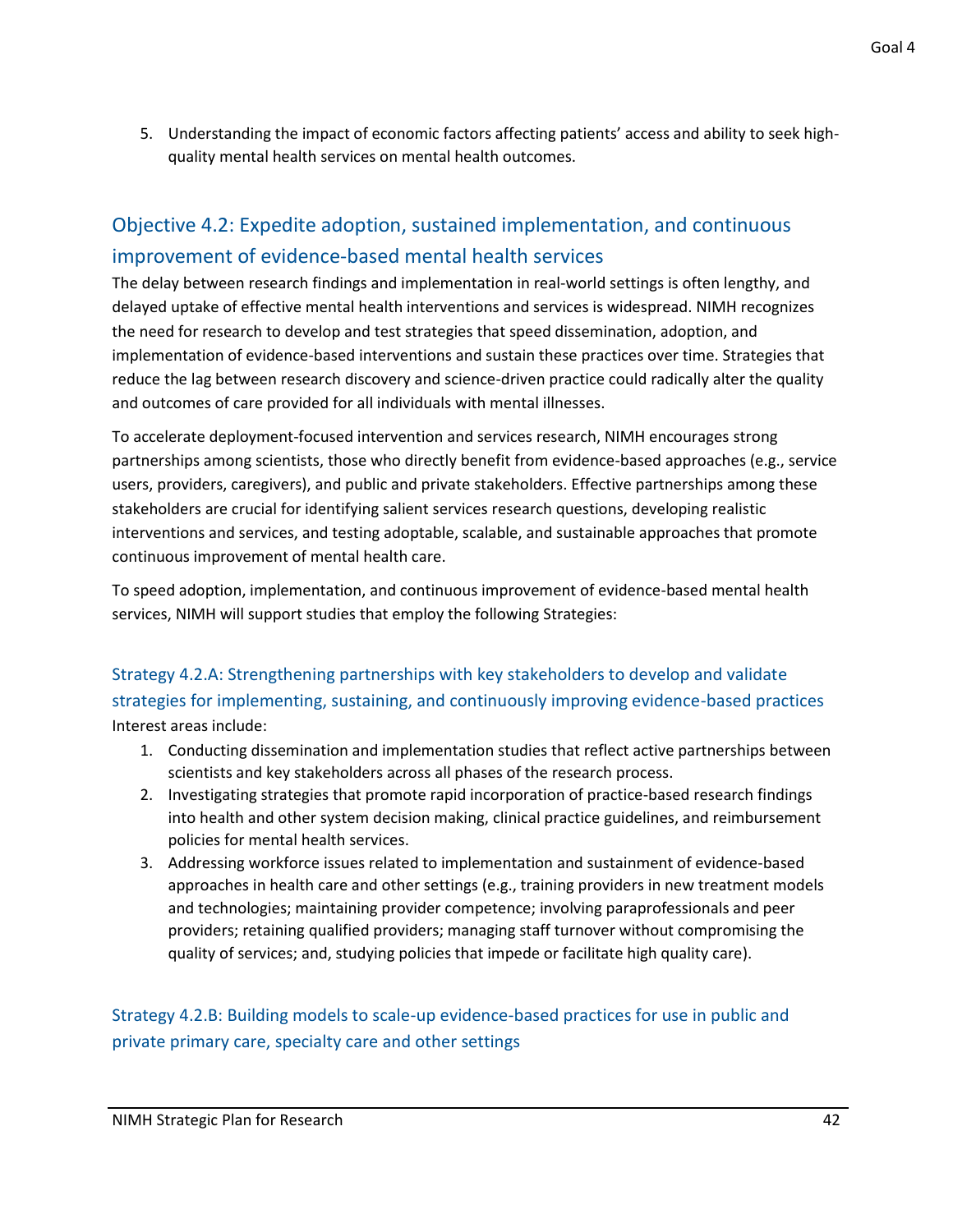Interest areas include:

- 1. Examining and monitoring client, caregiver, provider, organizational-level, and community factors, including social determinants of health, that affect the usability and transportability of interventions and services (i.e., the degree to which the evidence-informed intervention can be implemented with fidelity).
- 2. Adapting interventions and services with demonstrated effectiveness in one setting to determine fit for use in other contexts such as non-specialty community/practice settings where mental health care is or could be delivered (e.g., primary care, schools, child and adult welfare, criminal and juvenile justice settings, long-term care facilities, geriatric service programs).
- 3. Employing hybrid effectiveness-implementation designs to enhance the delivery of evidencebased mental health practices and improve implementation outcomes (e.g., fidelity, acceptability, feasibility, appropriateness, penetration, and sustainability of services).

### Strategy 4.2.C: Developing decision-support tools and technologies that increase the effectiveness, implementation, and continuous improvement of mental health interventions in public and private primary care, specialty care, and other settings

Interest areas include:

- 1. Developing and validating novel tools, smart technologies, real-time analytics, and ecologically valid measures to monitor the engagement of intervention targets in services interventions.
- 2. Examining and adapting the attributes of evidence-based interventions (e.g., intensity, duration, frequency) and implementation (e.g., fidelity, feasibility, acceptability) that affect their generalizability to practice settings.
- 3. Developing and testing decision-support algorithms for matching services within a health system (e.g., pharmacotherapy, psychotherapy, rehabilitation, care coordination, transition planning) to clients' needs over time, including stepped-care algorithms that span non-specialty and mental health specialty services.
- 4. Developing and testing strategies (e.g., shared decision making or behavioral economic approaches to behavior change) to enhance prevention and treatment engagement and adherence.

### <span id="page-45-0"></span>Objective 4.3: Develop innovative service delivery models to dramatically improve the outcomes of mental health services received in diverse communities and populations

Service delivery models provide a framework for mental health care, which account for various settings, providers, and resources. Available data indicate that many current service delivery models are inadequate to meet the mental health service needs in the United States and around the globe. To provide high quality care to populations in need, researchers may need to adapt evidence-based models to account for moderators, including social determinants of health, known to impact intervention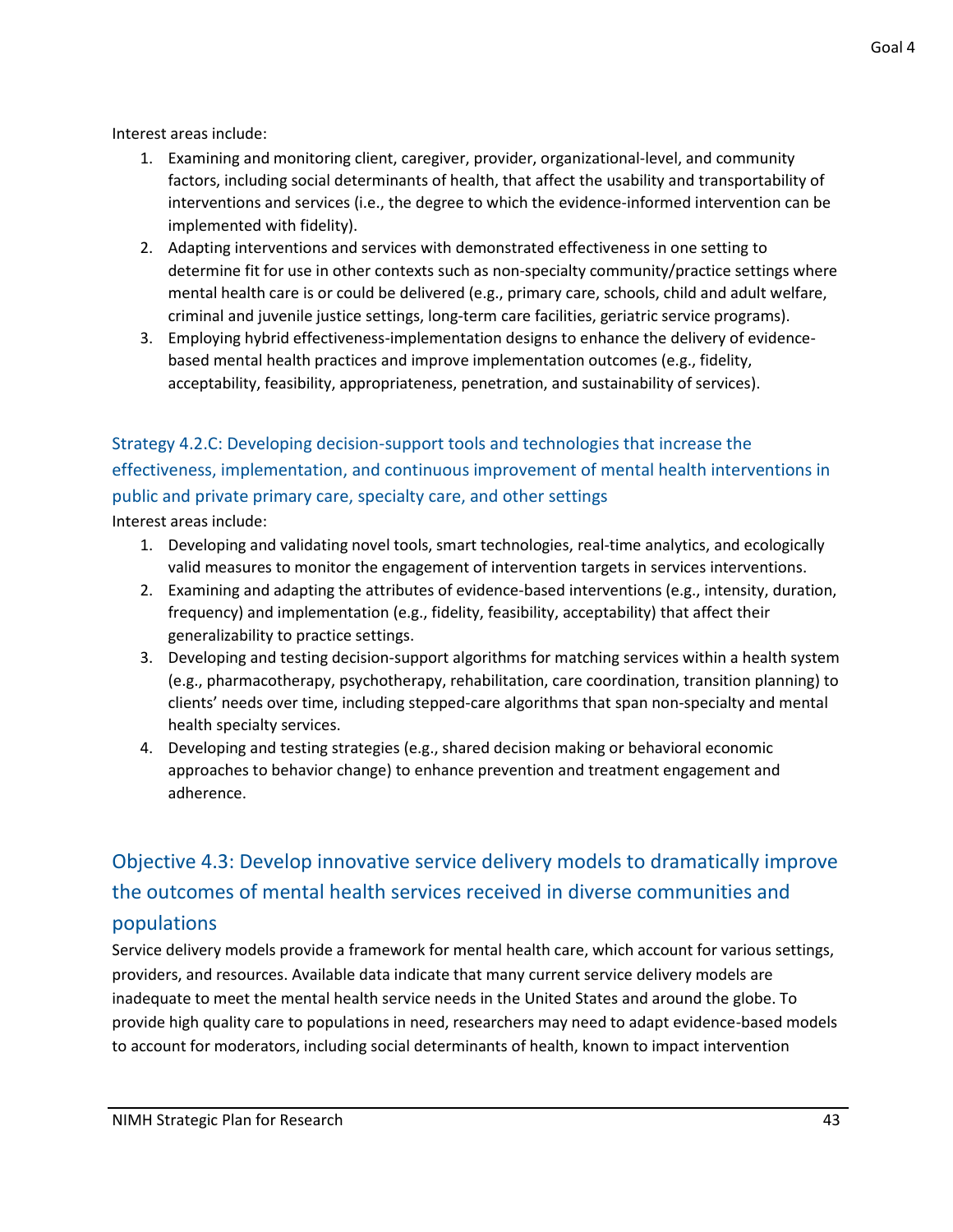effectiveness among underrepresented, underserved, vulnerable, and minority groups. Services research and implementation science strategies that test adaptations should be designed to determine whether the adapted strategy counteracts moderators that have been shown to impede effectiveness and clinical outcomes.

NIMH is committed to supporting research tha[t reduces disparities and advances equity](https://www.nimh.nih.gov/about/organization/od/odwd/index.shtml) in mental health services and outcomes. As such, we need innovative and sustainable service delivery models that address disparities that stem from historical, social, and economic inequities that disproportionately affect marginalized populations and people with serious mental illness, to include people experiencing instability in housing, employment, income, and food. People with serious mental illness are among the first and most disproportionately affected by these social and economic insecurities. We must develop and test novel components of care across multiple settings where mental health services are needed and use developmentally and culturally appropriate tools to better reach populations in need and substantially improve the delivery of evidence-based mental health care.

To improve the outcomes of individuals receiving mental health services and to ensure equity of outcomes in all populations, NIMH will support research to develop innovative services delivery models that employs the following Strategies:

#### Strategy 4.3.A: Adapting, validating, and scaling-up programs currently in use that improve mental health services for underserved populations

Interest areas include:

- 1. Testing innovative approaches for reducing empirically documented disparities in care access, quality, and outcomes for racial and ethnic minority groups; individuals limited by English language proficiency, educational, or cultural barriers; sexual and gender minorities; individuals living in rural areas; socioeconomically disadvantaged persons; and, other underserved groups.
- 2. Combining data from multiple sources of information (e.g., electronic health records, administrative claims data, epidemiologic surveys, census data, qualitative methods) to identify underserved groups and to explore novel approaches for coordinating health/community service resources and improving overall health outcomes.
- 3. Conducting research to better understand, predict, and reduce mental health workforce shortages across pediatric, adolescent, adult, and geriatric services; reduce the shortage of culturally and linguistically competent care providers for racial and ethnic minorities; reduce the workforce shortages in certain geographic areas (e.g., rural and underserved communities); and, promote care that is respectful and affirming of individual's sexual orientation and gender identity.

### Strategy 4.3.B: Developing and validating service delivery models that provide evidence-based care for individuals throughout the course of mental illness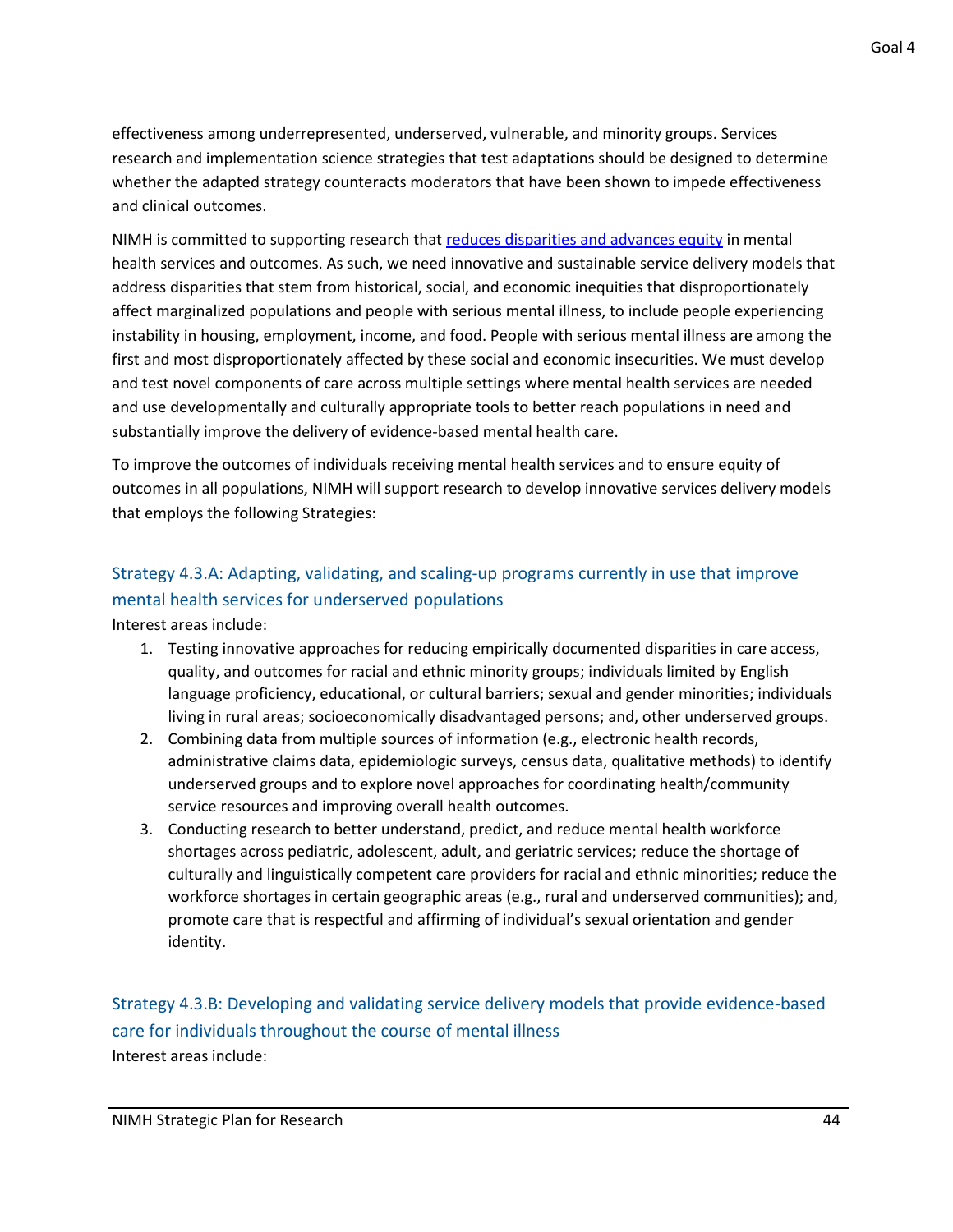- 1. Developing and testing innovative strategies to promote early identification and engagement in prevention and mental health services for children, adolescents, and adults, especially for those experiencing early symptoms of mental illness.
- 2. Characterizing care pathways to identify mutable barriers and facilitators to improving access to care across the lifespan, including children at risk for autism or mental illnesses, transition-age youth with autism or emerging mental illnesses, and adults with autism or mental illnesses.
- 3. Defining and testing the specific mechanism(s) of action (i.e., targets) in service delivery approaches purported to improve mental health outcomes across developmental stages. When paraprofessionals or peer providers are delivering services, the research should make clear the intended purpose for involving nontraditional staff (e.g., addressing work force shortages, instilling hope and re-moralization, improving client engagement) and then test whether engagement of these targets mediates outcomes, with consideration for scalability of strategies that prove effective.

### Strategy 4.3.C: Developing and validating systems-level strategies, using technology and other approaches, to identify, support, optimize, and monitor the effectiveness of evidence-based care throughout the course of illness

Interest areas include:

- 1. Using technology to improve prevention and early detection of mental illnesses, connect clients across all ages to evidence-based care, increase reach of and engagement with services for underserved populations, and improve client-level outcomes.
- 2. Developing and testing clinician-facing "dashboards" or other system-level technologies that can be used to support providers in their use of measurement-based care, to facilitate and optimize system-level quality monitoring and improvement, and to improve clinical workflows.
- 3. Developing and testing implementation strategies for evidence-based practices (e.g., ensuring availability, accessibility, effectiveness, scalability, sustainability) in non-specialty settings where significant unmet need exists (e.g., the criminal/juvenile justice system, employment settings, military or veteran organizations, schools, and the child welfare system).
- 4. Building novel service delivery models that capitalize on systems that are already engaging individuals with mental health needs (e.g., schools, social services, or other community-based settings, online/virtual communities).

### Strategy 4.3.D: Developing and validating decision-making models that bridge mental health, medical, and other care settings to integrate the appropriate care for people with serious mental illness and comorbid medical conditions

Interest areas include:

1. Developing and testing service delivery models for people with comorbid conditions (e.g., medical comorbidities, co-occurring substance use disorder), such as care decision models that integrate treatment for mental illnesses and medical conditions, and service delivery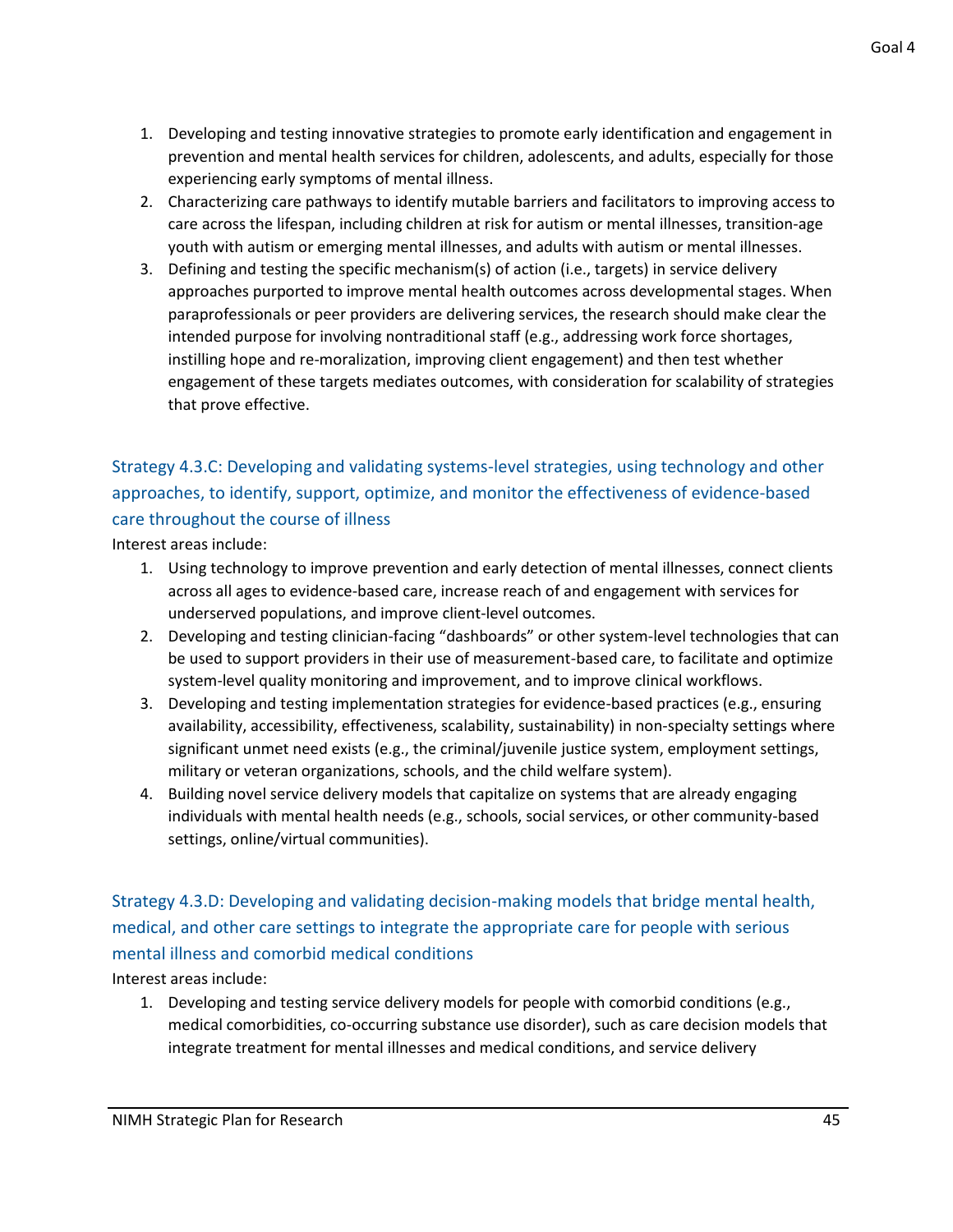interventions to reduce modifiable health risks associated with premature mortality in people with serious mental illness. These innovative service delivery models should be feasible in a wide range of settings and acceptable to a wide variety of health disparity populations, since racial and ethnic minorities have greater prevalence of comorbidities. $31$ 

- 2. Developing and validating decision-support tools to assess mental health and functional needs, medical risk factors, and mental health/medical treatment availability in non-specialty settings where children and adolescents are served, and to facilitate treatment planning.
- 3. Using existing and developing novel technologies (e.g., mobile devices, information systems) to significantly improve access, engagement, quality, effectiveness, and efficiency of integrated mental health services, while making sure that these advances benefit people with a wide range of backgrounds, socioeconomic status, ethnicity, race, and geographical area of residence.
- 4. Investigating strategies for active symptom management that reduce the symptom burden in individuals with serious mental illness and multiple chronic conditions.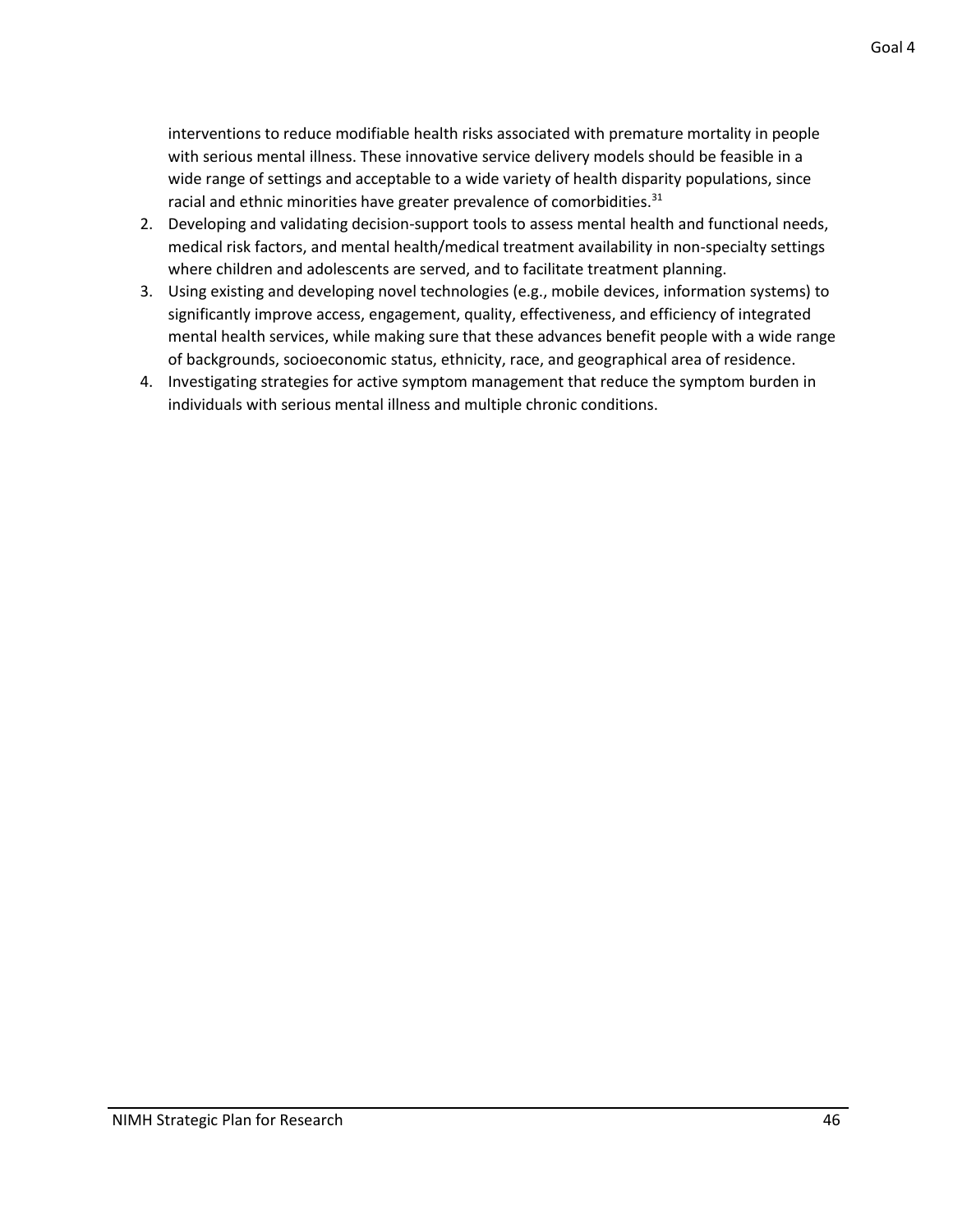### <span id="page-49-0"></span>**Strategic Planning Process**

The National Institute of Mental Health (NIMH) updates its Strategic Plan for Research every five years to keep pace with scientific advancements and the changing landscape of the mental health field. NIMH uses the Strategic Plan to communicate our priorities and help guide future mental health research efforts at the Institute. The new 2020 Plan retains core elements of previous NIMH Strategic Plans, and has been revised, updated, and expanded in response to the many discoveries and changes in the field over the past five years.

We began by updating the Institute's four overarching Goals (referred to as Strategic Objectives in the 2015 Strategic Plan for Research). To accomplish this, we sought input from NIMH leadership, subject matter experts, and other staff to identify knowledge gaps and opportunities for research advancement. The four Goals are intended to be broad and capture the diversity of topics the Institute must focus on to achieve its mission. The Goals successively build in scale from basic neuroscience and behavioral science to research on delivery of mental health services. These four Goals are:

- 1. Define the Brain Mechanisms Underlying Complex Behaviors
- 2. Examine Mental Illness Trajectories Across the Lifespan
- 3. Strive for Prevention and Cures
- 4. Strengthen the Public Health Impact of NIMH-Supported Research

Updating the Plan was an iterative process, with opportunities for NIMH staff, advisory boards, and the public to contribute. NIMH presented a framework for the 2020 Plan to th[e Interdepartmental Serious](https://www.samhsa.gov/ismicc)  [Mental Illness Coordinating Committee \(ISMICC\),](https://www.samhsa.gov/ismicc) and cross-walked the Institute's priorities with [ISMICC](https://www.samhsa.gov/sites/default/files/programs_campaigns/ismicc_2017_report_to_congress.pdf#page=84)  [focus areas and recommendations.](https://www.samhsa.gov/sites/default/files/programs_campaigns/ismicc_2017_report_to_congress.pdf#page=84) The framework was also presented to the [National Advisory Mental](https://www.nimh.nih.gov/about/advisory-boards-and-groups/namhc/index.shtml)  [Health Council \(NAMHC\)](https://www.nimh.nih.gov/about/advisory-boards-and-groups/namhc/index.shtml) and a draft Plan was reviewed by the NAMHC members. We incorporated their feedback and published a revised draft Plan for public comment; members of the scientific community, professional societies, advocacy organizations, and the general public were invited to share feedback via a Request for Information (RFI) published in the NIH Guide and in the Federal Register. Comments were submitted via a web-based RFI input tool, email, or mail from December 2, 2019 to January 15, 2020. The Institute received robust feedback from our many stakeholders, including researchers, mental health advocates, and individuals with lived experience. After reviewing comments and making numerous edits, the final Plan was presented to the NAMHC and published on the NIMH website.

The 2020 NIMH Strategic Plan for Research is the product of many authors. We would like to thank everyone who took the time to review and provide feedback and input on the many draft Plans. We look forward to your continued involvement as we support research to transform the understanding and treatment of mental illnesses to pave the way for prevention, recovery, and cure.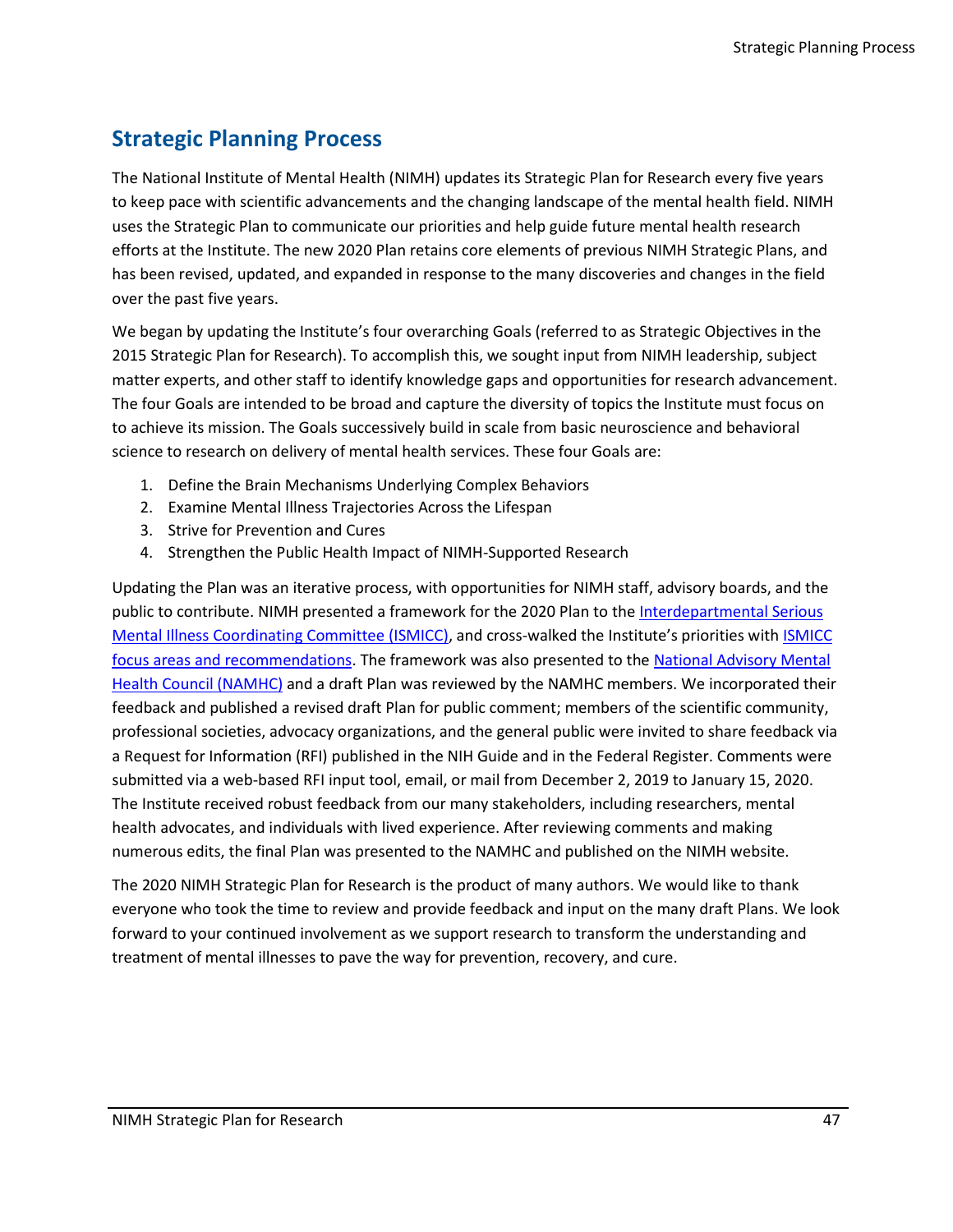#### <span id="page-50-0"></span>Updates to the Plan

The NIMH Strategic Plan for Research is a living document, which means it is updated regularly to keep pace with ever-evolving scientific approaches and research priorities that can lead to new discovery. The most recent update was published in July 2021. Archived PDFs of the previous versions of the Plan are available below.

- [NIMH Strategic Plan for Research](https://www.nimh.nih.gov/sites/default/files/documents/about/strategic-planning-reports/NIMH-Strategic-Plan-for-Research-2021-Update.pdf)  2021 Update published July 2021 (PDF)
- [NIMH Strategic Plan for Research](https://www.nimh.nih.gov/sites/default/files/documents/about/strategic-planning-reports/2020_nimh_strategic_plan_508.pdf)-published May 2020 (PDF)

In addition, on the [Progress pages](https://www.nimh.nih.gov/about/strategic-planning-reports/goal-1-define-brain-mechanisms) included in the digital version of the Plan, we highlight key contributions of NIMH and NIMH-funded investigators in advancing research toward achieving the four Goals of the NIMH Strategic Plan for Research and the Institute's mission.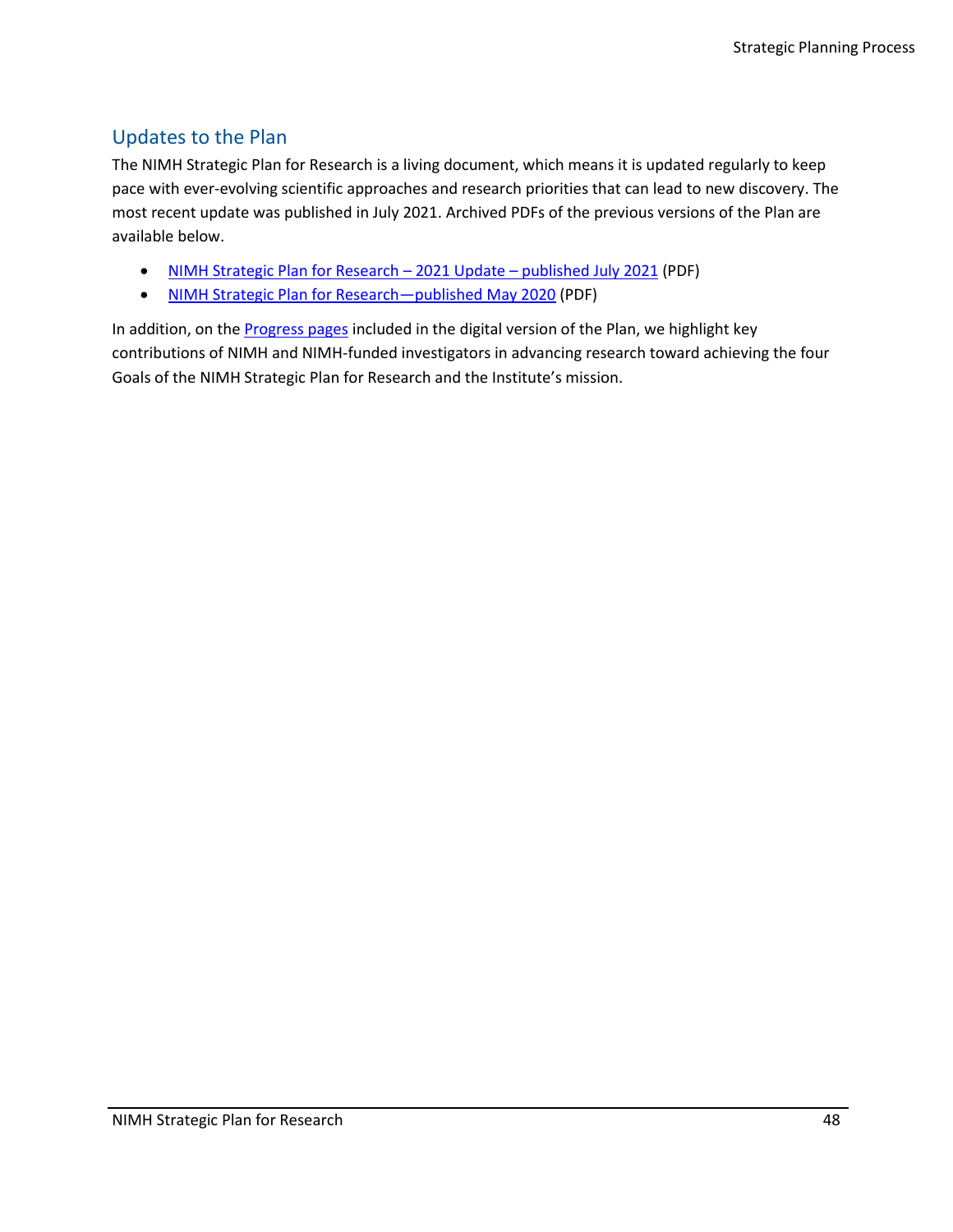### <span id="page-51-0"></span>**References**

- 1 Substance Abuse and Mental Health Services Administration. (Center for Behavioral Health Statistics and Quality, Substance Abuse and Mental Health Services Administration, Rockville, MD, 2018).
- 2 Whiteford, H. A. *et al.* Global burden of disease attributable to mental and substance use disorders: findings from the Global Burden of Disease Study 2010. *Lancet* **382**, 1575-1586, doi:10.1016/S0140- 6736(13)61611-6 (2013).
- 3 Collins, P. Y. *et al.* Grand challenges in global mental health. *Nature* **475**, 27-30, doi:10.1038/475027a (2011).
- 4 Olfson, M., Gerhard, T., Huang, C., Crystal, S. & Stroup, T. S. Premature Mortality Among Adults With Schizophrenia in the United States. *JAMA Psychiatry* **72**, 1172-1181, doi:10.1001/jamapsychiatry.2015.1737 (2015).
- 5 Remien, R. H. *et al.* Mental health and HIV/AIDS: the need for an integrated response. *AIDS* **33**, 1411-1420, doi:10.1097/QAD.0000000000002227 (2019).
- 6 Arensen, M. C., B. Vol. 28 *PTSD Research Quarterly* (ed U.S. Department of Veteran's Affairs) (National Center for PTSD, White River Junction, Vermont, 2017).
- 7 Scherrer, J. F. *et al.* Association Between Clinically Meaningful Posttraumatic Stress Disorder Improvement and Risk of Type 2 Diabetes. *JAMA Psychiatry* **76**, 1159-1166, doi:10.1001/jamapsychiatry.2019.2096 (2019).
- 8 Fazel, S., Hayes, A. J., Bartellas, K., Clerici, M. & Trestman, R. Mental health of prisoners: prevalence, adverse outcomes, and interventions. *Lancet Psychiatry* **3**, 871-881, doi:10.1016/S2215- 0366(16)30142-0 (2016).
- 9 Kessler, R. C. *et al.* Individual and societal effects of mental disorders on earnings in the United States: results from the national comorbidity survey replication. *Am J Psychiatry* **165**, 703-711, doi:10.1176/appi.ajp.2008.08010126 (2008).
- 10 Bloom, D. E. *et al.* The Global Economic Burden of Noncommunicable Diseases. (World Economic Forum, Geneva, 2011).
- 11 World Health Organization. Investing in Mental Health. (Department of Mental Health and Substance Dependence, Noncommunicable Diseases and Mental Health, World Health Organization, Geneva, 2003).
- 12 Prevention, Centers for Disease Control and Prevention. *Web-based Injury Statistics Query and Reporting System (WISQARS); Fatal Injury Reports, National, Regional and State, 1981 - 2020*, [<https://wisqars.cdc.gov/fatal-reports>](https://wisqars.cdc.gov/fatal-reports) (2022).
- 13 Wang, Q., Xu, R. & Volkow, N. D. Increased risk of COVID-19 infection and mortality in people with mental disorders: analysis from electronic health records in the United States. *World Psychiatry* **20**, 124-130, doi:10.1002/wps.20806 (2021).
- 14 Vai, B. *et al.* Mental disorders and risk of COVID-19-related mortality, hospitalisation, and intensive care unit admission: a systematic review and meta-analysis. *Lancet Psychiatry* **8**, 797-812, doi:10.1016/S2215-0366(21)00232-7 (2021).
- 15 Pardamean, E., Roan, W., Iskandar, K. T. A., Prayangga, R. & Hariyanto, T. I. Mortality from coronavirus disease 2019 (Covid-19) in patients with schizophrenia: A systematic review, metaanalysis and meta-regression. *Gen Hosp Psychiatry* **75**, 61-67, doi:10.1016/j.genhosppsych.2022.01.010 (2022).
- 16 Ramchand, R., Gordon, J. A. & Pearson, J. L. Trends in Suicide Rates by Race and Ethnicity in the United States. *JAMA Netw Open* **4**, e2111563, doi:10.1001/jamanetworkopen.2021.11563 (2021).
- 17 Ahmedani, B. K. *et al.* Health care contacts in the year before suicide death. *J Gen Intern Med* **29**, 870-877, doi:10.1007/s11606-014-2767-3 (2014).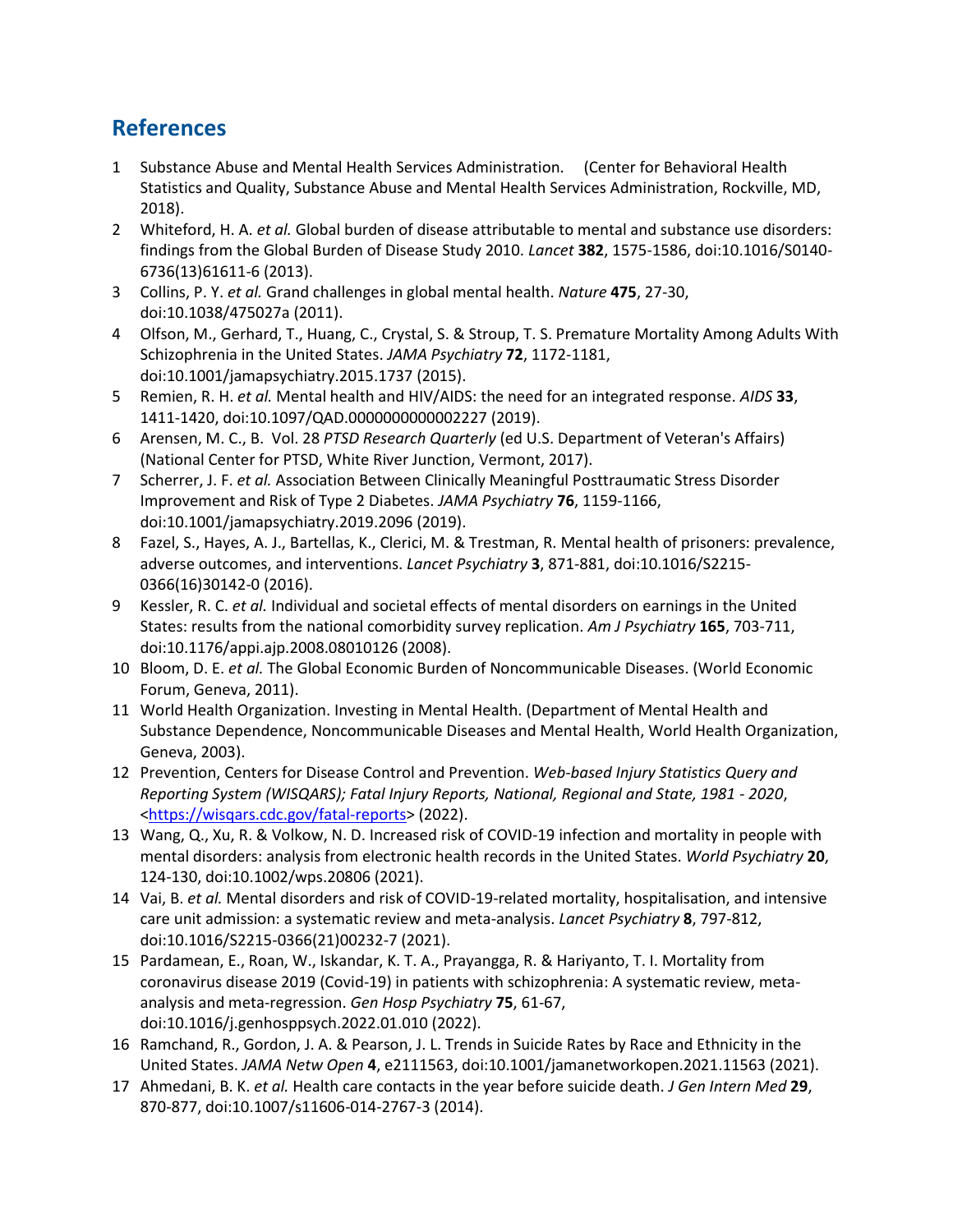- 18 Miller, I. W. *et al.* Suicide Prevention in an Emergency Department Population: The ED-SAFE Study. *JAMA Psychiatry* **74**, 563-570, doi:10.1001/jamapsychiatry.2017.0678 (2017).
- 19 Ballard, E. D. *et al.* Identification of At-Risk Youth by Suicide Screening in a Pediatric Emergency Department. *Prev Sci* **18**, 174-182, doi:10.1007/s11121-016-0717-5 (2017).
- 20 Ramchand, R., Schuler, M. S., Schoenbaum, M., Colpe, L. & Ayer, L. Suicidality Among Sexual Minority Adults: Gender, Age, and Race/Ethnicity Differences. *Am J Prev Med* **62**, 193-202, doi:10.1016/j.amepre.2021.07.012 (2022).
- 21 Addington, J. *et al.* Duration of Untreated Psychosis in Community Treatment Settings in the United States. *Psychiatr Serv* **66**, 753-756, doi:10.1176/appi.ps.201400124 (2015).
- 22 Robinson, D. G. *et al.* Prescription practices in the treatment of first-episode schizophrenia spectrum disorders: data from the national RAISE-ETP study. *Am J Psychiatry* **172**, 237-248, doi:10.1176/appi.ajp.2014.13101355 (2015).
- 23 Correll, C. U. *et al.* Cardiometabolic risk in patients with first-episode schizophrenia spectrum disorders: baseline results from the RAISE-ETP study. *JAMA Psychiatry* **71**, 1350-1363, doi:10.1001/jamapsychiatry.2014.1314 (2014).
- 24 Kane, J. M. *et al.* Comprehensive Versus Usual Community Care for First-Episode Psychosis: 2-Year Outcomes From the NIMH RAISE Early Treatment Program. *Am J Psychiatry* **173**, 362-372, doi:10.1176/appi.ajp.2015.15050632 (2016).
- 25 Dixon, L. B. *et al.* Implementing Coordinated Specialty Care for Early Psychosis: The RAISE Connection Program. *Psychiatr Serv* **66**, 691-698, doi:10.1176/appi.ps.201400281 (2015).
- 26 Rosenheck, R. *et al.* Cost-Effectiveness of Comprehensive, Integrated Care for First Episode Psychosis in the NIMH RAISE Early Treatment Program. *Schizophr Bull* **42**, 896-906, doi:10.1093/schbul/sbv224 (2016).
- 27 Centers for Medicare & Medicaid Services. (ed Department of Health and Human Services) (2015).
- 28 Department of Veterans Affairs, Veterans Health Administration. (ed Department of Veterans Affairs) (2020).
- 29 Shim, R. S. & Starks, S. M. COVID-19, Structural Racism, and Mental Health Inequities: Policy Implications for an Emerging Syndemic. *Psychiatr Serv*, appips202000725, doi:10.1176/appi.ps.202000725 (2021).
- 30 Clauss-Ehlers, C. S., Chiriboga, D. A., Hunter, S. J., Roysircar, G. & Tummala-Narra, P. APA Multicultural Guidelines executive summary: Ecological approach to context, identity, and intersectionality. *Am Psychol* **74**, 232-244, doi:10.1037/amp0000382 (2019).
- 31 Akinyemiju, T., Jha, M., Moore, J. X. & Pisu, M. Disparities in the prevalence of comorbidities among US adults by state Medicaid expansion status. *Prev Med* **88**, 196-202, doi:10.1016/j.ypmed.2016.04.009 (2016).